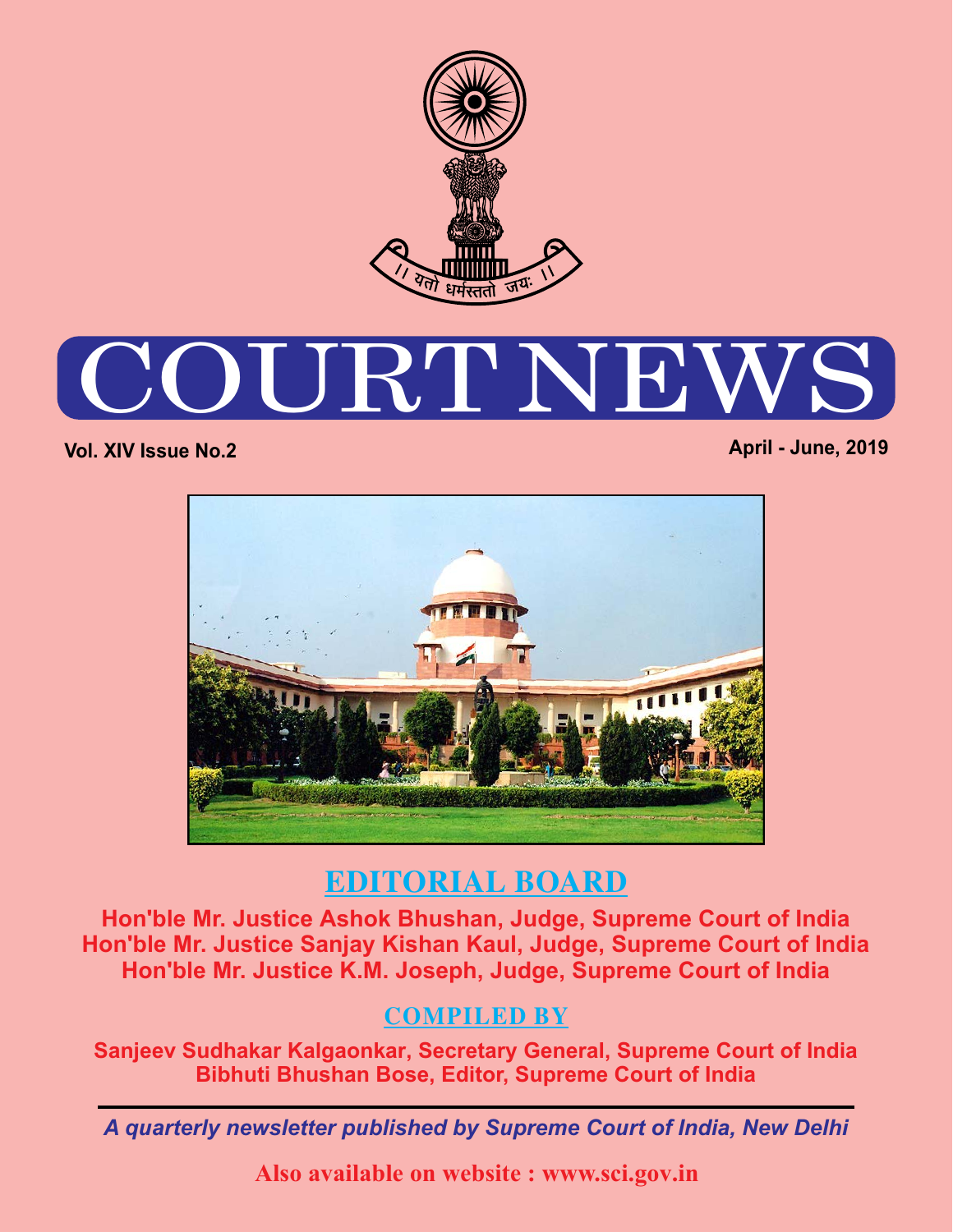## **LIST OF SUPREME COURT JUDGES (As on 30-06-2019)**

| S.No. | Name of the Hon'ble Judge                    | Date of<br><b>Appointment</b> | Date of<br><b>Retirement</b> |
|-------|----------------------------------------------|-------------------------------|------------------------------|
|       |                                              | 23-04-2012                    |                              |
| 01    | Hon'ble Shri Ranjan Gogoi,                   | As CJI:                       | 18-11-2019                   |
|       | <b>Chief Justice of India</b>                | 03-10-2018                    |                              |
| 02    | Hon'ble Mr. Justice Sharad Arvind Bobde      | 12-04-2013                    | 24-04-2021                   |
| 03    | Hon'ble Mr. Justice N.V. Ramana              | 17-02-2014                    | 27-08-2022                   |
| 04    | Hon'ble Mr. Justice Arun Misra               | 07-07-2014                    | 03-09-2020                   |
| 05    | Hon'ble Mr. Justice R.F. Nariman             | 07-07-2014                    | 13-08-2021                   |
| 06    | Hon'ble Mr. Justice Abhay Manohar Sapre      | 13-08-2014                    | 28-08-2019                   |
| 07    | Hon'ble Mrs. Justice R. Banumathi            | 13-08-2014                    | 20-07-2020                   |
| 08    | Hon'ble Mr. Justice Uday Umesh Lalit         | 13-08-2014                    | 09-11-2022                   |
| 09    | Hon'ble Mr. Justice A.M. Khanwilkar          | 13-05-2016                    | 30-07-2022                   |
| 10    | Hon'ble Dr. Justice D.Y. Chandrachud         | 13-05-2016                    | 11-11-2024                   |
| 11    | Hon'ble Mr. Justice Ashok Bhushan            | 13-05-2016                    | 05-07-2021                   |
| 12    | Hon'ble Mr. Justice L. Nageswara Rao         | 13-05-2016                    | 08-06-2022                   |
| 13    | Hon'ble Mr. Justice Sanjay Kishan Kaul       | 17-02-2017                    | 26-12-2023                   |
| 14    | Hon'ble Mr. Justice Mohan M. Shantanagoudar  | 17-02-2017                    | 05-05-2023                   |
| 15    | Hon'ble Mr. Justice S. Abdul Nazeer          | 17-02-2017                    | 05-01-2023                   |
| 16    | Hon'ble Mr. Justice Navin Sinha              | 17-02-2017                    | 19-08-2021                   |
| 17    | Hon'ble Mr. Justice Deepak Gupta             | 17-02-2017                    | 07-05-2020                   |
| 18    | Hon'ble Ms. Justice Indu Malhotra            | 27-04-2018                    | 14-03-2021                   |
| 19    | Hon'ble Ms. Justice Indira Banerjee          | 07-08-2018                    | 24-09-2022                   |
| 20    | Hon'ble Mr. Justice Vineet Saran             | 07-08-2018                    | 11-05-2022                   |
| 21    | Hon'ble Mr. Justice K.M. Joseph              | 07-08-2018                    | 17-06-2023                   |
| 22    | Hon'ble Mr. Justice Hemant Gupta             | 02-11-2018                    | 17-10-2022                   |
| 23    | Hon'ble Mr. Justice R. Subhash Reddy         | 02-11-2018                    | 05-01-2022                   |
| 24    | Hon'ble Mr. Justice M.R. Shah                | 02-11-2018                    | 16-05-2023                   |
| 25    | Hon'ble Mr. Justice Ajay Rastogi             | 02-11-2018                    | 18-06-2023                   |
| 26    | Hon'ble Mr. Justice Dinesh Maheshwari        | 18-01-2019                    | 15-05-2023                   |
| 27    | Hon'ble Mr. Justice Sanjiv Khanna            | 18-01-2019                    | 14-05-2025                   |
| 28    | Hon'ble Mr. Justice Bhushan Ramkrishna Gavai | 24-05-2019                    | 24-11-2025                   |
| 29    | Hon'ble Mr. Justice Surya Kant               | 24-05-2019                    | 10-02-2027                   |
| 30    | Hon'ble Mr. Justice Aniruddha Bose           | 24-05-2019                    | 11-04-2024                   |
| 31    | Hon'ble Mr. Justice A.S. Bopanna             | 24-05-2019                    | 20-05-2024                   |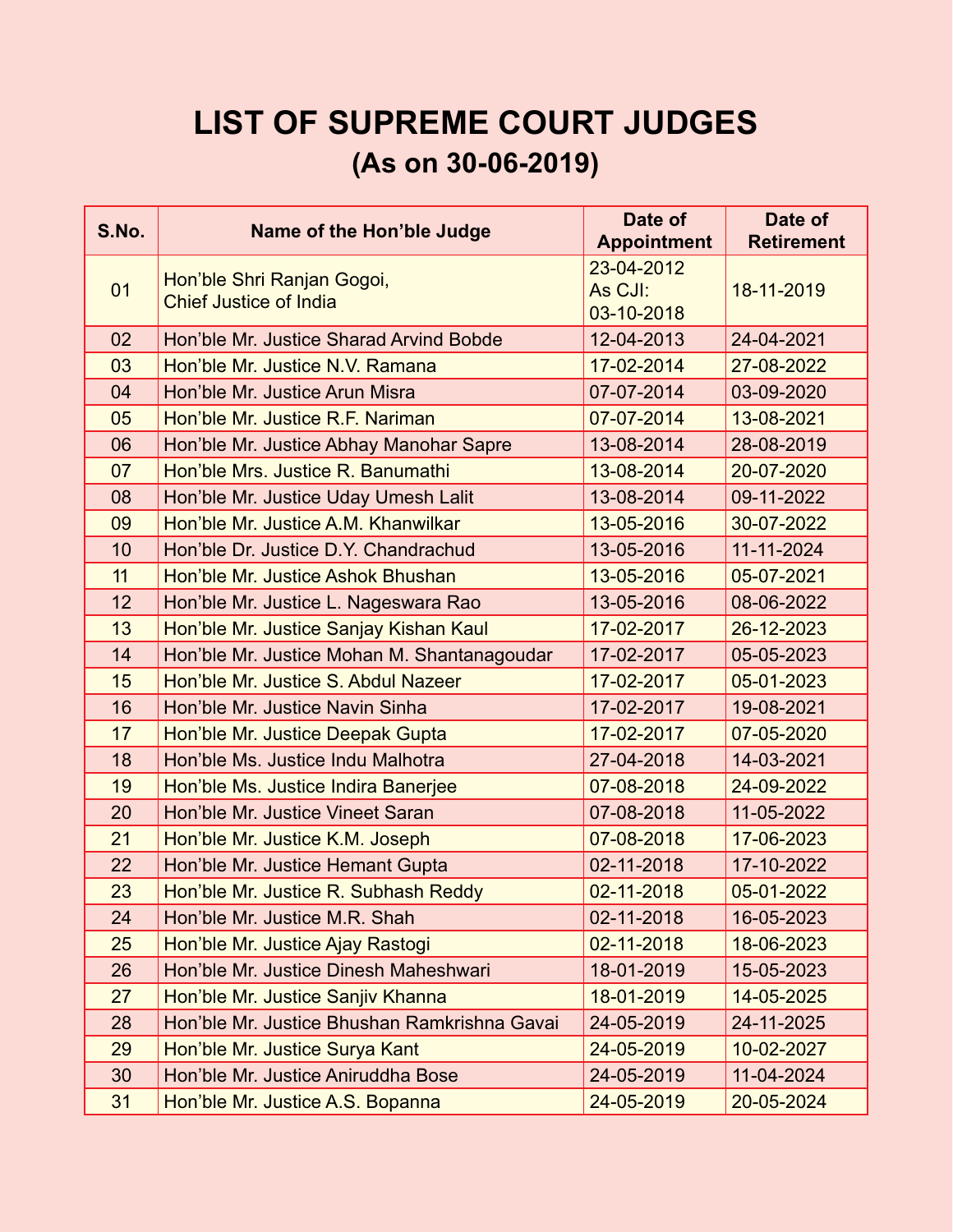## **CONTENTS**

| Institution, Disposal and Pendency of Cases in the Supreme Court 7  |  |
|---------------------------------------------------------------------|--|
|                                                                     |  |
| Institution, Disposal and Pendency of Cases in the District and     |  |
| Some Supreme Court Judgments / Orders of Public Importance  10 - 27 |  |
|                                                                     |  |
|                                                                     |  |
|                                                                     |  |
|                                                                     |  |

*This newsletter is intended to provide public access to information on the activities and achievements of the Indian Judiciary in general. While every care has been taken to ensure accuracy and to avoid errors/omissions, information given in the newsletter is merely for reference and must not be taken as having the authority of, or being binding in any way on, the Editorial Board of the newsletter and the officials involved in compilation thereof, who do not owe any responsibility whatsoever for any loss, damage, or distress to any person, whether or not a user of this publication, on account of any action taken or not taken on the basis of the information given in this newsletter.*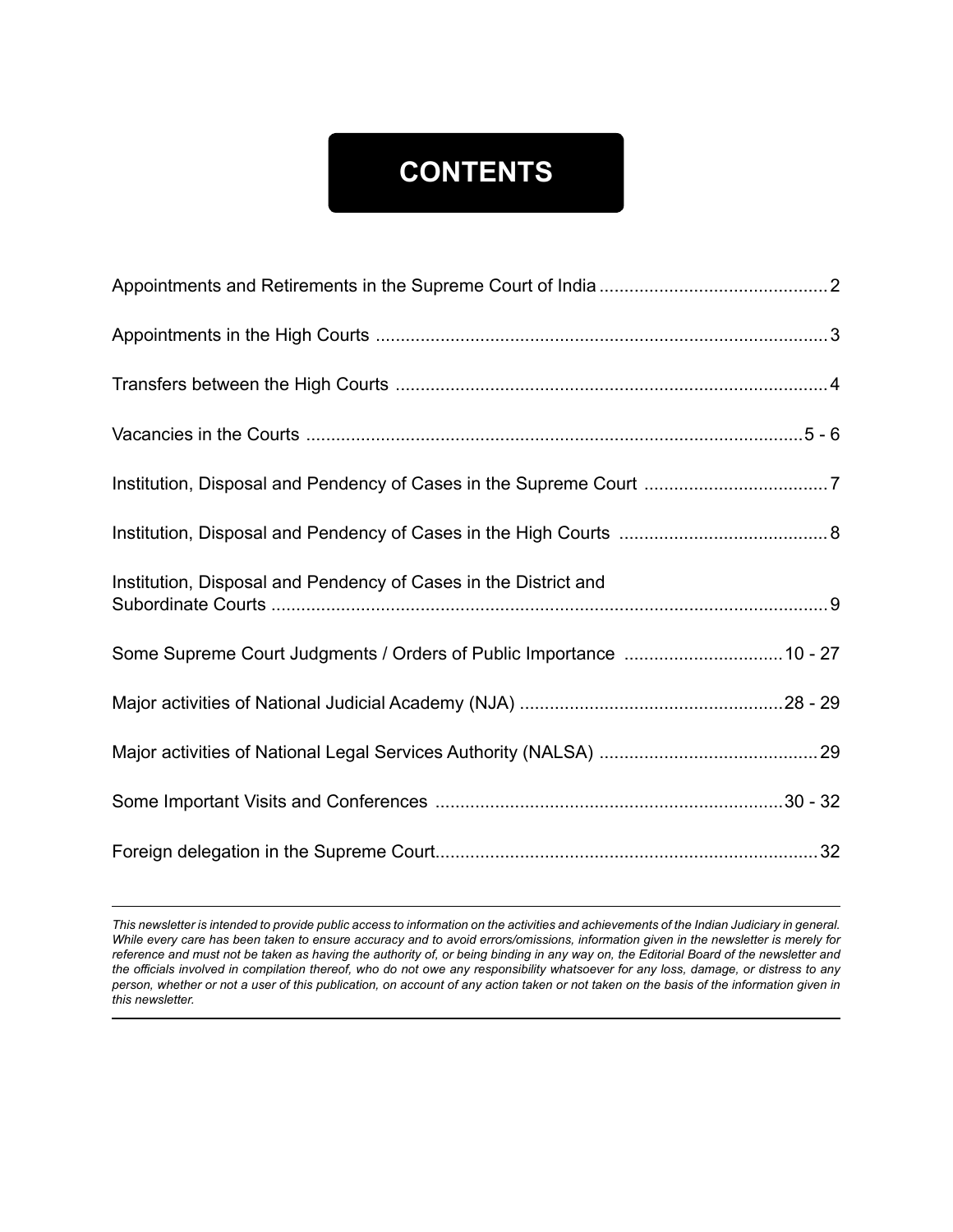## **APPOINTMENTS AND RETIREMENTS IN THE SUPREME COURT OF INDIA (FROM 01-04-2019 TO 30-06-2019)**

## **APPOINTMENTS**

| S.No. | Name of the Hon'ble Judge                    | Date of Appointment |
|-------|----------------------------------------------|---------------------|
|       | Hon'ble Mr. Justice Bhushan Ramkrishna Gavai | 24-05-2019          |
| 2     | Hon'ble Mr. Justice Surya Kant               | 24-05-2019          |
| 3     | Hon'ble Mr. Justice Aniruddha Bose           | 24-05-2019          |
| 4     | Hon'ble Mr. Justice A.S. Bopanna             | 24-05-2019          |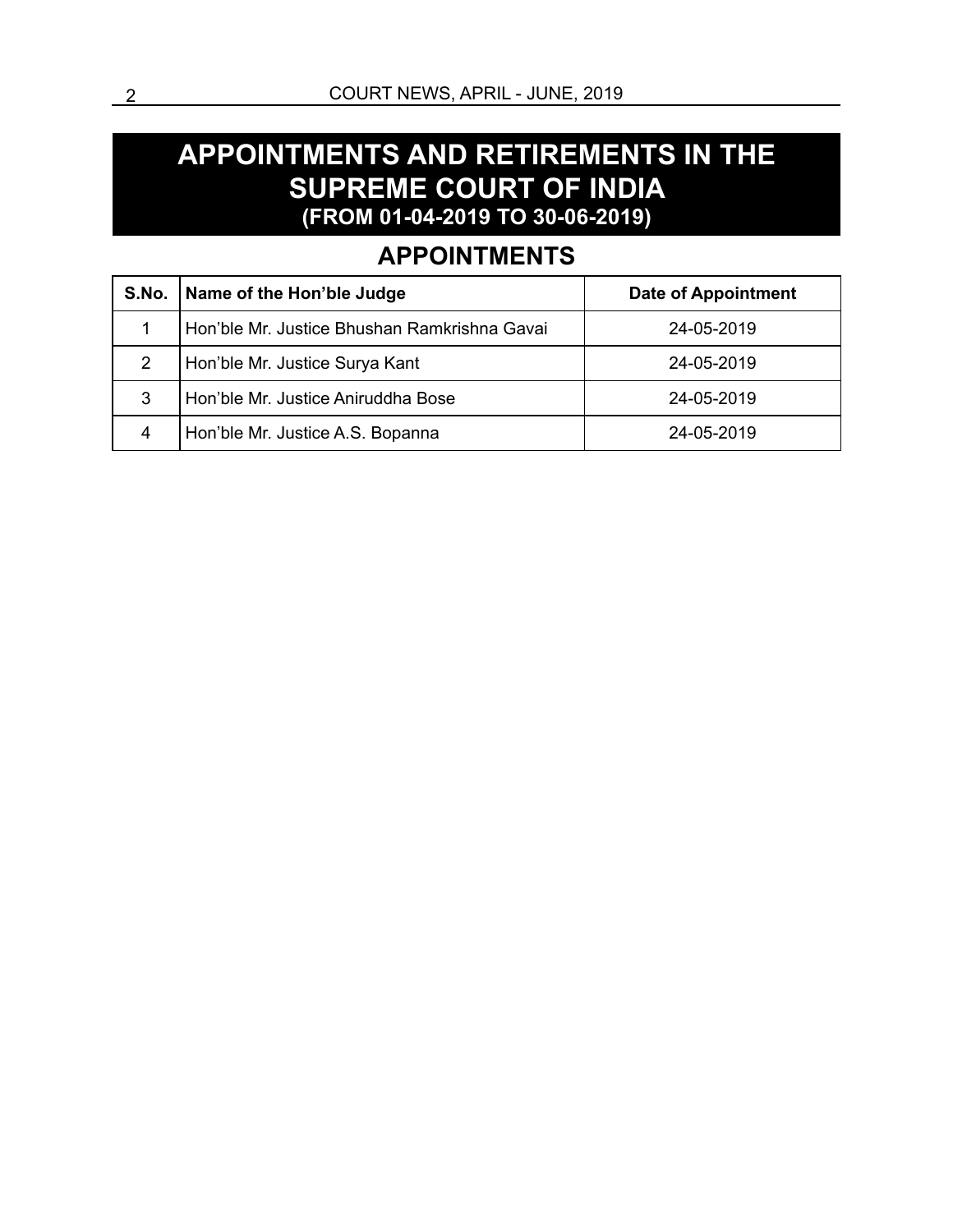## **APPOINTMENTS IN THE HIGH COURTS (FROM 01-04-2019 TO 30-06-2019)**

| S.No.          | Name of the High Court  | Name of the Hon'ble Judge                         | <b>Date of Appointment</b> |
|----------------|-------------------------|---------------------------------------------------|----------------------------|
|                |                         | Anjani Kumar Sharan                               | 17-04-19                   |
|                |                         | Anil Kumar Sinha                                  | 17-04-19                   |
| 1              | Patna                   | Prabhat Kumar Singh                               | 17-04-19                   |
|                |                         | Partha Sarthy                                     | 17-04-19                   |
|                |                         | Abhay Chaturvedi                                  | 22-04-19                   |
| $\overline{2}$ | Rajasthan               | Narendra Singh Dhaddha                            | 22-04-19                   |
|                |                         | S. Ravindra Bhatt<br>(As Chief Justice)           | 05-05-19                   |
| 3              | Chhattisgarh            | P.R. Nair Ramachandra Menon<br>(As Chief Justice) | 06-05-19                   |
| 4              | Allahabad               | Ali Zamin                                         | 06-05-19                   |
| 5              | Karnataka               | A.S. Oka (As Chief Justice)                       | 10-05-19                   |
| 6              | Madhya Pradesh          | Vishal Dhagat                                     | 27-05-19                   |
|                |                         | <b>Vishal Mishra</b>                              | 27-05-19                   |
|                |                         | <b>Talwant Singh</b>                              | 27-05-19                   |
| $\overline{7}$ | Delhi                   | Rajnish Bhatnagar                                 | 27-05-19                   |
|                |                         | Asha Menon                                        | 27-05-19                   |
|                |                         | <b>Brijesh Sethi</b>                              | 27-05-19                   |
| 8              | Uttarakhand             | Alok Kumar Verma                                  | 27-05-19                   |
| 9              | Meghalaya               | A.K. Mittal (As Chief Justice)                    | 28-05-19                   |
| 10             | <b>Himachal Pradesh</b> | Anoop Chitkara                                    | 30-05-19                   |
|                |                         | Jyotsna Rewal Dua                                 | 30-05-19                   |
| 11             | Delhi                   | D.N. Patel (As Chief Justice)                     | 07-06-19                   |
| 12             | Andhra Pradesh          | Manavendranath Roy                                | 20-06-19                   |
|                |                         | M. Venkata Ramana                                 | 20-06-19                   |
| 13             | Telangana               | R.S. Chauhan<br>(As Chief Justice)                | 22-06-19                   |
| 14             | <b>Himachal Pradesh</b> | V. Ramasubramanian<br>(As Chief Justice)          | 22-06-19                   |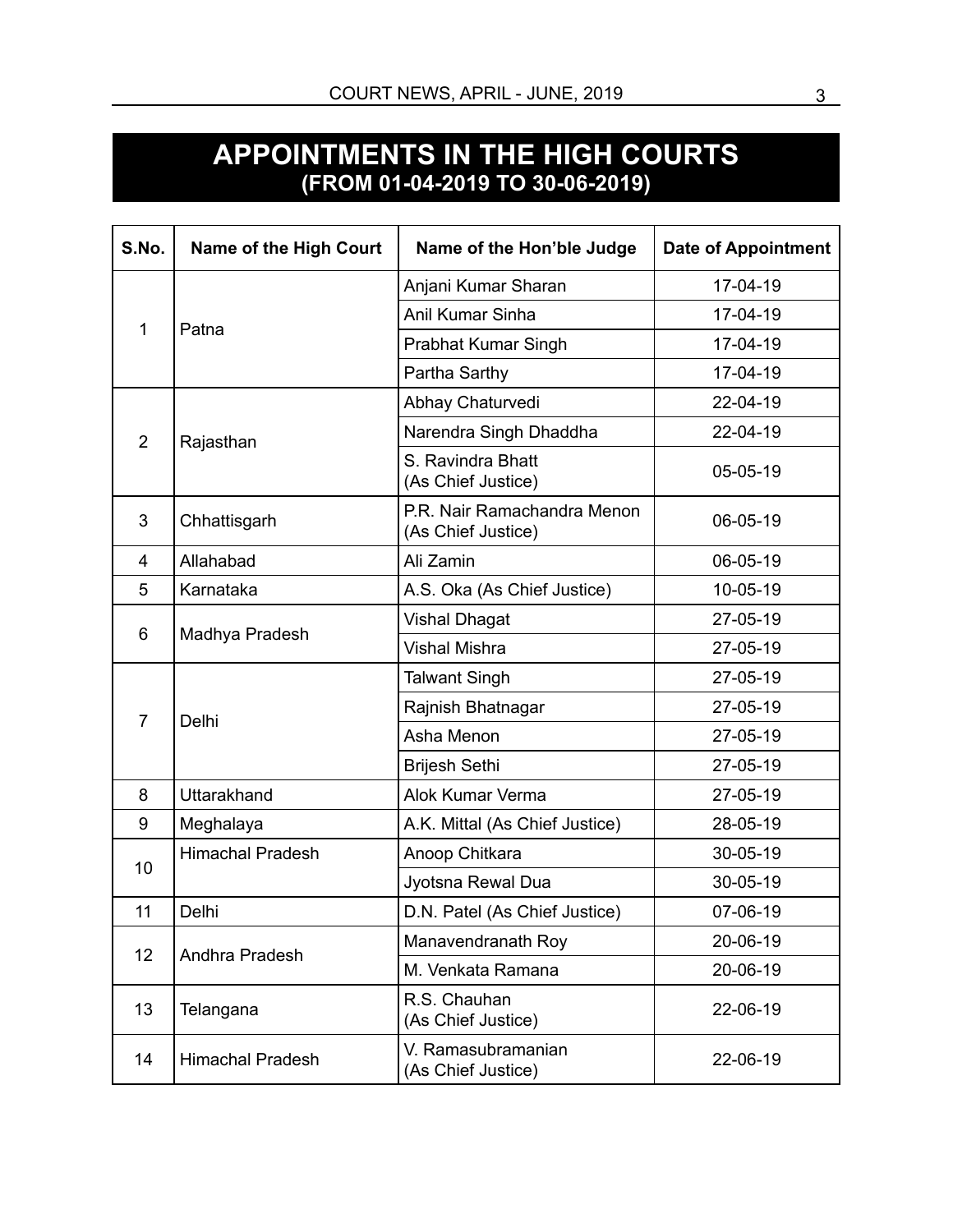## **TRANSFERS BETWEEN THE HIGH COURTS (FROM 01-04-2019 TO 30-06-2019)**

| S.<br>No. | From (Name of<br>concerned High Court) | To (Name of<br>concerned High Court) | Name of the Hon'ble<br>Judge          | Date of<br><b>Transfer</b> |
|-----------|----------------------------------------|--------------------------------------|---------------------------------------|----------------------------|
|           | Telangana                              | Calcutta                             | T.B. Radhakrishnan<br>(Chief Justice) | $04 - 04 - 19$             |
| 2         | Rajasthan                              | Bombay                               | Pradeep Nandrajog<br>(Chief Justice)  | 07-04-19                   |
| 3         | Allahabad                              | Jharkhand                            | <b>Prashant Kumar</b>                 | 10-05-19                   |
| 4         | Allahabad                              | Telangana                            | Ghandikota Sri Devi                   | 15-05-19                   |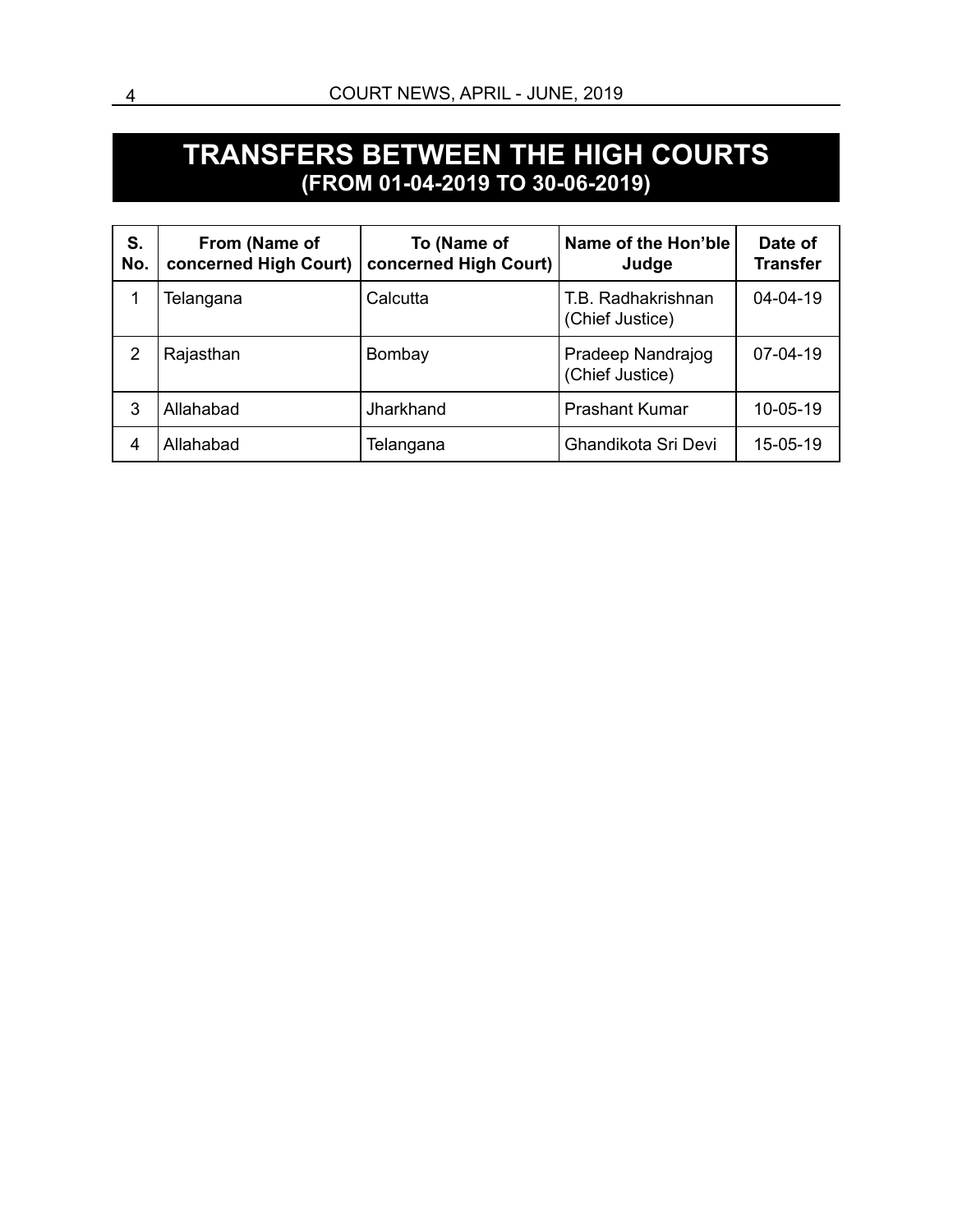## **VACANCIES IN THE COURTS**

#### **A) SUPREME COURT OF INDIA (As on 30-06-2019)**

| <b>Sanctioned Strength</b> | <b>Working strength</b> | <b>Vacancies</b> |
|----------------------------|-------------------------|------------------|
|                            |                         |                  |

#### **B) HIGH COURTS (As on 30-06-2019)**

| S.No.            | Name of the High Court  | <b>Sanctioned</b><br><b>Strength</b> | Working<br><b>Strength</b> | <b>Vacancies</b>        |
|------------------|-------------------------|--------------------------------------|----------------------------|-------------------------|
| $\mathbf 1$      | Allahabad               | 160                                  | 106                        | 54                      |
| $\overline{2}$   | Andhra Pradesh          | 37                                   | 13                         | 24                      |
| 3                | Telangana               | 24                                   | 11                         | 13                      |
| 4                | Bombay                  | 94                                   | 67                         | 27                      |
| 5                | Calcutta                | 72                                   | 42                         | 30                      |
| $6\phantom{1}$   | Chhatisgarh             | 22                                   | 15                         | $\overline{7}$          |
| $\overline{7}$   | Delhi                   | 60                                   | 40                         | 20                      |
| 8                | Gujarat                 | 52                                   | 28                         | 24                      |
| $\boldsymbol{9}$ | Gauhati                 | 24                                   | 19                         | $\overline{\mathbf{5}}$ |
| 10               | <b>Himachal Pradesh</b> | 13                                   | 10                         | $\mathbf 3$             |
| 11               | Jammu & Kashmir         | 17                                   | 9                          | 8                       |
| 12               | Jharkhand               | 25                                   | 19                         | 6                       |
| 13               | Karnataka               | 62                                   | 32                         | 30                      |
| 14               | Kerala                  | 47                                   | 34                         | 13                      |
| 15               | Madhya Pradesh          | 53                                   | 33                         | 20                      |
| 16               | <b>Madras</b>           | 75                                   | 58                         | 17                      |
| 17               | Manipur                 | 5                                    | 4                          | 1                       |
| 18               | Meghalaya               | $\overline{4}$                       | $\overline{2}$             | $\overline{2}$          |
| 19               | Orissa                  | 27                                   | 14                         | 13                      |
| 20               | Patna                   | 53                                   | 30                         | 23                      |
| 21               | Punjab & Haryana        | 85                                   | 50                         | 35                      |
| 22               | Rajasthan               | 50                                   | 24                         | 26                      |
| 23               | <b>Sikkim</b>           | 3                                    | 3                          | $\mathbf 0$             |
| 24               | Tripura                 | $\overline{4}$                       | 3                          | $\mathbf{1}$            |
| 25               | Uttarakhand             | 11                                   | 10                         | 1                       |
| <b>Total</b>     |                         | 1079                                 | 676                        | 403                     |

\* Above statement is compiled on the basis of figures received from the High Courts.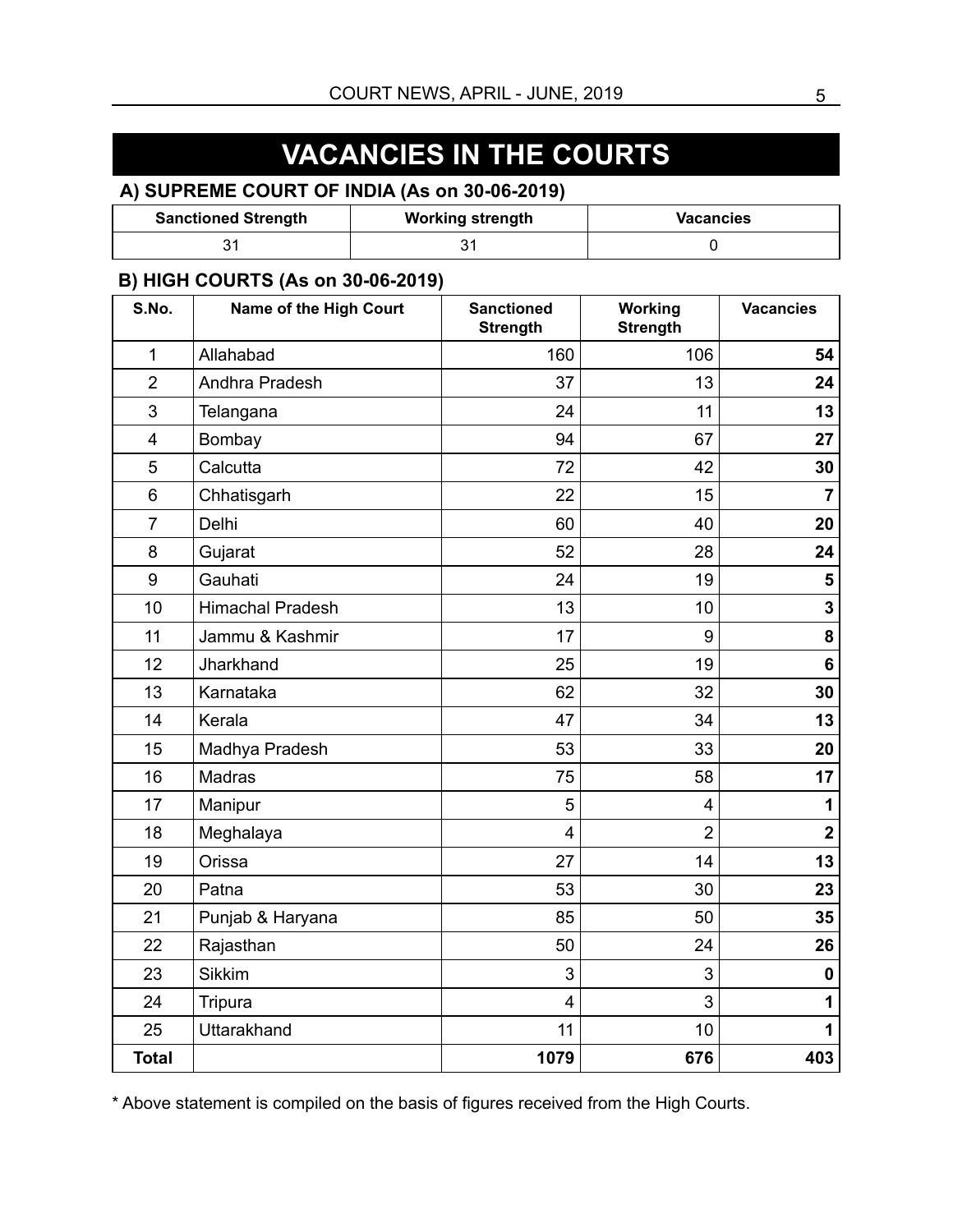| C)             | DISTRICT & SUBORDINATE COURTS (As on 30-06-2019) |                                      |                            |                  |
|----------------|--------------------------------------------------|--------------------------------------|----------------------------|------------------|
| S.No.          | <b>State/ Union Territory</b>                    | <b>Sanctioned</b><br><b>Strength</b> | Working<br><b>Strength</b> | <b>Vacancies</b> |
| 1              | <b>Uttar Pradesh</b>                             | 3416                                 | 1990                       | 1426             |
| $\overline{2}$ | Andhra Pradesh                                   | 597                                  | 537                        | 60               |
| 3              | Telangana                                        | 413                                  | 341                        | 72               |
| 4(a)           | Maharashtra                                      | 2304                                 | 2247                       | 57               |
| 4(b)           | Goa                                              | 57                                   | 48                         | 9                |
| 4(c)           | Diu and Daman                                    | 3                                    | 3                          | $\mathbf 0$      |
| 4(d)           | Silvasa                                          | 4                                    | 3                          | 1                |
| 5              | West Bengal and Andaman<br>& Nicobar             | 1014                                 | 938                        | 76               |
| 6              | Chhatisgarh                                      | 468                                  | 397                        | 71               |
| $\overline{7}$ | Delhi                                            | 779                                  | 555                        | 224              |
| 8              | Gujarat                                          | 1506                                 | 1135                       | 371              |
| 9(a)           | Assam                                            | 430                                  | 343                        | 87               |
| 9(b)           | Nagaland                                         | 33                                   | 30                         | $\mathbf 3$      |
| 9(c)           | Mizoram                                          | 64                                   | 46                         | 18               |
| 9(d)           | <b>Arunachal Pradesh</b>                         | 32                                   | 27                         | 5                |
| 10             | <b>Himachal Pradesh</b>                          | 172                                  | 154                        | 18               |
| 11             | Jammu & Kashmir                                  | 312                                  | 233                        | 79               |
| 12             | Jharkhand                                        | 676                                  | 453                        | 223              |
| 13             | Karnataka                                        | 1307                                 | 1099                       | 208              |
| 14(a)          | Kerala                                           | 536                                  | 456                        | 80               |
| 14(b)          | Lakshadweep                                      | 3                                    | 3                          | 0                |
| 15             | Madhya Pradesh                                   | 2021                                 | 1520                       | 501              |
| 16             | Manipur                                          | 55                                   | 40                         | 15               |
| 17             | Meghalya                                         | 97                                   | 50                         | 47               |
| 18(a)          | <b>Tamil Nadu</b>                                | 1174                                 | 1091                       | 83               |
| 18(b)          | Puducherry                                       | 26                                   | 11                         | 15               |
| 19             | Odisha                                           | 917                                  | 737                        | 180              |
| 20             | <b>Bihar</b>                                     | 1847                                 | 1172                       | 675              |
| 21(a)          | Punjab                                           | 675                                  | 586                        | 89               |
| 21(b)          | Haryana                                          | 659                                  | 485                        | 174              |
| 21(c)          | Chandigarh                                       | 30                                   | 30                         | $\mathbf 0$      |
| 22             | Rajasthan                                        | 1348                                 | 1132                       | 216              |
| 23             | Sikkim                                           | 25                                   | 19                         | 6                |
| 24             | Tripura                                          | 120                                  | 88                         | 32               |
| 25             | Uttarakhand                                      | 293                                  | 228                        | 65               |
| <b>TOTAL</b>   |                                                  | 23413                                | 18227                      | 5186             |

\* Above statement is compiled on the basis of figures received from the High Courts.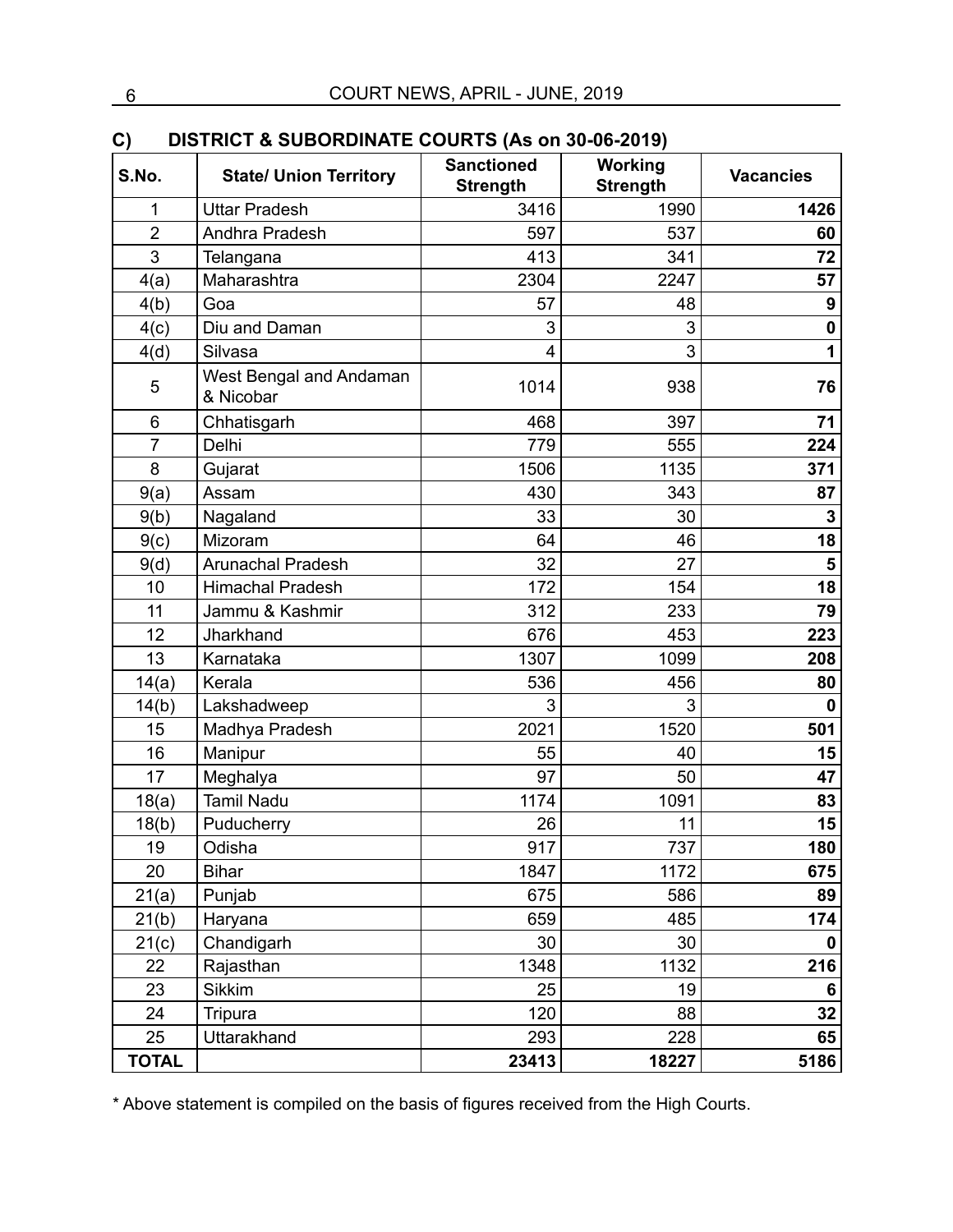## **INSTITUTION, DISPOSAL AND PENDENCY OF CASES IN THE SUPREME COURT [01-04-2019 to 30-06-2019]**

#### *i) Table I*

|                            |                    | <b>Pendency</b><br>(At the end of 31-03-2019) |                            |                    |                  |                            |                    |                  |  |
|----------------------------|--------------------|-----------------------------------------------|----------------------------|--------------------|------------------|----------------------------|--------------------|------------------|--|
|                            |                    |                                               |                            |                    |                  | Admission<br>matters       | Regular<br>matters | Total<br>matters |  |
|                            |                    |                                               |                            |                    |                  | 36,998                     | 21,074             | 58,072           |  |
|                            | <b>Institution</b> |                                               |                            | <b>Disposal</b>    |                  | <b>Pendency</b>            |                    |                  |  |
| (01-04-2019 to 30-06-2019) |                    |                                               | (01-04-2019 to 30-06-2019) |                    |                  | (At the end of 30-06-2019) |                    |                  |  |
| Admission<br>matters       | Regular<br>matters | Total<br>matters                              | Admission<br>matters       | Regular<br>matters | Total<br>matters | Admission<br>matters       | Regular<br>matters | Total<br>matters |  |
| 7,385                      | 1,345              | 8,730                                         | 5,401                      | 1,706              | 7,107            | 38,982                     | 20,713             | 59,695           |  |

#### **Note:**

- *1. Out of the 59,695 pending matters as on 30-06-2019, if connected matters are excluded, the pendency is only of 35,608 matters as on 30-06-2019.*
- *2. Out of the said 59,695 pending matters as on 30-06-2019, 15,480 matters are upto one year old and thus arrears (i.e. cases pending more than a year) are only of 44,215 matters as on 30-06-2019.*

#### *ii) Table II*

|                          | <b>OPENING</b> | <b>INSTITUTION</b>              | <b>DISPOSAL</b>    | <b>PENDENCY AT</b> |
|--------------------------|----------------|---------------------------------|--------------------|--------------------|
|                          |                | <b>BALANCE AS FROM 01-04-19</b> | <b>FROM 01-04-</b> | THE END OF         |
|                          | ON 01-04-19    | TO 30-06-19                     | 19 TO 30-06-19     | 30-06-19           |
| <b>CIVIL CASES</b>       | 47,681         | 6,029                           | 4,402              | 49,308             |
| <b>CRIMINAL CASES</b>    | 10,391         | 2.701                           | 2,705              | 10,387             |
| <b>ALL CASES (TOTAL)</b> | 58,072         | 8,730                           | 7,107              | 59,695             |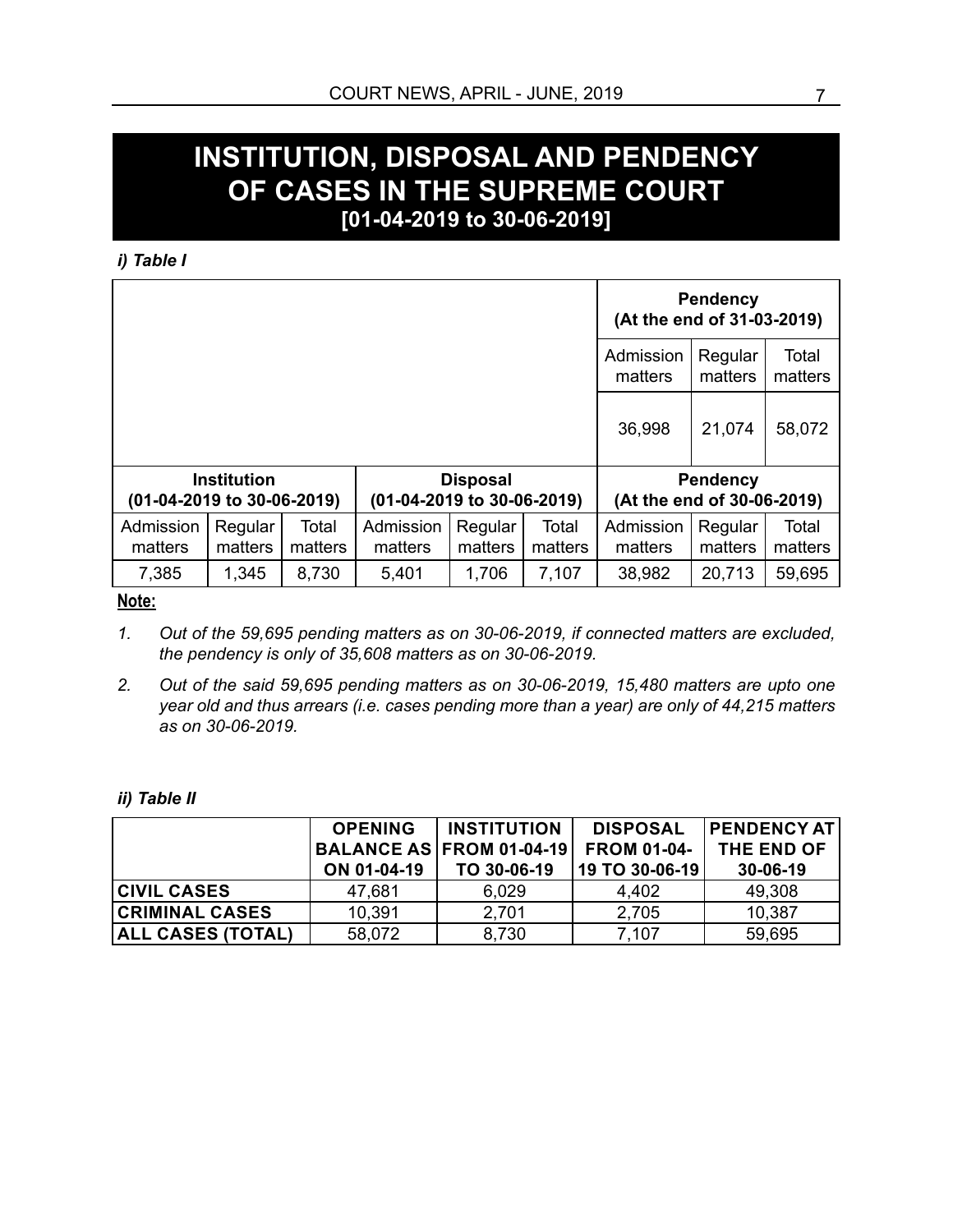## **INSTITUTION, DISPOSAL AND PENDENCY OF CASES IN THE HIGH COURTS (FROM 01-04-2019 TO 30-06-2019)**

| Srl.<br>Name of the<br>No.<br><b>High Court</b> |                     |                 | (Civil/Crl.)<br>As on 01/04/2019 | Cases brought forward from<br>the previous Quarter (Nos.) | <b>Freshly instituted Cases</b><br>during the Second Quarter<br>(Apr-Jun 2019)<br>Nos. (Civil/Crl.) |        |            | Disposed of Cases<br>during the<br>Second Quarter (Apr-<br>Jun 2019)<br>Nos. (Civil/Crl.) |        |            | Pending Cases at the end<br>of the<br>Second Quarter (Apr-Jun<br>2019)<br>Nos. (Civil/Crl.)<br>(As on 30/06/2019) |                 |            | % of<br>Institution<br>of Cases<br>w.r.t<br>Opening<br>Balance | $%$ of<br>Cases w.r.t<br>Opening<br>Balance<br>as on | $\%$<br>Increase or<br>Disposal of Decrease in<br>Pendency<br>w.r.t<br>Opening<br>Balance |
|-------------------------------------------------|---------------------|-----------------|----------------------------------|-----------------------------------------------------------|-----------------------------------------------------------------------------------------------------|--------|------------|-------------------------------------------------------------------------------------------|--------|------------|-------------------------------------------------------------------------------------------------------------------|-----------------|------------|----------------------------------------------------------------|------------------------------------------------------|-------------------------------------------------------------------------------------------|
|                                                 |                     | <b>CIVIL</b>    | CRL.                             | (Civ+Crl.)                                                | <b>CIVIL</b>                                                                                        | CRL.   | (Civ+Crl.) | <b>CIVIL</b>                                                                              | CRL.   | (Civ+Crl.) | <b>CIVIL</b>                                                                                                      | CRL.            | (Civ+Crl.) | as on<br>01/4/2019                                             | 01/04/2019                                           | as on<br>01/04/2019                                                                       |
| 1                                               | Allahabad           | 536697          | 406159                           | 942856                                                    | 35257                                                                                               | 46812  | 82069      | 35160                                                                                     | 45473  | 80633      | 536794                                                                                                            | 407498          | 944292     | 8.70                                                           | 8.55                                                 | 0.15                                                                                      |
| $\overline{2}$                                  | Andhra<br>Pradesh   | 151347          | 26951                            | 178298                                                    | 6074                                                                                                | 2323   | 8397       | 2200                                                                                      | 1486   | 3686       | 155221                                                                                                            | 27788           | 183009     | 4.71                                                           | 2.07                                                 | 2.64                                                                                      |
| 3                                               | Telangana           | 164795          | 27486                            | 192281                                                    | 10176                                                                                               | 2275   | 12451      | 4844                                                                                      | 1412   | 6256       | 170127                                                                                                            | 28349           | 198476     | 6.48                                                           | 3.25                                                 | 3.22                                                                                      |
| $\overline{4}$                                  | Bombay              | 232555          | 60127                            | 292682                                                    | 17330                                                                                               | 7574   | 24904      | 13085                                                                                     | 4798   | 17883      | 236800                                                                                                            | 62903           | 299703     | 8.51                                                           | 6.11                                                 | 2.40                                                                                      |
| 5                                               | Calcutta            | 189871          | 38589                            | 228460                                                    | 7724                                                                                                | 3211   | 10935      | 7619                                                                                      | 2673   | 10292      | 189976                                                                                                            | 39127           | 229103     | 4.79                                                           | 4.50                                                 | 0.28                                                                                      |
| 6                                               | Chhatisgarh         | 38881           | 24970                            | 63851                                                     | 5773                                                                                                | 4426   | 10199      | 4971                                                                                      | 3787   | 8758       | 39683                                                                                                             | 25609           | 65292      | 15.97                                                          | 13.72                                                | 2.26                                                                                      |
| $\overline{7}$                                  | Delhi               | 55278           | 20843                            | 76121                                                     | 7403                                                                                                | 3803   | 11206      | 4729                                                                                      | 3209   | 7938       | 57952                                                                                                             | 21437           | 79389      | 14.72                                                          | 10.43                                                | 4.29                                                                                      |
| 8                                               | Gujarat             | 80368           | 39172                            | 119540                                                    | 9071                                                                                                | 10106  | 19177      | 6273                                                                                      | 9124   | 15397      | 83166                                                                                                             | 40154           | 123320     | 16.04                                                          | 12.88                                                | 3.16                                                                                      |
| 9                                               | Gauhati             | 27383           | 6415                             | 33798                                                     | 3663                                                                                                | 871    | 4534       | 3095                                                                                      | 648    | 3743       | 27951                                                                                                             | 6638            | 34589      | 13.41                                                          | 11.07                                                | 2.34                                                                                      |
| 10                                              | Himachal<br>Pradesh | 30968           | 6541                             | 37509                                                     | 6002                                                                                                | 1872   | 7874       | 4615                                                                                      | 1483   | 6098       | 32355                                                                                                             | 6930            | 39285      | 20.99                                                          | 16.26                                                | 4.73                                                                                      |
| 11                                              | Jammu &<br>Kashmir  | 60802           | 6662                             | 67464                                                     | 5319                                                                                                | 777    | 6096       | 2237                                                                                      | 378    | 2615       | 63884                                                                                                             | 7061            | 70945      | 9.04                                                           | 3.88                                                 | 5.16                                                                                      |
| 12                                              | Jharkhand           | 42625           | 45200                            | 87825                                                     | 2432                                                                                                | 6935   | 9367       | 3319                                                                                      | 7106   | 10425      | 41738                                                                                                             | 45029           | 86767      | 10.67                                                          | 11.87                                                | $-1.20$                                                                                   |
| 13                                              | Karnataka           | 323848          | 33549                            | 357397                                                    | 28587                                                                                               | 4284   | 32871      | 26488                                                                                     | 3742   | 30230      | 325947                                                                                                            | 34091           | 360038     | 9.20                                                           | 8.46                                                 | 0.74                                                                                      |
| 14                                              | Kerala              | 147867          | 42462                            | 190329                                                    | 13437                                                                                               | 5702   | 19139      | 10829                                                                                     | 5501   | 16330      | 150475                                                                                                            | 42663           | 193138     | 10.06                                                          | 8.58                                                 | 1.48                                                                                      |
| 15                                              | Madhya<br>Pradesh   | 210937          | 127308                           | 338245                                                    | 12981                                                                                               | 17443  | 30424      | 8320                                                                                      | 14054  | 22374      | 215598                                                                                                            | 130697          | 346295     | 8.99                                                           | 6.61                                                 | 2.38                                                                                      |
| 16                                              | Madras              | 257673          | 30007                            | 287680                                                    | 21726                                                                                               | 14406  | 36132      | 25049                                                                                     | 15011  | 40060      | 254350                                                                                                            | 29402           | 283752     | 12.56                                                          | 13.93                                                | $-1.37$                                                                                   |
| 17                                              | Manipur             | 2664            | 183                              | 2847                                                      | 339                                                                                                 | 32     | 371        | 668                                                                                       | 33     | 701        | 2335                                                                                                              | 182             | 2517       | 13.03                                                          | 24.62                                                | $-11.59$                                                                                  |
| 18                                              | Meghalaya           | 742             | 39                               | 781                                                       | 201                                                                                                 | 57     | 258        | 176                                                                                       | 32     | 208        | 767                                                                                                               | 64              | 831        | 33.03                                                          | 26.63                                                | 6.40                                                                                      |
| 19                                              | Orissa*             | 113709          | 42297                            | 156006                                                    | 6235                                                                                                | 9397   | 15632      | 9375                                                                                      | 9225   | 18600      | 110569                                                                                                            | 42469           | 153038     | 10.02                                                          | 11.92                                                | $-1.90$                                                                                   |
| 20                                              | Patna               | 88443           | 67597                            | 156040                                                    | 9329                                                                                                | 22972  | 32301      | 7078                                                                                      | 20645  | 27723      | 90694                                                                                                             | 69924           | 160618     | 20.70                                                          | 17.77                                                | 2.93                                                                                      |
| 21                                              | Punjab &<br>Haryana | 231583          | 107865                           | 339448                                                    | 16846                                                                                               | 15514  | 32360      | 13963                                                                                     | 12090  | 26053      | 234466                                                                                                            | 111289          | 345755     | 9.53                                                           | 7.68                                                 | 1.86                                                                                      |
| 22                                              | Rajasthan*          | 346106          | 95427                            | 441533                                                    | 32243                                                                                               | 32163  | 64406      | 61291                                                                                     | 21150  | 82441      | 317058                                                                                                            | 106440          | 423498     | 14.59                                                          | 18.67                                                | $-4.08$                                                                                   |
| 23                                              | Sikkim              | 178             | 89                               | 267                                                       | 46                                                                                                  | 17     | 63         | 38                                                                                        | 19     | 57         | 186                                                                                                               | 87              | 273        | 23.60                                                          | 21.35                                                | 2.25                                                                                      |
| 24                                              | Tripura             | 2595            | 439                              | 3034                                                      | 586                                                                                                 | 150    | 736        | 536                                                                                       | 177    | 713        | 2645                                                                                                              | 412             | 3057       | 24.26                                                          | 23.50                                                | 0.76                                                                                      |
| 25                                              | Uttarakhand         | 22067           | 12678                            | 34745                                                     | 3146                                                                                                | 2440   | 5586       | 3845                                                                                      | 2102   | 5947       | 21368                                                                                                             | 13016           | 34384      | 16.08                                                          | 17.12                                                | $-1.04$                                                                                   |
|                                                 | <b>TOTAL</b>        | 3359982 1269055 |                                  | 4629037                                                   | 261926                                                                                              | 215562 | 477488     | 259803                                                                                    | 185358 | 445161     |                                                                                                                   | 3362105 1299259 | 4661364    | 10.32                                                          | 9.62                                                 | 0.70                                                                                      |

#### Above statement is compiled on the basis of figures received from the High Courts

\* Opening balance modified by High Court concerned.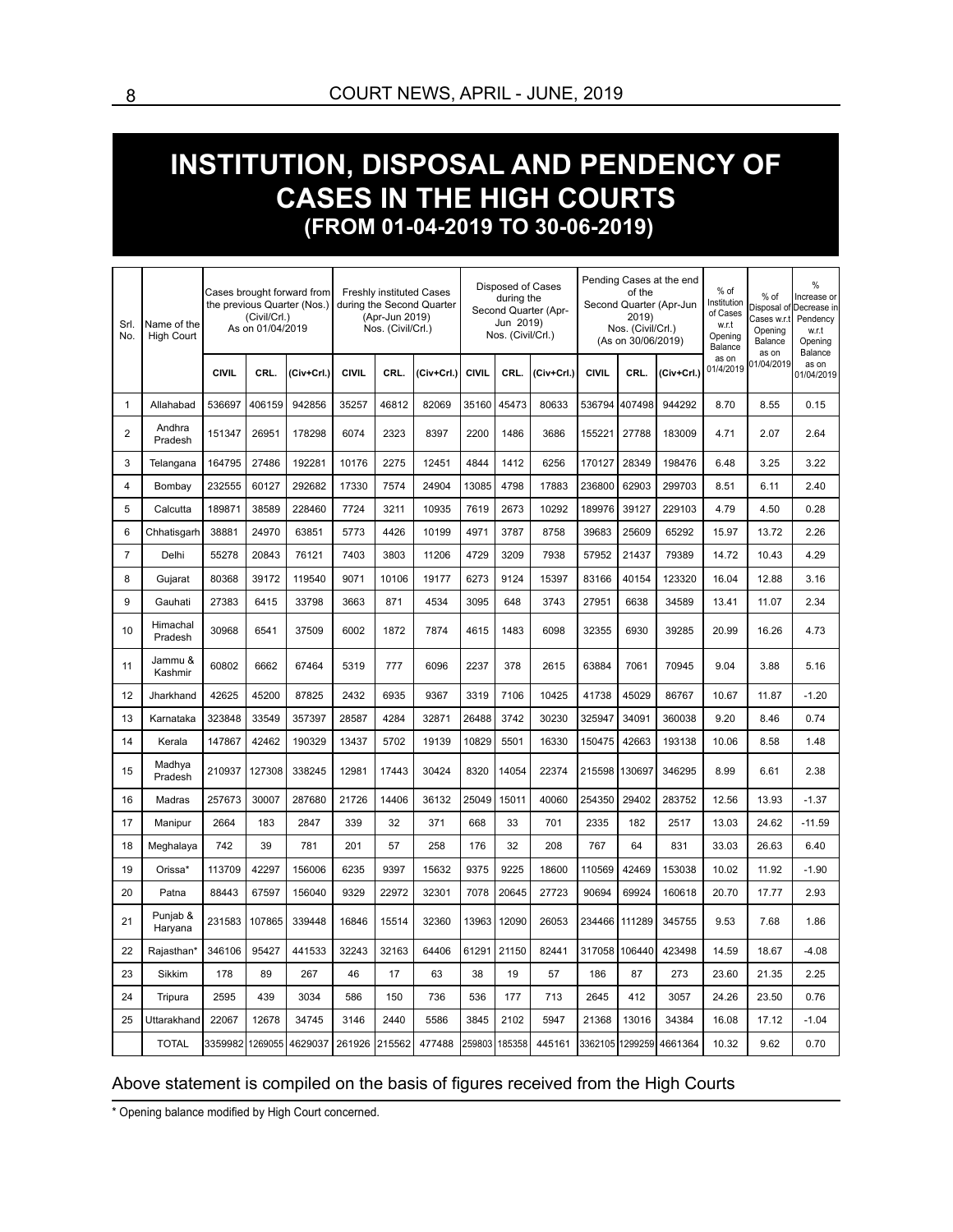## **INSTITUTION, DISPOSAL AND PENDENCY OF CASES IN THE DISTRICT & SUBORDINATE COURTS (FROM 01-04-2019 TO 30-06-2019)**

| Srl.<br>No     | Name of the State/UT    | <b>CIVIL</b> | (Civil/Crl.)<br>As on 01/04/2019<br>CRL. | Cases brought forward from<br>(Civ+Crl.) | Pending Cases at the end<br>Disposed of Cases during<br><b>Freshly instituted Cases</b><br>of the<br>the<br>the previous Quarter (Nos.) during the Second Quarter<br>Second Quarter (Apr-Jun<br>Second Quarter (Apr-Jun<br>(Apr-Jun 2019)<br>2019)<br>2019)<br>Nos. (Civil/Crl.)<br>Nos. (Civil/Crl.)<br>Nos. (Civil/Crl.)<br>(As on 30/06/2019)<br><b>CIVIL</b><br>CIVIL<br><b>CIVIL</b><br>CRL.<br>(Civ+Crl.)<br>CRL.<br>(Civ+Crl.)<br>CRL.<br>(Civ+Crl.) |         | % of<br>Institution of<br>Cases w.r.t<br>Opening<br>Balance<br>as on<br>01/04/2019 | % of<br>Disposal of<br>Cases w.r.t<br>Opening<br>Balance<br>as on<br>01/04/2019 | $\frac{9}{6}$<br>Increase or<br>Decrease in<br>Pendency<br>w.r.t<br>Opening<br>Balance<br>as on<br>01/04/2019 |         |         |          |          |       |       |         |
|----------------|-------------------------|--------------|------------------------------------------|------------------------------------------|-------------------------------------------------------------------------------------------------------------------------------------------------------------------------------------------------------------------------------------------------------------------------------------------------------------------------------------------------------------------------------------------------------------------------------------------------------------|---------|------------------------------------------------------------------------------------|---------------------------------------------------------------------------------|---------------------------------------------------------------------------------------------------------------|---------|---------|----------|----------|-------|-------|---------|
| 1              | Uttar Pradesh           |              | 1676648 5450087                          | 7126735                                  | 128837                                                                                                                                                                                                                                                                                                                                                                                                                                                      | 818401  | 947238                                                                             | 107141                                                                          | 545519                                                                                                        | 652660  | 1698344 | 5722969  | 7421313  | 13.29 | 9.16  | 4.13    |
| $\overline{2}$ | Andhra Pradesh          | 303017       | 239440                                   | 542457                                   | 33569                                                                                                                                                                                                                                                                                                                                                                                                                                                       | 45798   | 79367                                                                              | 30231                                                                           | 33317                                                                                                         | 63548   | 306355  | 251921   | 558276   | 14.63 | 11.71 | 2.92    |
| 3              | Telangana               | 230458       | 306958                                   | 537416                                   | 25114                                                                                                                                                                                                                                                                                                                                                                                                                                                       | 55134   | 80248                                                                              | 20502                                                                           | 45139                                                                                                         | 65641   | 235070  | 316953   | 552023   | 14.93 | 12.21 | 2.72    |
| 4(a)           | Maharashtra             | 1195224      | 2400641                                  | 3595865                                  | 90969                                                                                                                                                                                                                                                                                                                                                                                                                                                       | 404476  | 495445                                                                             | 69264                                                                           | 329000                                                                                                        | 398264  | 1216929 | 2476117  | 3693046  | 13.78 | 11.08 | 2.70    |
| 4(b)           | Goa                     | 21426        | 23012                                    | 44438                                    | 2142                                                                                                                                                                                                                                                                                                                                                                                                                                                        | 6613    | 8755                                                                               | 1975                                                                            | 5334                                                                                                          | 7309    | 21593   | 24291    | 45884    | 19.70 | 16.45 | 3.25    |
| 4(c)           | Diu and Daman           | 1095         | 1027                                     | 2122                                     | 163                                                                                                                                                                                                                                                                                                                                                                                                                                                         | 282     | 445                                                                                | 130                                                                             | 228                                                                                                           | 358     | 1128    | 1081     | 2209     | 20.97 | 16.87 | 4.10    |
| 4(d)           | Silvasa                 | 1392         | 1723                                     | 3115                                     | 97                                                                                                                                                                                                                                                                                                                                                                                                                                                          | 259     | 356                                                                                | 100                                                                             | 345                                                                                                           | 445     | 1389    | 1637     | 3026     | 11.43 | 14.29 | $-2.86$ |
| 5(a)           | West Bengal             | 495028       | 149962:                                  | 1994650                                  | 30910                                                                                                                                                                                                                                                                                                                                                                                                                                                       | 120234  | 151144                                                                             | 29184                                                                           | 93671                                                                                                         | 122855  | 496754  | 1526185  | 2022939  | 7.58  | 6.16  | 1.42    |
| 5(b)           | Andaman & Nicobar       | 3761         | 6102                                     | 9863                                     | 230                                                                                                                                                                                                                                                                                                                                                                                                                                                         | 1245    | 1475                                                                               | 125                                                                             | 1186                                                                                                          | 1311    | 3866    | 6161     | 10027    | 14.95 | 13.29 | 1.66    |
| 6              | Chhattisgarh            | 59418        | 209826                                   | 269244                                   | 7672                                                                                                                                                                                                                                                                                                                                                                                                                                                        | 42680   | 50352                                                                              | 7405                                                                            | 39319                                                                                                         | 46724   | 59685   | 213187   | 272872   | 18.70 | 17.35 | 1.35    |
| $\overline{7}$ | Delhi <sup>#</sup>      | 189295       | 677217                                   | 866512                                   | 28496                                                                                                                                                                                                                                                                                                                                                                                                                                                       | 192877  | 221373                                                                             | 27321                                                                           | 144122                                                                                                        | 171443  | 190464  | 725961   | 916425   | 25.55 | 19.79 | 5.76    |
| 8              | Gujarat                 | 448655       | 974924                                   | 1423579                                  | 54623                                                                                                                                                                                                                                                                                                                                                                                                                                                       | 415956  | 470579                                                                             | 59001                                                                           | 192763                                                                                                        | 251764  | 444277  | 1198117  | 1642394  | 33.06 | 17.69 | 15.37   |
| 9(a)           | Assam <sup>*</sup>      | 69608        | 223702                                   | 293310                                   | 9371                                                                                                                                                                                                                                                                                                                                                                                                                                                        | 53361   | 62732                                                                              | 8961                                                                            | 48448                                                                                                         | 57409   | 70018   | 228615   | 298633   | 21.39 | 19.57 | 1.81    |
| 9(b)           | Nagaland*               | 1994         | 2400                                     | 4394                                     | 276                                                                                                                                                                                                                                                                                                                                                                                                                                                         | 732     | 1008                                                                               | 274                                                                             | 797                                                                                                           | 1071    | 1996    | 2335     | 4331     | 22.94 | 24.37 | $-1.43$ |
| 9(c)           | Mizoram <sup>*</sup>    | 3001         | 3370                                     | 6371                                     | 1392                                                                                                                                                                                                                                                                                                                                                                                                                                                        | 2189    | 3581                                                                               | 1792                                                                            | 2195                                                                                                          | 3987    | 2601    | 3364     | 5965     | 56.21 | 62.58 | $-6.37$ |
| 9(d)           | Arunachal Pradesh       | 1907         | 7637                                     | 9544                                     | 468                                                                                                                                                                                                                                                                                                                                                                                                                                                         | 1909    | 2377                                                                               | 532                                                                             | 1576                                                                                                          | 2108    | 1843    | 7970     | 9813     | 24.91 | 22.09 | 2.82    |
| 10             | Himachal Pradesh        | 117792       | 157211                                   | 275003                                   | 23567                                                                                                                                                                                                                                                                                                                                                                                                                                                       | 98722   | 122289                                                                             | 20489                                                                           | 92685                                                                                                         | 113174  | 120870  | 163248   | 284118   | 44.47 | 41.15 | 3.31    |
| 11             | Jammu & Kashmir         | 56106        | 105752                                   | 161858                                   | 6847                                                                                                                                                                                                                                                                                                                                                                                                                                                        | 17143   | 23990                                                                              | 4883                                                                            | 14966                                                                                                         | 19849   | 58070   | 107929   | 165999   | 14.82 | 12.26 | 2.56    |
| 12             | Jharkhand               | 62491        | 273476                                   | 335967                                   | 7283                                                                                                                                                                                                                                                                                                                                                                                                                                                        | 44053   | 51336                                                                              | 5724                                                                            | 40814                                                                                                         | 46538   | 64050   | 276719   | 340769   | 15.28 | 13.85 | 1.43    |
| 13             | Karnataka               | 732954       | 777501                                   | 1510455                                  | 81775                                                                                                                                                                                                                                                                                                                                                                                                                                                       | 203414  | 285189                                                                             | 64756                                                                           | 176509                                                                                                        | 241265  | 749973  | 804406   | 1554379  | 18.88 | 15.97 | 2.91    |
| 14(a           | Kerala                  | 419506       | 1234181                                  | 1653687                                  | 56190                                                                                                                                                                                                                                                                                                                                                                                                                                                       | 189655  | 245845                                                                             | 42856                                                                           | 172488                                                                                                        | 215344  | 432840  | 1251348  | 1684188  | 14.87 | 13.02 | 1.84    |
| 14(b)          | Lakshadweep             | 146          | 230                                      | 376                                      | 26                                                                                                                                                                                                                                                                                                                                                                                                                                                          | 83      | 109                                                                                | $\overline{7}$                                                                  | 64                                                                                                            | 71      | 165     | 249      | 414      | 28.99 | 18.88 | 10.11   |
| 15             | Madhya Pradesh          | 313350       | 1053249                                  | 1366599                                  | 56285                                                                                                                                                                                                                                                                                                                                                                                                                                                       | 290376  | 346661                                                                             | 48345                                                                           | 255245                                                                                                        | 303590  | 321290  | 1088380  | 1409670  | 25.37 | 22.22 | 3.15    |
| 16             | Manipur                 | 3464         | 2827                                     | 6291                                     | 557                                                                                                                                                                                                                                                                                                                                                                                                                                                         | 343     | 900                                                                                | 436                                                                             | 430                                                                                                           | 866     | 3585    | 2740     | 6325     | 14.31 | 13.77 | 0.54    |
| 17             | Meghalaya               | 3181         | 10537                                    | 13718                                    | 373                                                                                                                                                                                                                                                                                                                                                                                                                                                         | 1404    | 1777                                                                               | 600                                                                             | 1415                                                                                                          | 2015    | 2954    | 10526    | 13480    | 12.95 | 14.69 | $-1.73$ |
| 18(a)          | Tamil Nadu <sup>#</sup> | 619494       | 473004                                   | 1092498                                  | 78193                                                                                                                                                                                                                                                                                                                                                                                                                                                       | 97970   | 176163                                                                             | 50695                                                                           | 83546                                                                                                         | 134241  | 645716  | 487436   | 1133152  | 16.12 | 12.29 | 3.72    |
| 18(b)          | Puducherry              | 13018        | 14908                                    | 27926                                    | 2161                                                                                                                                                                                                                                                                                                                                                                                                                                                        | 1464    | 3625                                                                               | 1209                                                                            | 570                                                                                                           | 1779    | 13970   | 15802    | 29772    | 12.98 | 6.37  | 6.61    |
| 19             | Odisha <sup>#</sup>     | 307610       | 1047378                                  | 1354988                                  | 14093                                                                                                                                                                                                                                                                                                                                                                                                                                                       | 63929   | 78022                                                                              | 9055                                                                            | 43325                                                                                                         | 52380   | 312660  | 1071707  | 1384367  | 5.76  | 3.87  | 2.17    |
| 20             | Bihar                   | 371781       | 2175979                                  | 2547760                                  | 19933                                                                                                                                                                                                                                                                                                                                                                                                                                                       | 128865  | 148798                                                                             | 16438                                                                           | 76463                                                                                                         | 92901   | 375276  | 2228381  | 2603657  | 5.84  | 3.65  | 2.19    |
| 21(a)          | Punjab                  | 259641       | 351256                                   | 610897                                   | 45505                                                                                                                                                                                                                                                                                                                                                                                                                                                       | 93118   | 138623                                                                             | 36667                                                                           | 85316                                                                                                         | 121983  | 268479  | 359058   | 627537   | 22.69 | 19.97 | 2.72    |
| 21(b)          | Haryana                 | 284824       | 474314                                   | 759138                                   | 39042                                                                                                                                                                                                                                                                                                                                                                                                                                                       | 118943  | 157985                                                                             | 30250                                                                           | 82351                                                                                                         | 112601  | 293616  | 510906   | 804522   | 20.81 | 14.83 | 5.98    |
| 21(c)          | Chandigarh              | 17496        | 38507                                    | 56003                                    | 2448                                                                                                                                                                                                                                                                                                                                                                                                                                                        | 42136   | 44584                                                                              | 1922                                                                            | 29914                                                                                                         | 31836   | 18022   | 50729    | 68751    | 79.61 | 56.85 | 22.76   |
| 22             | Rajasthan               | 456139       | 1270349                                  | 1726488                                  | 43627                                                                                                                                                                                                                                                                                                                                                                                                                                                       | 267244  | 310871                                                                             | 40261                                                                           | 232540                                                                                                        | 272801  | 459505  | 1305053  | 1764558  | 18.01 | 15.80 | 2.21    |
| 23             | Sikkim                  | 368          | 812                                      | 1180                                     | 181                                                                                                                                                                                                                                                                                                                                                                                                                                                         | 331     | 512                                                                                | 171                                                                             | 353                                                                                                           | 524     | 378     | 790      | 1168     | 43.39 | 44.41 | $-1.02$ |
| 24             | Tripura                 | 8456         | 22545                                    | 31001                                    | 1939                                                                                                                                                                                                                                                                                                                                                                                                                                                        | 14462   | 16401                                                                              | 1906                                                                            | 16544                                                                                                         | 18450   | 8489    | 20463    | 28952    | 52.90 | 59.51 | $-6.61$ |
| 25             | Uttarakhand             | 33690        | 188908                                   | 222598                                   | 5003                                                                                                                                                                                                                                                                                                                                                                                                                                                        | 70144   | 75147                                                                              | 4858                                                                            | 75034                                                                                                         | 79892   | 33835   | 184018   | 217853   | 33.76 | 35.89 | $-2.13$ |
|                | Total                   |              | 878343421700612                          | 30484046                                 | 899357                                                                                                                                                                                                                                                                                                                                                                                                                                                      | 3905945 | 4805302                                                                            | 745466                                                                          | 296353                                                                                                        | 3708997 | 8936055 | 22646752 | 31582807 | 15.76 | 12.17 | 3.60    |

#### Above statement is compiled on the basis of figures received from the High Courts

\* Opening balance modified by the High Court concerned.

# Closing balance modified by the High Court concerned.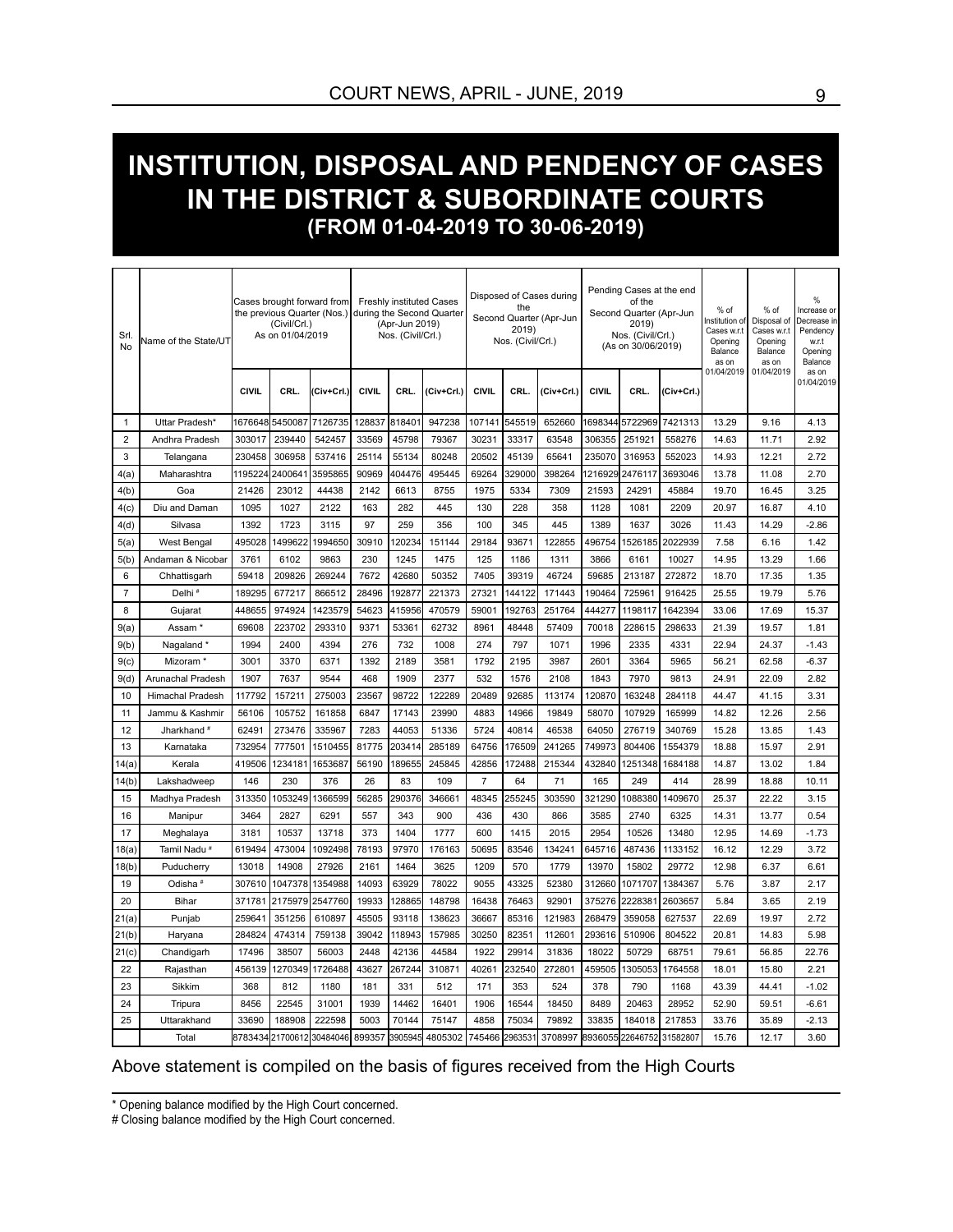## **SOME SUPREME COURT JUDGMENTS / ORDERS OF PUBLIC IMPORTANCE (01-04-2019 TO 30-06-2019)**

**1.** On 1st April, 2019, in the case of *Oriental Insurance Company Limited. v. Mahendra Construction* [Civil Appeal No.3359 of 2019], the Supreme Court examined an insurance claim, which was repudiated by the insurer on the ground that all material facts required to be disclosed through the proposal form to enable the insurer to assess the risk profile had not been disclosed.

In the case at hand, the insurance claim had been lodged by the respondent for his excavator, which was insured with the appellant from 11<sup>th</sup> October, 2006 to 10<sup>th</sup> October, 2007. The Supreme Court observed that "insurance is governed by the principle of utmost good faith, which imposes a duty of disclosure on the insured with regard to material facts", and, on facts, "information regarding insurance claims lodged by the respondent for his excavator in the preceding three years was a material fact". It was observed that "the proposal form contained a specific question regarding claims lodged in the preceding three years" and "the respondent was under a bounden duty to disclose that the excavator was previously insured with another insurer and that a claim for damage to the excavator on 12 April 2005 had been settled."

Noticing that "it was only in the affidavit of evidence dated 6 January 2017, that the respondent disclosed" that the earlier insurer, namely, New India Assurance Company Limited, "had paid an amount of Rs 36.66 lakhs by cheque on 23 September 2005", the Supreme Court observed that "this material fact was suppressed from the proposal form." It was held that "mere disclosure of a previous insurance policy did not discharge the obligation which was cast on the respondent, as the proposer, to make a full, true and complete disclosure of the claims which were lodged under the previous policy in the preceding three years." The Supreme Court held that "burden cannot be cast upon the insurer to follow up on an inadequate disclosure by conducting a line of enquiry with the previous insurer in regard to the nature of the claims, if any, that were made under the earlier insurance policy."

Dismissing the complaint of respondent, the Supreme Court observed that "the respondent was under an obligation to make a full disclosure of the status of the previous insurance policy, together with the material facts relevant to the claim which had been lodged with New India Assurance Company Limited. The fact that such a claim was lodged and had been settled at Rs 36.66 lakhs was suppressed. This suppression goes to the very root of the contract of insurance which would validate the grounds on which the claim was repudiated by the insurer."

**2.** On 2nd April, 2019, in the case of *Pioneer Urban Land & Infrastructure Ltd. v. Govindan Raghavan* [Civil Appeal No. 12238 of 2018], the judgment of the National Consumer Disputes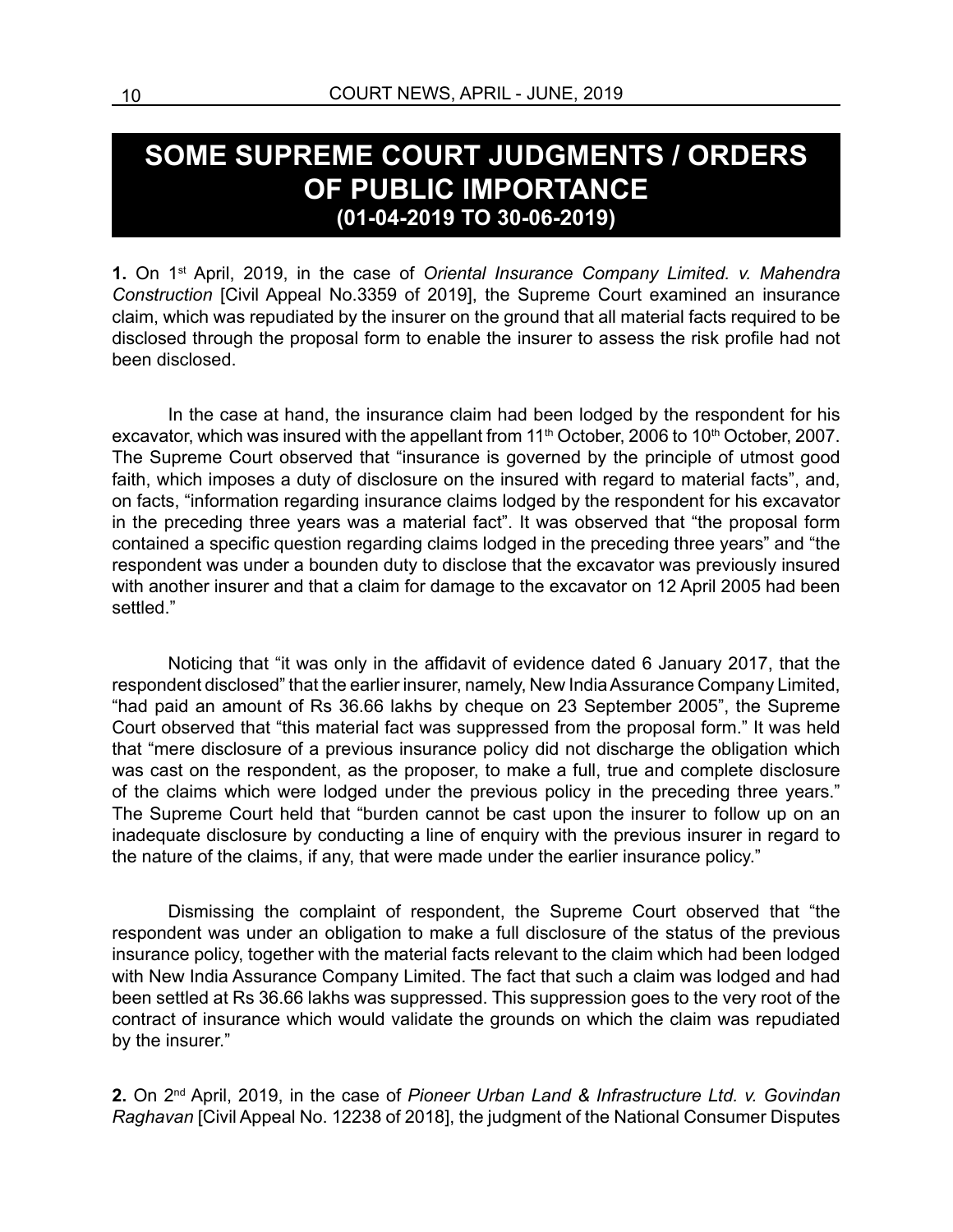Redressal Commission allowing the consumer complaint of Respondent-Flat Purchaser against the Appellant-Builder, was affirmed by the Supreme Court, and the statutory appeals filed by the Appellant-Builder under Section 23 of the Consumer Protection Act, 1986 were dismissed. It was held that "a term of a contract will not be final and binding if it is shown that the flat purchasers had no option but to sign on the dotted line, on a contract framed by the builder". The Supreme Court observed that "the contractual terms" of the Apartment Buyer's Agreement entered into by the Respondent-Flat Purchaser with the Appellant–Builder were "*ex-facie* one-sided, unfair, and unreasonable" to the Respondent-Flat Purchaser, and "incorporation of such one-sided clauses in an agreement constitutes an unfair trade practice as per Section 2(r) of the Consumer Protection Act, 1986 since it adopts unfair methods or practices for the purpose of selling the flats by the Builder." It was held that the Appellant – Builder "could not seek to bind the Respondent with such one-sided contractual terms."

The Supreme Court observed that "the Appellant-Builder failed to fulfill his contractual obligation of obtaining the Occupancy Certificate and offering possession of the flat to the Respondent-Purchaser within the time stipulated in the Agreement, or within a reasonable time thereafter" and "the Respondent – Flat Purchaser could not be compelled to take possession of the flat, even though it was offered almost 2 years after the grace period under the Agreement expired." It was observed that "during this period, the Respondent-Flat Purchaser had to service a loan that he had obtained for purchasing the flat, by paying Interest @10% to the Bank" and "in the meanwhile", he had "also located an alternate property", and in these circumstances, "the Respondent-Flat Purchaser was entitled to be granted the relief prayed for i.e. refund of the entire amount deposited by him with Interest", as was directed by the National Consumer Disputes Redressal Commission.

**3.** On 9th April, 2019, in the case of *Rupali Devi v. State of Uttar Pradesh & Ors.* [Criminal Appeal No.71 of 2012], the question raised before a three Judge Bench was: "Whether a woman forced to leave her matrimonial home on account of acts and conduct that constitute cruelty can initiate and access the legal process within the jurisdiction of the courts where she is forced to take shelter with the parents or other family members".

The Bench observed that "cruelty" which is the crux of the offence under Section 498A IPC "can be both physical or mental cruelty." It held that "adverse effects on the mental health in the parental home though on account of the acts committed in the matrimonial home" would "amount to commission of cruelty within the meaning of Section 498A at the parental home." It was further held that "the consequences of the cruelty committed at the matrimonial home results in repeated offences being committed at the parental home" and "this is the kind of offences contemplated under Section 179 Cr.P.C which would squarely be applicable to the present case as an answer to the question raised."

Accordingly, the Bench held that "the courts at the place where the wife takes shelter after leaving or driven away from the matrimonial home on account of acts of cruelty committed by the husband or his relatives, would, dependent on the factual situation, also have jurisdiction to entertain a complaint alleging commission of offences under Section 498A of the Indian Penal Code."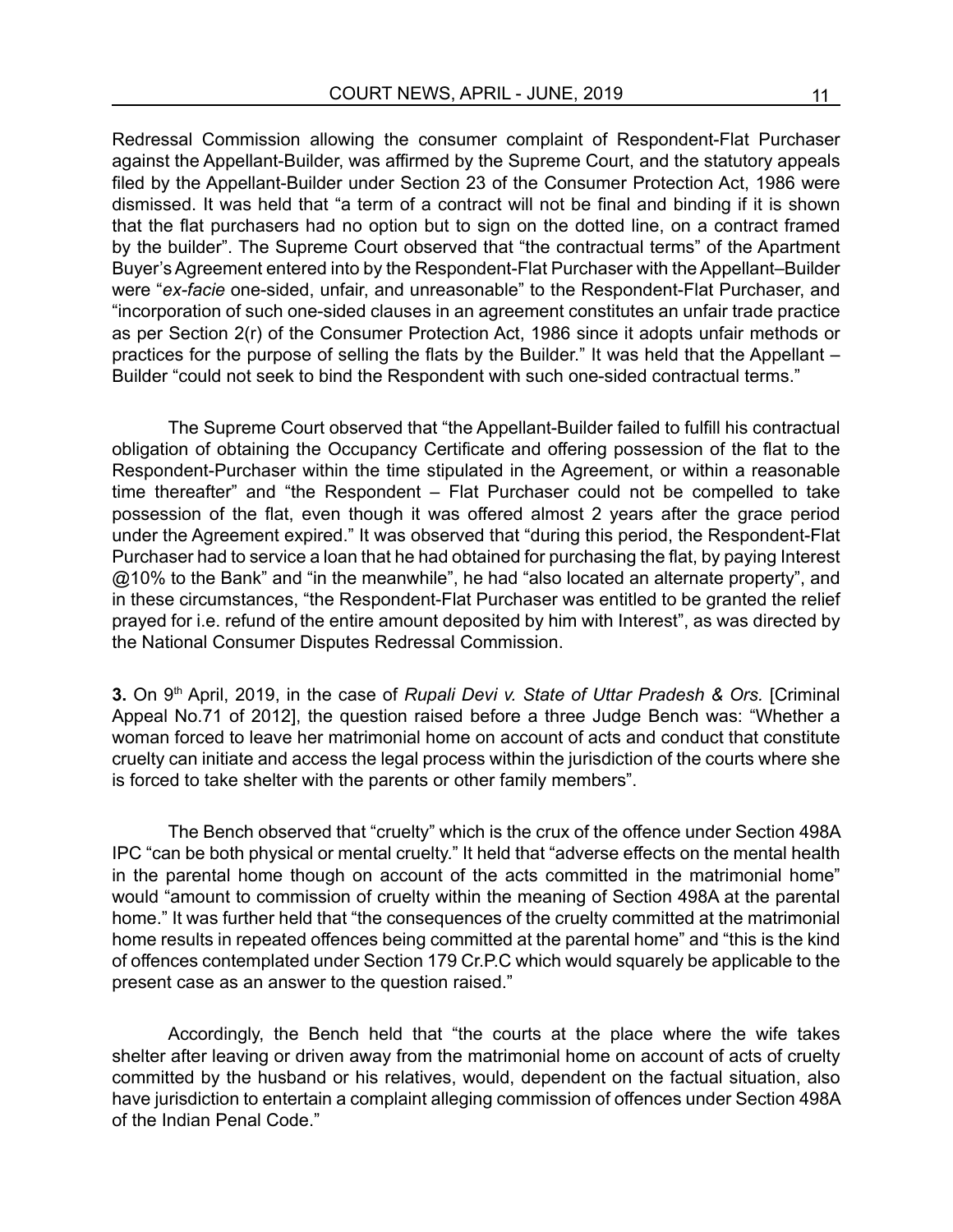4. On 10<sup>th</sup> April, 2019, in the case of *Shri N. K. Janu, Deputy Director Social Forestry Division, Agra and Others v. Lakshmi Chandra* [Civil Appeal No. 3740 of 2019], wherein the respondent had filed contempt petition alleging violation of a High Court order dated 23-10-2008 when his claim for regularisation of service was not accepted by the Department, it was held that "once an order has been passed by the Department, it was open to the respondent to challenge the said order by way of a Writ Petition, but the Contempt Jurisdiction could not be invoked." The Supreme Court observed that the order dated 23.10.2008 "was to consider the case of the respondent for regularization of his services and for payment of minimum regular pay scale" and since the appellants had "considered the claim of regularization and/or payment of minimum of pay scale, the only remedy of the respondent was by way of the Writ Petition." It was held that the High Court "exceeded the Contempt Jurisdiction to compel the officers of the State to appear in court and in fact, the High Court travelled much beyond" the orders passed on 23.10.2008.

In the facts and circumstances of the case, the Supreme Court came to the finding that "the grievance regarding regularization of the service" "could not have been taken up in Contempt proceedings", when such issue had "attained finality in the High Court." Having said so, the Supreme Court came to the further finding that "the High Court was not justified in passing orders from time to time to secure presence of the officers" observing that "the officers of the State discharge public functions and duties" and "merely because an order has been passed, it does not warrant their personal presence."

It was further observed that "summoning of officers to the court to attend proceedings, impinges upon the functioning of the officers and eventually it is the public at large who suffer on account of their absence from the duties assigned to them. The practice of summoning officers to court is not proper and does not serve the purpose of administration of justice in view of the separation of powers of the Executive and the Judiciary. If an order is not legal, the Courts have ample jurisdiction to set aside such order and to issue such directions as may be warranted in the facts of the case." Accordingly, on facts, it was held that the entire proceedings in the Contempt Application were "wholly unjustified and in excess of jurisdiction vested with the Contempt Court."

**5.** On 11th April, 2019, in the case of *[Indibility Creative Pvt Ltd and Ors. v. Govt of West Bengal](https://www.livelaw.in/top-stories/justice-chandrachud-in-west-bengal-film-ban-case-read-judgment-144212?infinitescroll=1)  [and Others](https://www.livelaw.in/top-stories/justice-chandrachud-in-west-bengal-film-ban-case-read-judgment-144212?infinitescroll=1)* [Writ Petition (Civil) No. 306 of 2019], while allowing the writ petition filed by producers of a Bengali feature film titled *Bhobishyoter Bhoot,* who contended that the State of West Bengal, its Department of Home and the Kolkata Police had caused an "utterly unlawful obstruction of the public exhibition of their Bengali feature film", the Supreme Court held that "a remedy in public law for the grant of remedial compensation" was required in the present case and directed "the respondents to pay to the petitioners compensation" of Rs 20 lakhs.

The Supreme Court observed that "as a consequence of the pulling off of the film from the theatres where it was screened on 16 February 2019, the petitioners have suffered a violation of their fundamental right to free speech and expression and of their right to pursue a lawful business" and "this has been occasioned by the acts of commission and, in any event, of omission on the part of the state in failing to affirm, fulfill and respect the fundamental freedoms of the petitioners." It was held that "the police are entrusted with enforcing law" and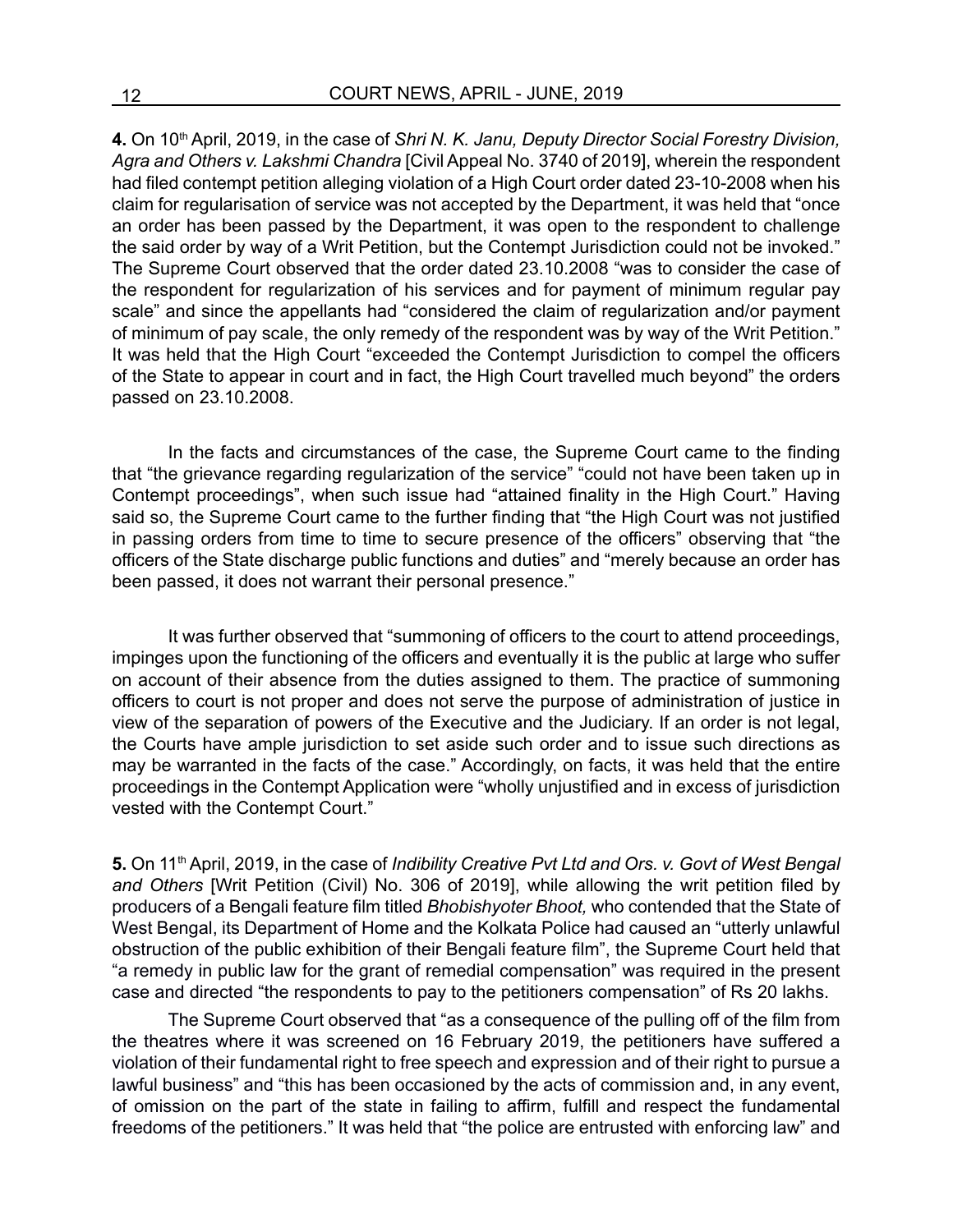"in the present case, the West Bengal police have overreached their statutory powers and have become instruments in a concerted attempt to silence speech, suborn views critical of prevailing cultures and threaten law abiding citizens into submission."

It was held that "in the space reserved for the free exercise of speech and expression, the state cannot look askance when organized interests threaten the existence of freedom." The Supreme Court observed that "when organized interests threaten the properties of theatre owners or the viewing audience with reprisals, it is the plain duty of the state to ensure that speech is not silenced by the fear of the mob" and unless one reads "a positive obligation on the state to create and maintain conditions in which the freedoms guaranteed by the Constitution can be exercised, there is a real danger that art and literature would become victims of intolerance." In the present case, the Supreme Court was of the view "that there has been an unconstitutional attempt to invade the fundamental rights of the producers, the actors and the audience" and "worse still, by making an example out of them, there has been an attempt to silence criticism and critique." The Court said that "this cannot be countenanced in a free society" and "freedom is not a supplicant to power."

Accordingly, the Supreme Court issued "a Mandamus restraining the State from taking recourse to any form of extra constitutional means to prevent the lawful screening of the feature film *Bhobishyoter Bhoot*." The State was directed to "specifically ensure that the properties of the theatre owners who exhibit the film are duly protected as are the viewers against attempts on their safety."

**6.** On 12<sup>th</sup> April, 2019, in the case of *Accused 'X' v. State of Maharashtra* [Review Petition (Criminal) No. 301 of 2008 in Criminal Appeal No.680 of 2007], where the Petitioner was convicted by the Courts below for kidnapping, rape and murder of two minor girls, and sentenced to death, a three Judge Bench of the Supreme Court examined issues pertaining to (i) non-compliance of Section 235(2) CrPC during the sentencing process and (ii) sentencing of persons suffering from post-conviction mental illness or insanity.

With reference to the first issue, the principle argument advanced by the Petitioner was that, since the order of conviction and the order of sentence in the present case were passed on the same day, no opportunity was awarded to the Petitioner with regard to the sentence imposed upon him, and therefore, the order of sentence passed in the present case was in violation of Section 235(2) CrPC, which was an illegality vitiating the entire sentence. The Bench held that "as long as the spirit and purpose of Section 235(2) is met, inasmuch as the accused is afforded a real and effective opportunity to plead his case with respect to sentencing, whether simply by way of oral submissions or by also bringing pertinent material on record, there is no bar on the pre-sentencing hearing taking place on the same day as the pre-conviction hearing. Depending on the facts and circumstances, a separate date may be required for hearing on sentence, but it is equally permissible to argue on the question of sentence on the same day if the parties wish to do so." It was held that "even assuming that a procedural irregularity is committed by the trial court to a certain extent on the question of hearing on sentence, the violation can be remedied by the appellate Court by providing sufficient opportunity of being heard on sentence.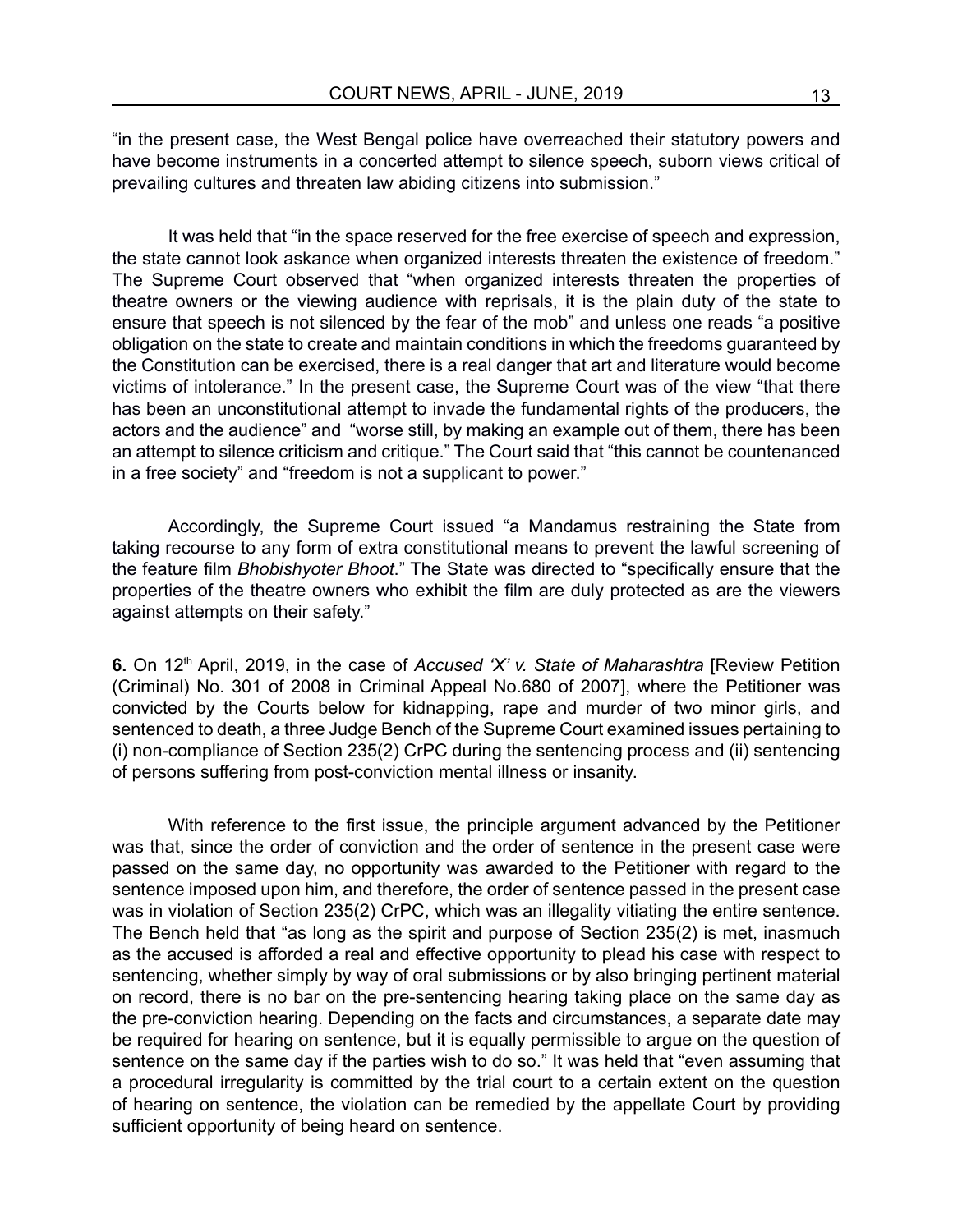After discussing out the law on pre-sentencing, the Bench laid down the following *dicta*-

- "i. That the term 'hearing' occurring under Section 235 (2) requires the accused and prosecution at their option, to be given a meaningful opportunity.
- ii. Meaningful hearing under Section 235 (2) of CrPC, in the usual course, is not conditional upon time or number of days granted for the same. It is to be measured qualitatively and not quantitatively.
- iii. The trial court need to comply with the mandate of Section 235 (2) of CrPC with best efforts.
- iv. Non-compliance can be rectified at the appellate stage as well, by providing meaningful opportunity.
- v. If such an opportunity is not provided by the trial court, the appellate court needs to balance various considerations and either afford an opportunity before itself or remand back to trial court, in appropriate case, for fresh consideration.
- vi. However, the accused need to satisfy the appellate courts, *inter alia* by pleading on the grounds as to existence of mitigating circumstances, for its further consideration.
- vii. Being aware of certain harsh realities such as long protracted delays or jail appeals through legal aid etc., wherein the appellate court, in appropriate cases, may take recourse of independent enquiries on relevant facts ordered by the court itself.
- viii. If no such grounds are brought by the accused before the appellate courts, then it is not obligated to take recourse under Section 235 (2) of CrPC."

On the question whether the Petitioner was given an effective opportunity to place material on record relevant to the quantum of sentence, the Bench observed that "the record in the instant matter" "clearly shows that the accused was accorded a real and effective opportunity at the trial stage itself" and "that the opportunity granted to the Petitioner by the High Court to adduce further material on this aspect was above and beyond the requirement of Section 235(2)." It further observed that "the Courts had taken all the attendant circumstances into account before reaching the conclusion of awarding the death penalty" and it was "also not the case that the accused made a request for hearing on sentencing on a separate date and the same was refused." In such circumstances, the contention that the procedure envisaged in Section 235(2) CrPC was not complied with, was rejected by the Bench.

With reference to the second issue, namely, post-conviction mental illness and its impact on sentencing, the Bench laid out the following directions, to be followed in the future cases.

"a. That the post-conviction severe mental illness will be a mitigating factor that the appellate Court, in appropriate cases, needs to consider while sentencing an accused to death penalty.

b. The assessment of such disability should be conducted by a multi-disciplinary team of qualified professionals (experienced medical practitioners, criminologists etc), including professional with expertise in accused's particular mental illness.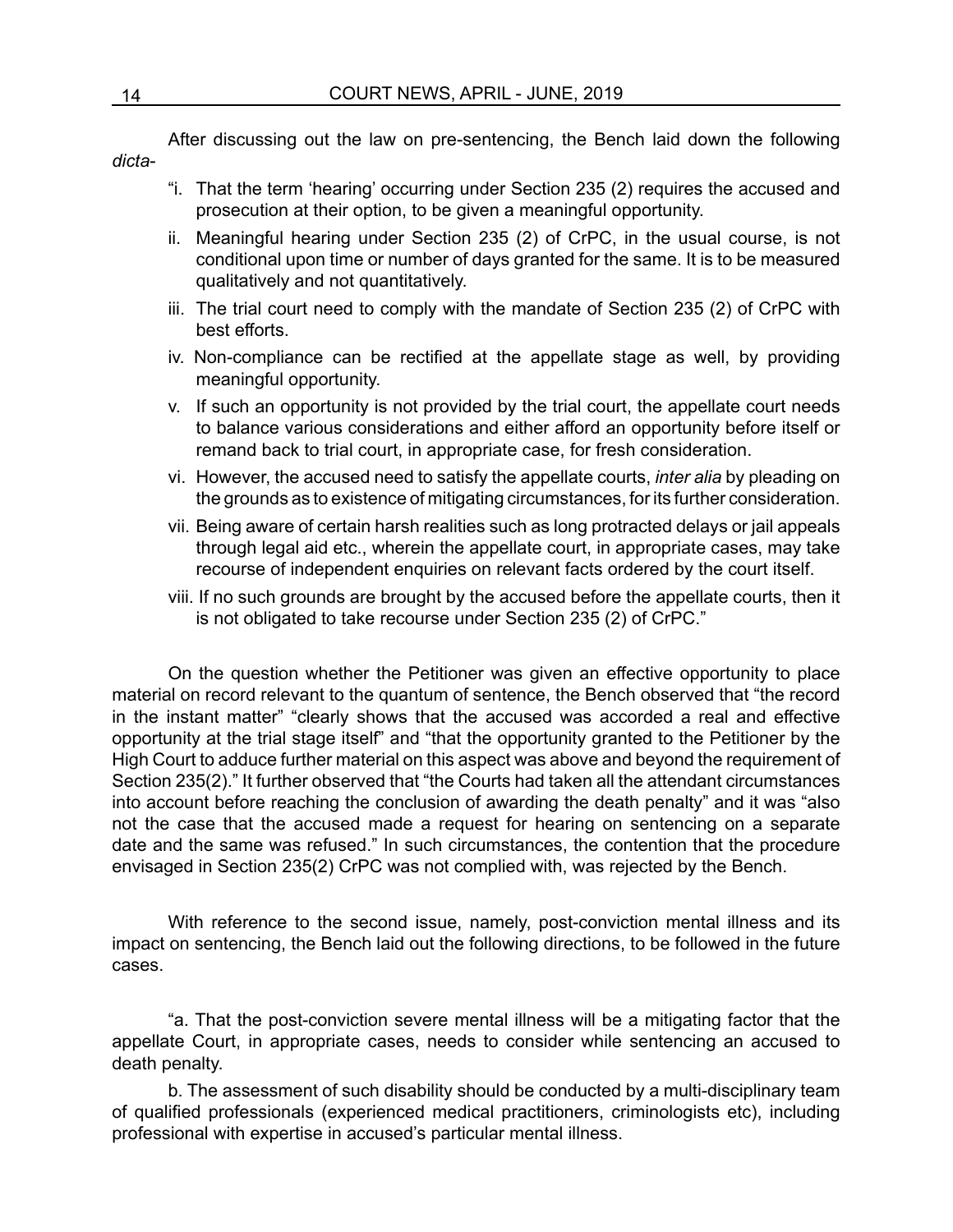c. The burden is on the accused to prove by a preponderance of clear evidence that he is suffering with severe mental illness. The accused has to demonstrate active, residual or prodromal symptoms, that the severe mental disability was manifesting.

d. The State may offer evidence to rebut such claim.

e. Court in appropriate cases could setup a panel to submit an expert report.

f. 'Test of severity' envisaged herein predicates that the offender needs to have a severe mental illness or disability, which simply means that objectively the illness needs to be most serious that the accused cannot understand or comprehend the nature and purpose behind the imposition of such punishment."

In the case at hand, the Bench noted that the accused had "been reeling under bouts of some form of mental irritability since 1994, as apparent from the records placed" and "moreover", he had "suffered long incarceration as well as a death row convict." In the totality of circumstances, the Bench did not consider it "appropriate to constitute a panel for re-assessment of his mental condition", however, at the same time, also observed that it "cannot lose sight of the fact that a sentence of life imprisonment *simpliciter* would be grossly inadequate in the instant case."

The Bench observed that "given the barbaric and brutal manner of commission of the crime, the gravity of the offence itself, the abuse of the victims' trust by the Petitioner, and his tendency to commit such offences as is evident from his past conduct, it is extremely clear that the Petitioner poses such a grave threat to society that he cannot be allowed to roam free at any point whatsoever." In this view of the matter, the Bench deemed "it fit to direct that the Petitioner shall remain in prison for the remainder of his life" observing that "such an approach" was "perfectly within its power to adopt, and that it acts as a useful *via media* between the imposition of the death penalty and life imprisonment *simpliciter* (which usually works out to 14 years in prison upon remission)." Accordingly, the sentence of death awarded to the Petitioner was "commuted to imprisonment for the remainder of his life *sans* any right to remission."

Further, the Supreme Court observed that generally, "prisoners tend to have increased affinity to mental illness, and "in order to address the same, the Mental Healthcare Act, 2017 was brought into force" and further that "the State Governments are obliged under Section 103 of the Act to setup a mental health establishment in the medical wing of at least one prison in each State and Union Territory, and prisoners with mental illness may ordinarily be referred to and cared for in the said mental health establishment." Accordingly, the State Government was directed to consider the case of the Petitioner "under the appropriate provisions of the Mental Healthcare Act, 2017 and if found entitled, provide for his rights under that enactment".

**7.** On 16th April, 2019, in the case of *Bikash Ranjan Rout v. State through the Secretary (Home), Government of NCT of Delhi, New Delhi* [Criminal Appeal No. 687 of 2019], the question for consideration was whether after the Magistrate passes an order of discharge of the accused, is it permissible for the Magistrate to order further investigation and direct the investigating officer to submit the report.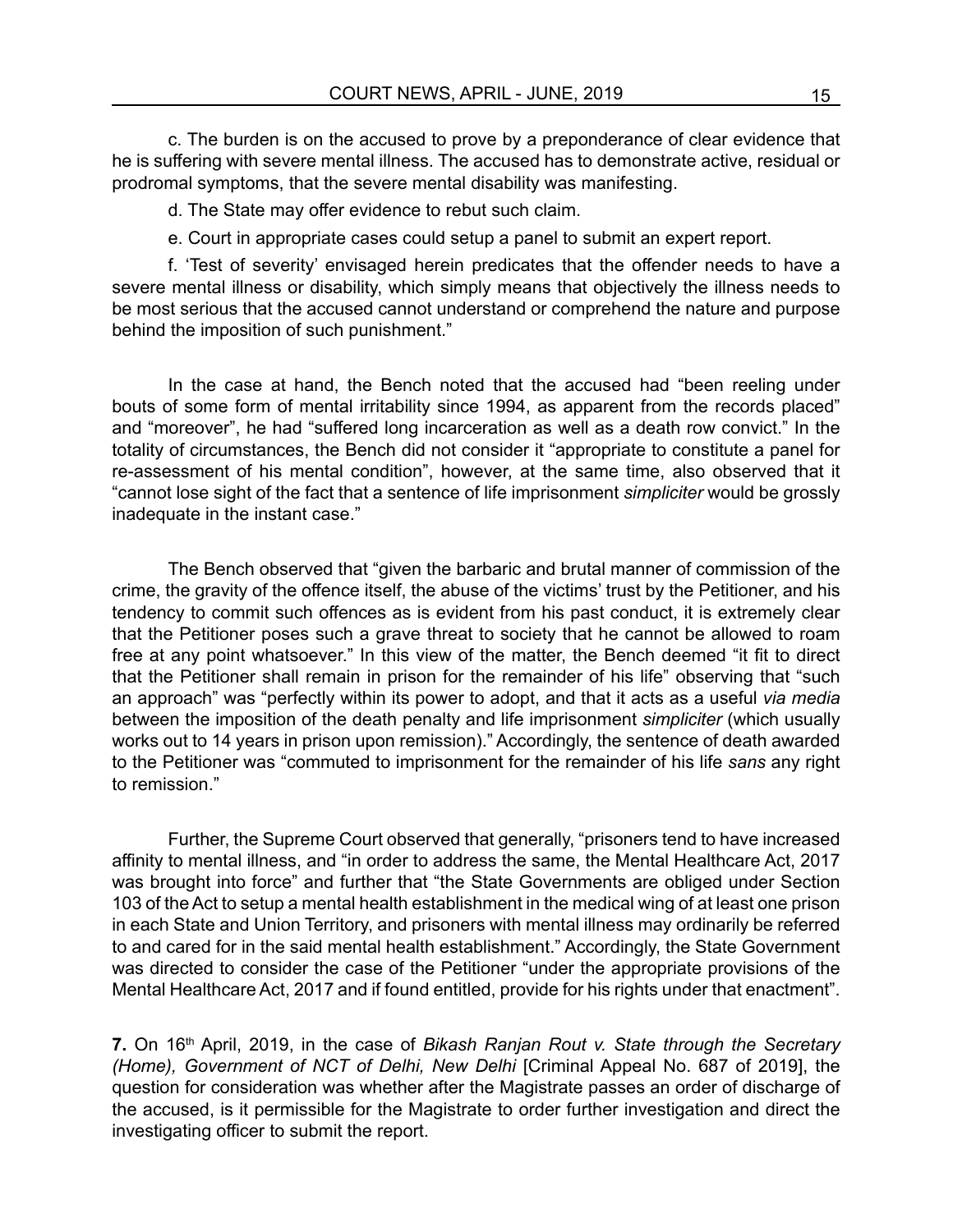The Supreme Court observed that "there is a distinction and/or difference between the pre-cognizance stage and post-cognizance stage and the powers to be exercised by the Magistrate for further investigation at the pre-cognizance stage and post-cognizance stage." It was held that "the power to order further investigation which may be available to the Magistrate at the pre-cognizance stage may not be available to the Magistrate at the postcognizance stage, more particularly, when the accused is discharged by him."

 The Supreme Court held that "if the Magistrate was not satisfied with the investigation carried out by the investigating officer and the report submitted by the investigating officer under Section 173(2)(i) of the CrPC", "it was always open/ permissible for the Magistrate to direct the investigating agency for further investigation and may postpone even the framing of the charge and/or taking any final decision on the report at that stage." However, "the Magistrate cannot *suo moto* direct for further investigation under Section 173(8) of the CrPC or direct the re-investigation into a case at the post-cognizance stage, more particularly when, in exercise of powers under Section 227 of the CrPC, the Magistrate discharges the accused."

It was held that "Section 173(8) of the CrPC confers power upon the officer-in-charge of the police station to further investigate and submit evidence, oral or documentary, after forwarding the report under sub-section (2) of Section 173 of the CrPC" and "therefore, it is always open for the investigating officer to apply for further investigation, even after forwarding the report under sub-section (2) of Section 173 and even after the discharge of the accused." However, "the aforesaid shall be at the instance of the investigating officer/police officer-in-charge and the Magistrate has no jurisdiction to *suo moto* pass an order for further investigation/reinvestigation after he discharges the accused."

**8.** On 24th April, 2019, in the case of *Reliance Life Insurance Co. Ltd. & Anr. v. Rekhaben Nareshbai Rathod* [Civil Appeal No.4261 of 2019], wherein about two months before the contract of insurance was entered into with the appellant, the insured had obtained another insurance cover for his life", the Supreme Court held that "the failure of the insured to disclose the policy of insurance obtained earlier in the proposal form entitled the insurer to repudiate the claim under the policy."

The Supreme Court observed that "contracts of insurance are governed by the principle of utmost good faith" and "in a contract of insurance, the insured can be expected to have information of which she/he has knowledge" and "this justifies a duty of good faith, leading to a positive duty of disclosure." It was held that "proposal forms are a significant part of the disclosure procedure and warrant accuracy of statements" and "any suppression, untruth or inaccuracy in the statement in the proposal form will be considered as a breach of the duty of good faith and will render the policy voidable by the insurer."

It was held that in the present case, "disclosure of the earlier cover was material to an assessment of the risk which was being undertaken by the insurer" and "the proposer was aware of the fact, while making a declaration, that if any statements were untrue or inaccurate or if any matter material to the proposal was not disclosed, the insurer may cancel the contract and forfeit the premium."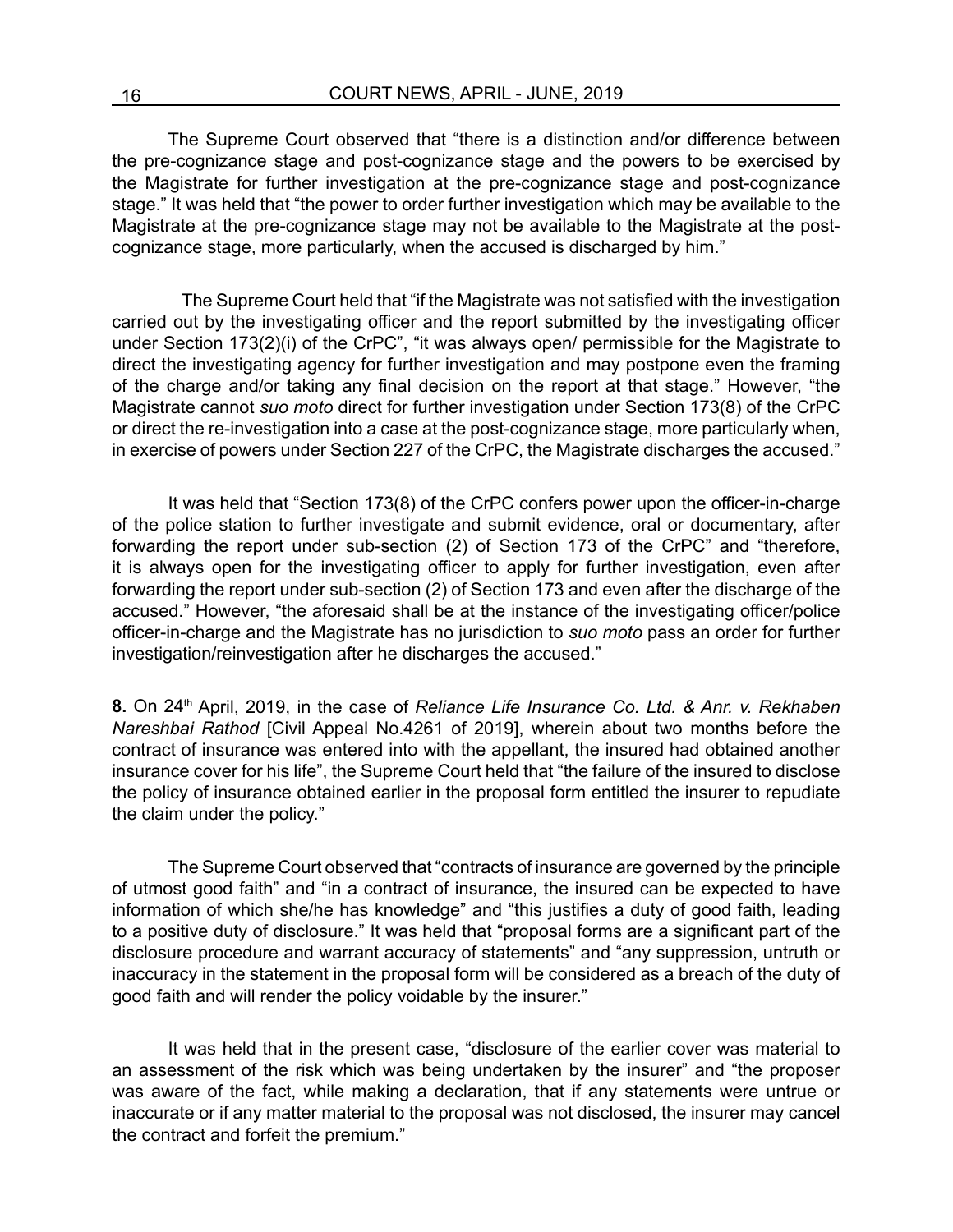The Supreme Court was "not impressed with the submission that the proposer was unaware of the contents of the form that he was required to fill up or that in assigning such a response to a third party, he was absolved of the consequence of appending his signatures to the proposal" and said that "the proposer duly appended his signature to the proposal form and the grant of the insurance cover was on the basis of the statements contained in the proposal form." The consumer complaint filed by respondent-nominee (under the policy issued by appellant) was accordingly dismissed.

**9.** On 24<sup>th</sup> April, 2019, in the case of *Dipakbhai Jagdishchandra Patel v. State of Gujarat and Another* [Criminal Appeal No.714 of 2019], the Supreme Court examined the evidentiary value of admission and also discussed how a statement which does not constitute confession, may still be used an admission.

It was held that an admission "may be admissible under the Evidence Act provided that it meets the requirements of admission as defined in Section 17 of the Evidence Act." However, an admission, if it is made in the course of investigation under the Cr.PC to a Police Officer, then, it will not be admissible under Section 162 of the Cr.PC as it clearly prohibits the use of statement made to a Police Officer under Section 161 of the Cr.PC except for the purpose which is mentioned therein." The Supreme Court held that "statement given under Section 161, even if relevant, as it contains an admission, would not be admissible, though an admission falling short of a confession which may be made otherwise, may become substantive evidence."

10. On 30<sup>th</sup> April, 2019, in the case of *JK Jute Mill Mazdoor Morcha v. Juggilal Kamlapat Jute Mills Company Ltd. through its Director & Ors.* [Civil Appeal No.20978 of 2017], the question for consideration was whether a trade union could be said to be an operational creditor for the purpose of the Insolvency and Bankruptcy Code, 2016. It was held that "a registered trade union which is formed for the purpose of regulating the relations between workmen and their employer can maintain a petition as an operational creditor on behalf of its members."

The Supreme Court held that a trade union is "an entity established under a statute – namely, the Trade Unions Act", and would therefore fall within the definition of "person" under Sections 3(23) of the Insolvency and Bankruptcy Code, 2016. It was held that this being so, it is clear that an "operational debt", meaning a claim in respect of employment, could certainly be made by a person duly authorised to make such claim on behalf of a workman. It was further held that "Rule 6, Form 5 of the Insolvency and Bankruptcy (Application to Adjudicating Authority) Rules, 2016 also recognises the fact that claims may be made not only in an individual capacity, but also conjointly. Further, a registered trade union recognised by Section 8 of the Trade Unions Act, makes it clear that it can sue and be sued as a body corporate under Section 13 of that Act. Equally, the general fund of the trade union, which *inter alia* is from collections from workmen who are its members, can certainly be spent on the conduct of disputes involving a member or members thereof or for the prosecution of a legal proceeding to which the trade union is a party, and which is undertaken for the purpose of protecting the rights arising out of the relation of its members with their employer, which would include wages and other sums due from the employer to workmen."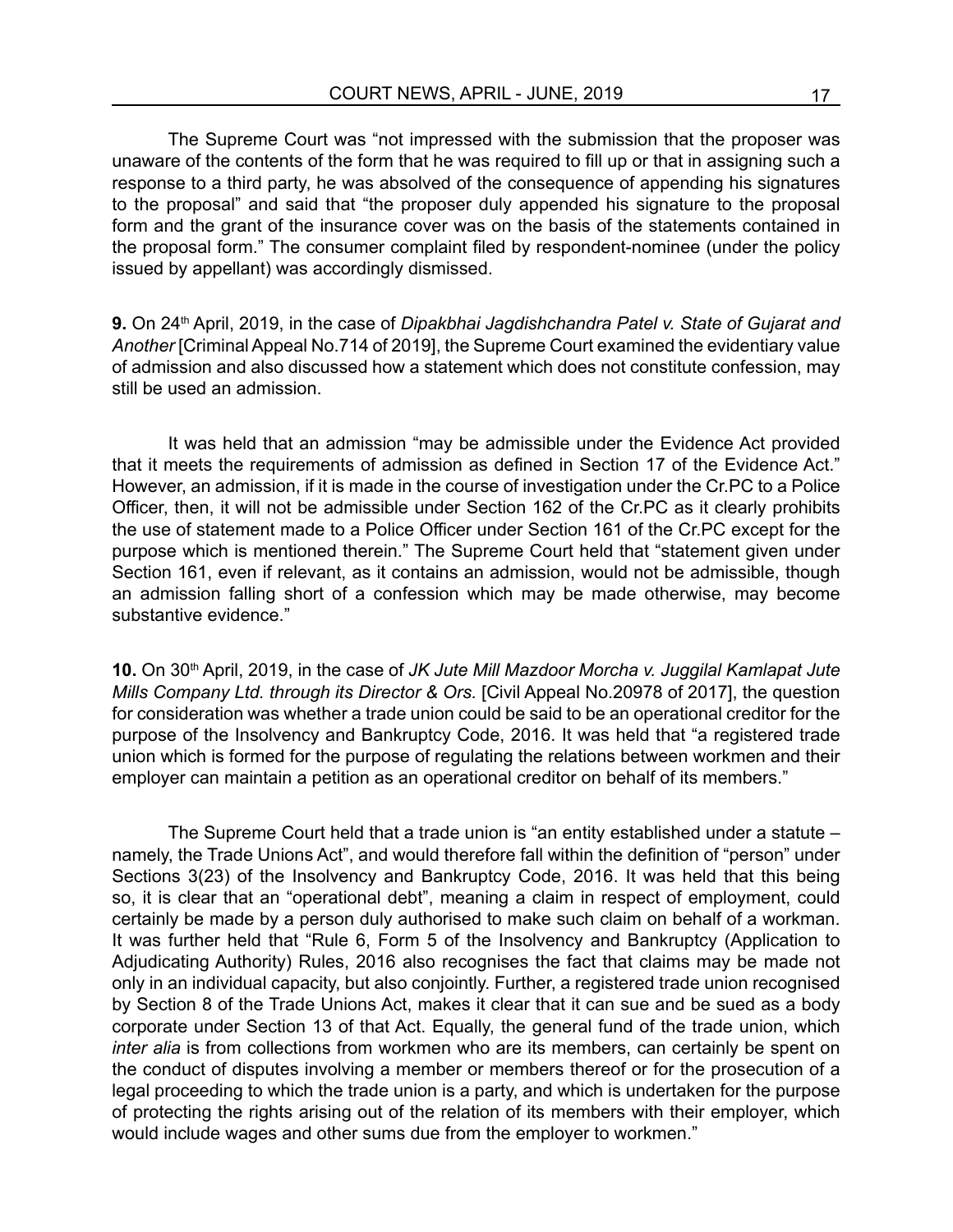It was held that even otherwise, "instead of one consolidated petition by a trade union representing a number of workmen, filing individual petitions would be burdensome as each workman would thereafter have to pay insolvency resolution process costs, costs of the interim resolution professional, costs of appointing valuers, etc. under the provisions of the Code read with Regulations 31 and 33 of the Insolvency and Bankruptcy Board of India (Insolvency Resolution Process for Corporate Persons) Regulations, 2016."

The Supreme Court observed that clearly "the trade union represents its members who are workers, to whom dues may be owed by the employer, which are certainly debts owed for services rendered by each individual workman, who are collectively represented by the trade union. Equally, to state that for each workman there will be a separate cause of action, a separate claim, and a separate date of default would ignore the fact that a joint petition could be filed under Rule 6 read with Form 5 of the Insolvency and Bankruptcy (Application to Adjudicating Authority) Rules, 2016, with authority from several workmen to one of them to file such petition on behalf of all."

**11.** On 1st May, 2019, in the case of *Rajesh & Ors. v. State of Haryana* [Criminal Appeal No.813 of 2019], the question for consideration was whether, in the facts and circumstances of the case, the Trial Court was justified in summoning the appellants to face criminal trial in exercise of powers under Section 319 CrPC along with other co-accused.

While considering the aforesaid question/issue, the Supreme Court came to examine the power under Section 319 CrPC. It was held that (i) the Court can exercise the power under Section 319 of the CrPC even on the basis of the statement made in the examinationin-chief of the witness concerned and the Court need not wait till the cross-examination of such a witness and the Court need not wait for the evidence against the accused proposed to be summoned to be tested by cross-examination; and (ii) a person not named in the FIR or a person though named in the FIR but has not been charge-sheeted or a person who has been discharged can be summoned under Section 319 of the CrPC, provided from the evidence (may be on the basis of the evidence collected in the form of statement made in the examination-in-chief of the witness concerned), it appears that such person can be tried along with the accused already facing trial."

It was further held that "even in a case where the stage of giving opportunity to the complainant to file a protest petition urging upon the trial Court to summon other persons as well who were named in the FIR but not implicated in the charge-sheet has gone, in that case also, the Court is still not powerless by virtue of Section 319 of the CrPC and even those persons named in the FIR but not implicated in the charge-sheet can be summoned to face the trial provided during the trial some evidence surfaces against the proposed accused."

On facts, the appellants were also named in the FIR, however, they were not shown as accused in the challan/charge-sheet. Further, nothing was on record whether at any point of time the complainant was given an opportunity to submit the protest application against non-filing of the charge-sheet against the appellants. In deposition before the Court, P.W.1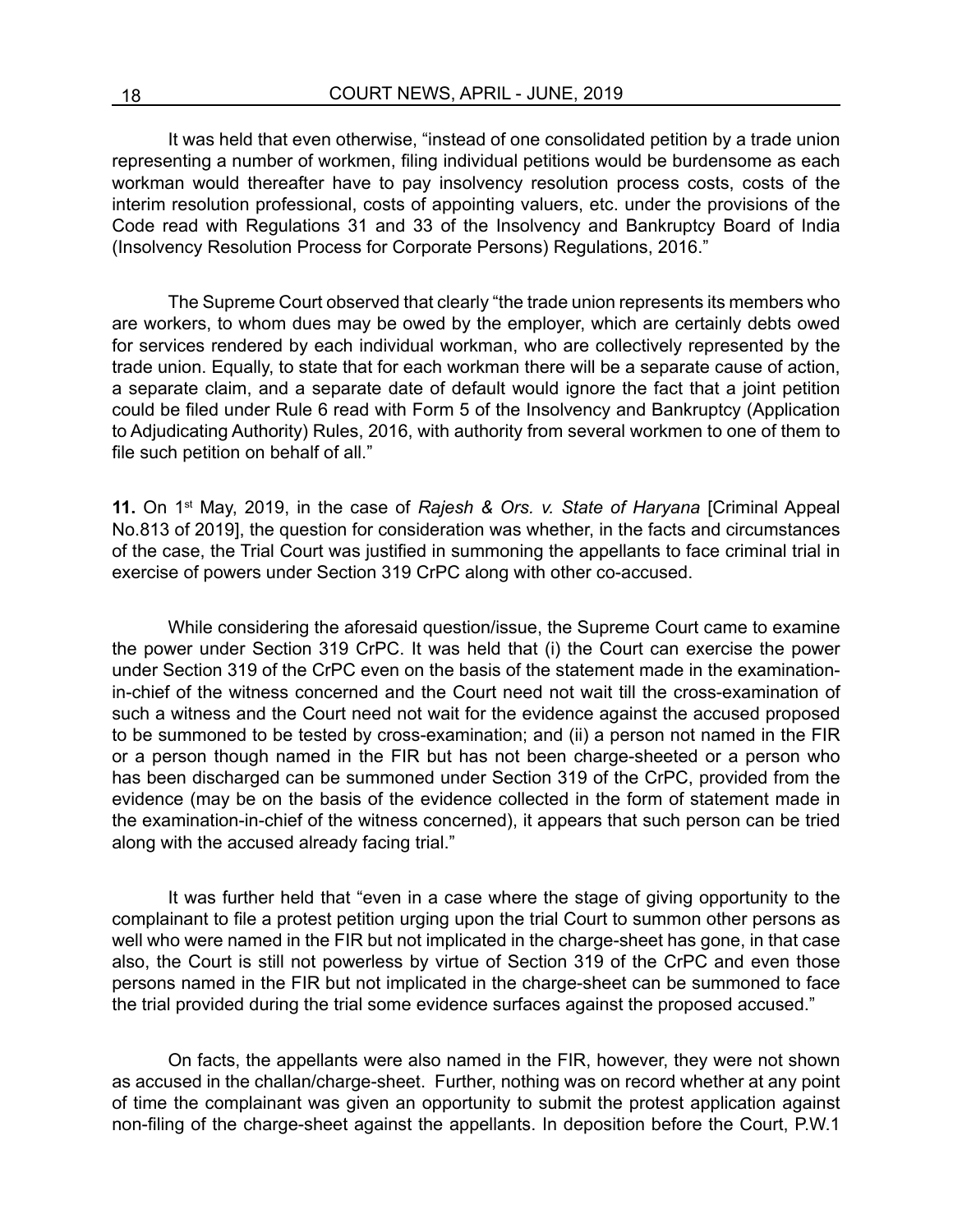and P.W.2 had specifically stated against the appellants and the specific role attributed to the accused-appellants. In the circumstances, it was held that "the statement of P.W.1 and P.W.2 before the Court can be said to be "evidence" during the trial and, therefore, on the basis of the same", "the persons against whom no charge-sheet is filed can be summoned to face the trial." Accordingly, the Supreme Court held "that no error has been committed by the Courts below to summon the appellants herein to face the trial in exercise of power under Section 319 of the CrPC."

**12.** On 3rd May 2019, in the case of *Ganesan Rep by its Power Agent G. Rukmani Ganesan v. The Commissioner, the Tamil Nadu Hindu Religious and Charitable Endowments Board & Ors.* [Civil Appeal No.4582 of 2019], the following four questions arose for consideration: 1) Whether the Commissioner, Tamil Nadu Hindu Religious Endowment Board while hearing an appeal under Section 69 of the Tamil Nadu Hindu Religious and Charitable Endowments Act, 1959, is a Court; 2) Whether applicability of Section 29(2) of Limitation Act is with regard to different limitation prescribed for any suit, appeal or application to be filed only in a Court or Section 29(2) can be pressed in service with regard to filing of a suit, appeal or application before statutory authorities and tribunals provided in Special or Local Laws; 3) Whether the Commissioner while hearing the appeal under Section 69 of 1959 Act is entitled to condone a delay in filing an appeal applying the provisions of Section 5 of the Limitation Act, 1963; and 4) Whether the statutory scheme of 1959 Act indicate that Section 5 of Limitation Act is applicable to proceedings before its authorities.

With respect to the first question, it was held that that Commissioner, Tamil Nadu Hindu Religious Endowment Board is not a Court within the meaning of the Hindu Religious Endowment Charitable Act, 1959. The Supreme Court observed that the definition of Court as contained in Section 6(7) clearly indicates that "what Act, 1959 refers to a Court is a civil court created in the State. The scheme of the Act clearly indicates that Commissioner is an authority under the Act who is to be appointed by the Government. The Commissioner is entrusted with various functions under the Act and one of the functions entrusted to the Commissioner is hearing of the appeal under Section 69 of the Act, 1959." It was observed that "when an appeal is provided against the order of the Commissioner under Section 69 to the Court which is defined under Section 6(7), there is no question of treating the Commissioner as a Court under the statutory scheme of Act, 1959."

On the second question, the Supreme Court held that "the applicability of Section 29(2) of the Limitation Act is with regard to different limitations prescribed for any suit, appeal or application when to be filed in a Court" and "Section 29(2) cannot be pressed in service with regard to filing of suits, appeals and applications before the statutory authorities and tribunals provided in a special or local law." Insofar as the third question is concerned, the Supreme Court held that "the Commissioner while hearing of the appeal under Section 69 of the Act, 1959 is not entitled to condone the delay in filing appeal, since, provision of Section 5 shall not be attracted by strength of Section 29(2) of the Act."

In regard to the fourth and last question, it was held that "Section 5 of the Limitation Act is not applicable as per the scheme of Act, 1959." The Supreme Court observed that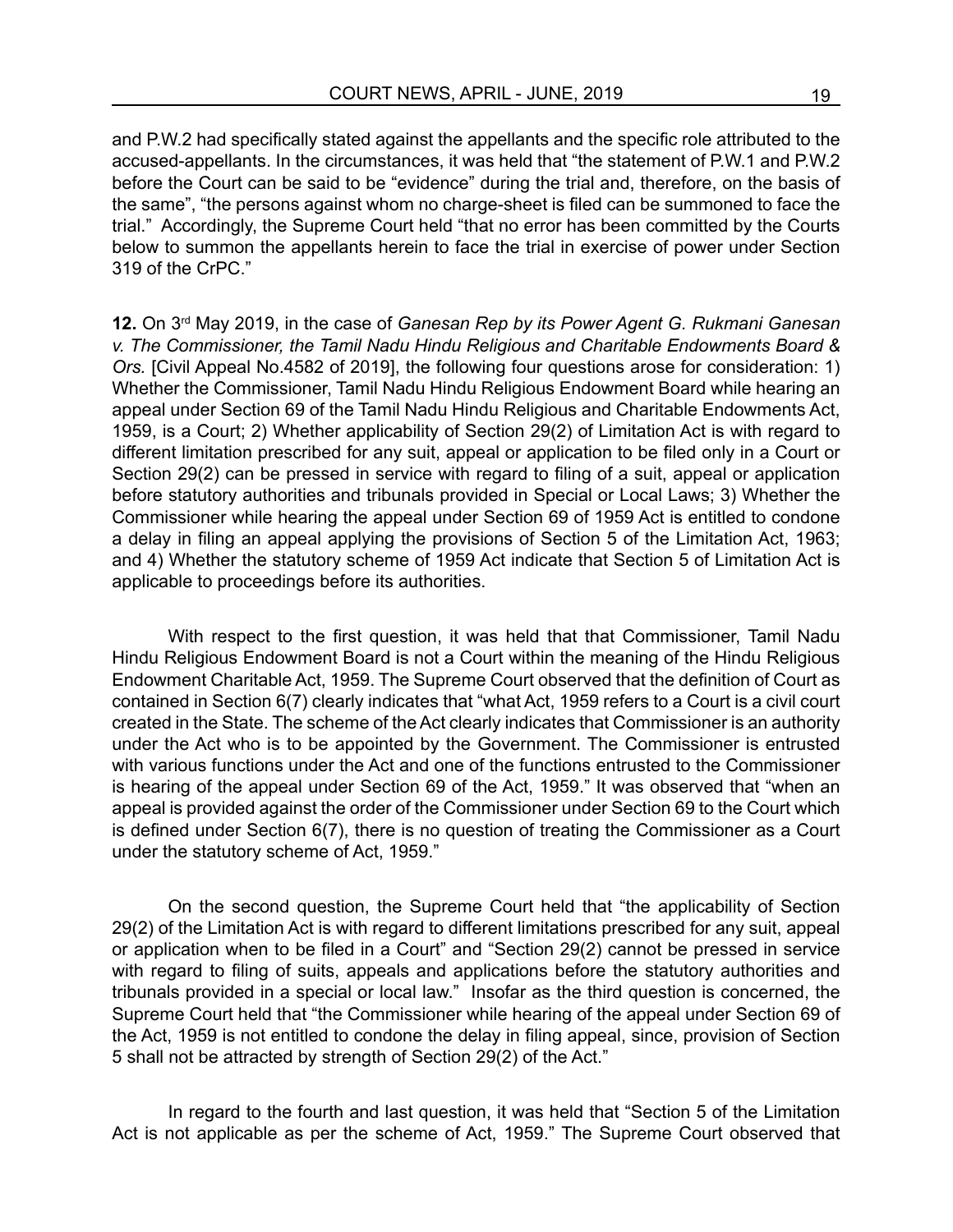the scheme of Section 69 especially sub-section (2) also re-enforces its' conclusion that "Legislature never contemplated applicability of Section 5 in Section 69(1) for condoning the delay in filing an appeal by applying Section 5 of the Limitation Act."

**13.** On 3rd May, 2019, in the case of *Federation of Obstetrics and Gynecological Societies of India (FOGSI) v. Union of India and others* [Writ Petition (Civil) No.129 of 2017], the Supreme Court while examining issues allegedly affecting the practice of obstetricians and gynaecologists across the country under the Pre-conception and Pre-natal Diagnostic Techniques (Prohibition of Sex Selection) Act, 1994 held that the said Act "is a social welfare legislation, which was conceived in light of the skewed sex-ratio of India and to avoid the consequences of the same" and "rigorous implementation of the Act is an edifice on which rests the task of saving the girl child."

With reference to the prayer made for direction in the nature of certiorari/ mandamus for decriminalising anomalies in paperwork/record keeping/clerical errors in regard of the provisions of the Act, the Supreme Court observed that "non maintenance of record is spring board for commission of offence of foeticide, not just a clerical error"; and "in order to effectively implement the various provisions of the Act, the detailed forms in which records have to be maintained have been provided for" by the Pre-conception and Pre-natal Diagnostic Techniques (Prohibition of Sex Selection) Rules, 1996.

Finding "no substance in the submission that provision of Section 4(3) be read down", the Supreme Court observed that "by virtue of the proviso to Section 4(3), a person conducting ultrasonography on a pregnant woman, is required to keep complete record of the same in the prescribed manner and any deficiency or inaccuracy in the same amounts to contravention of Section 5 or Section 6 of the Act, unless the contrary is proved by the person conducting the said ultrasonography." It observed that "the aforementioned proviso to Section 4(3) reflects the importance of records in such cases, as they are often the only source to ensure that an establishment is not engaged in sex-determination."

It was held that "Section 23 of the Act, which provides for penalties of offences, acts in aid of the other Sections of the Act is quite reasonable." The Supreme Court observed that dilution of the provisions of the Act or the Rules "would only defeat the purpose of the Act to prevent female foeticide, and relegate the right to life of the girl child under Article 21 of the Constitution, to a mere formality." Dismissing the writ petition, the Supreme Court held that no case was "made out for striking down the proviso to Section 4(3), provisions of Sections 23(1), 23(2) or to read down Section 20 or 30 of the Act" and further held the "complete contents of Form 'F'" (Form for maintenance of records in case of a pregnant woman by genetic clinic / ultrasound Clinic /Imaging Centre) "to be mandatory".

14. On 6<sup>th</sup> May, 2019, in the case of *Karnataka Housing Board v. K.A. Nagamani* [Civil Appeal] No.4631 of 2019], which arose "out of execution proceedings initiated by the Respondent – Complainant from an Order passed by the State Commission in a consumer dispute", the issue for consideration was whether a Revision Petition under Section 21(b) of the Consumer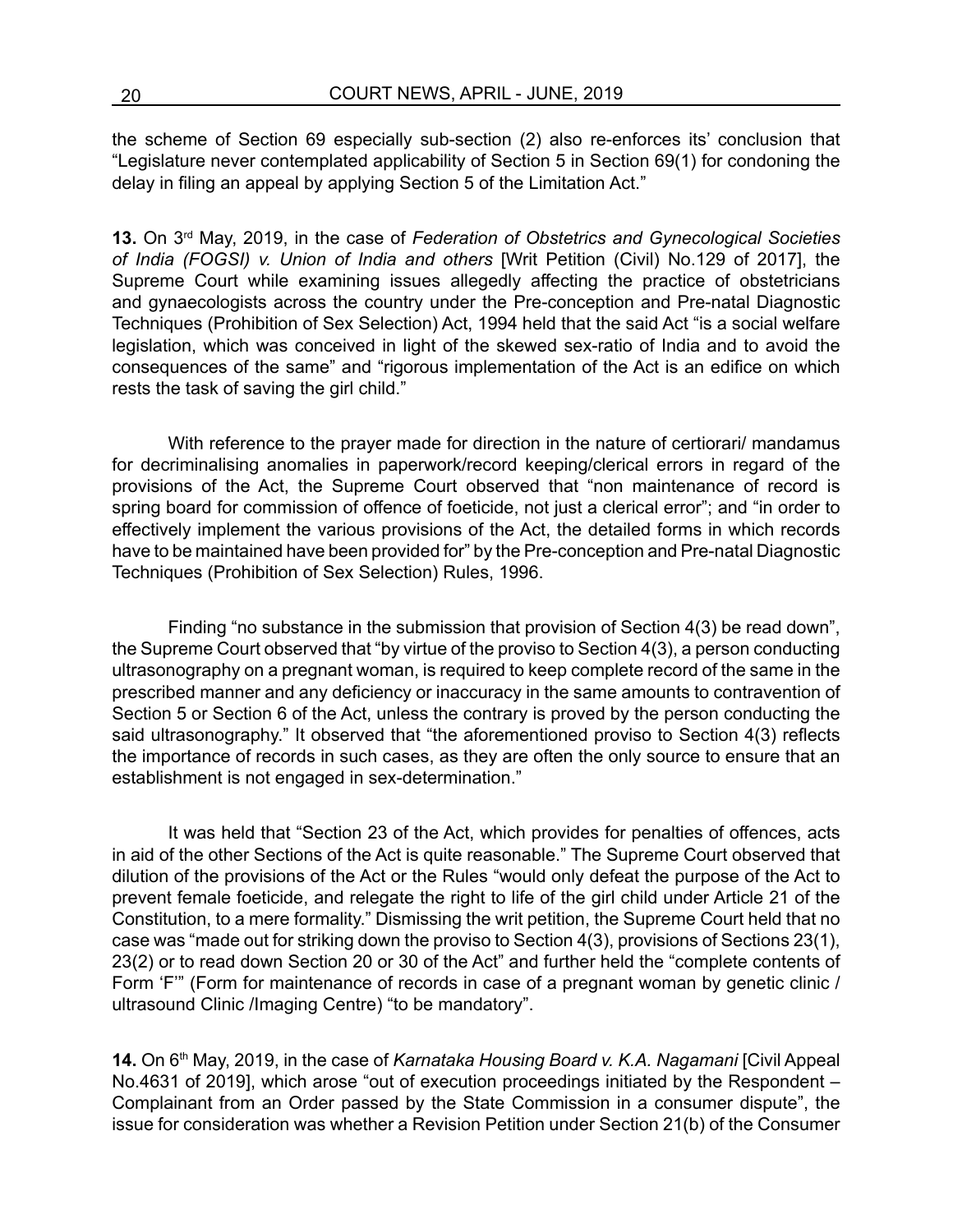Protection Act, 1986 was maintainable before the National Commission Dispute Redressal Commission against the order passed by the State Commission in the execution proceeding.

The Supreme Court held that "Section 21(b) does not provide for filing of a Revision Petition before the National Commission against an Order passed by the State Commission in execution proceedings" and in the instant case, "the National Commission erroneously allowed the Revision Petition u/s. 21(b) of the Consumer Protection Act, 1986 which was not maintainable." It was observed that "execution proceedings even though they are proceedings in a suit, cannot be considered to be a continuation of the original suit. Execution proceedings are separate and independent proceedings for execution of the decree. The merits of the claim or dispute, cannot be considered during execution proceedings. They are independent proceedings initiated by the decree holder to enforce the decree passed in the substantive dispute."

15. On 7<sup>th</sup> May, 2019, in the case of *Rafiq Qureshi v. Narcotic Control Bureau Eastern Zonal Unit* [Criminal Appeal No. 567 of 2019], wherein the trial court had convicted the appellant and sentenced him under Section 21(c) of the Narcotic Drugs and Psychotropic Substances Act, 1985 to rigorous imprisonment for eighteen years; and the High Court while maintaining the conviction had reduced the sentence to sixteen years rigorous imprisonment, the issue before the Supreme Court was limited to the quantum of the sentence.

The appellant submitted before the Supreme Court that he could not have been awarded sentence of more than ten years which is the minimum sentence provided for offence under Section 21(c), since the Courts below did not advert to Section 32B and had not returned any finding that any of the factors for imposing punishment higher than the minimum term of imprisonment as enumerated in clauses (a) to (f) of Section 32B were present in the facts of the present case. Consequently, the Supreme Court came to examine and interpret Section 32B of the Act.

On consideration of the statutory scheme of Section 32B, the Supreme Court held that it "indicates that the decision to impose a punishment higher than the minimum is not confined or limited to the factors enumerated in clauses (a) to (f)" and "the Court's discretion to consider such factors as it may deem fit is not taken away or tinkered." It was held that "quantity of substance with which an accused is charged is a relevant factor, which can be taken into consideration while fixing quantum of the punishment" even though "Clauses (a) to (f) as enumerated in Section 32B do not enumerate any factor regarding quantity of substance as a factor for determining the punishment."

The Supreme Court held that the "punishment awarded by the trial court of a sentence higher than the minimum relying on the quantity of substance cannot be faulted even though the Court had not adverted to the factors mentioned in clauses (a) to (b) as enumerated under Section 32B. However, when taking any factor into consideration other than the factors enumerated in Section 32B, (a) to (f), the Court imposes a punishment higher than the minimum sentence, it can be examined by higher Courts as to whether factor taken into consideration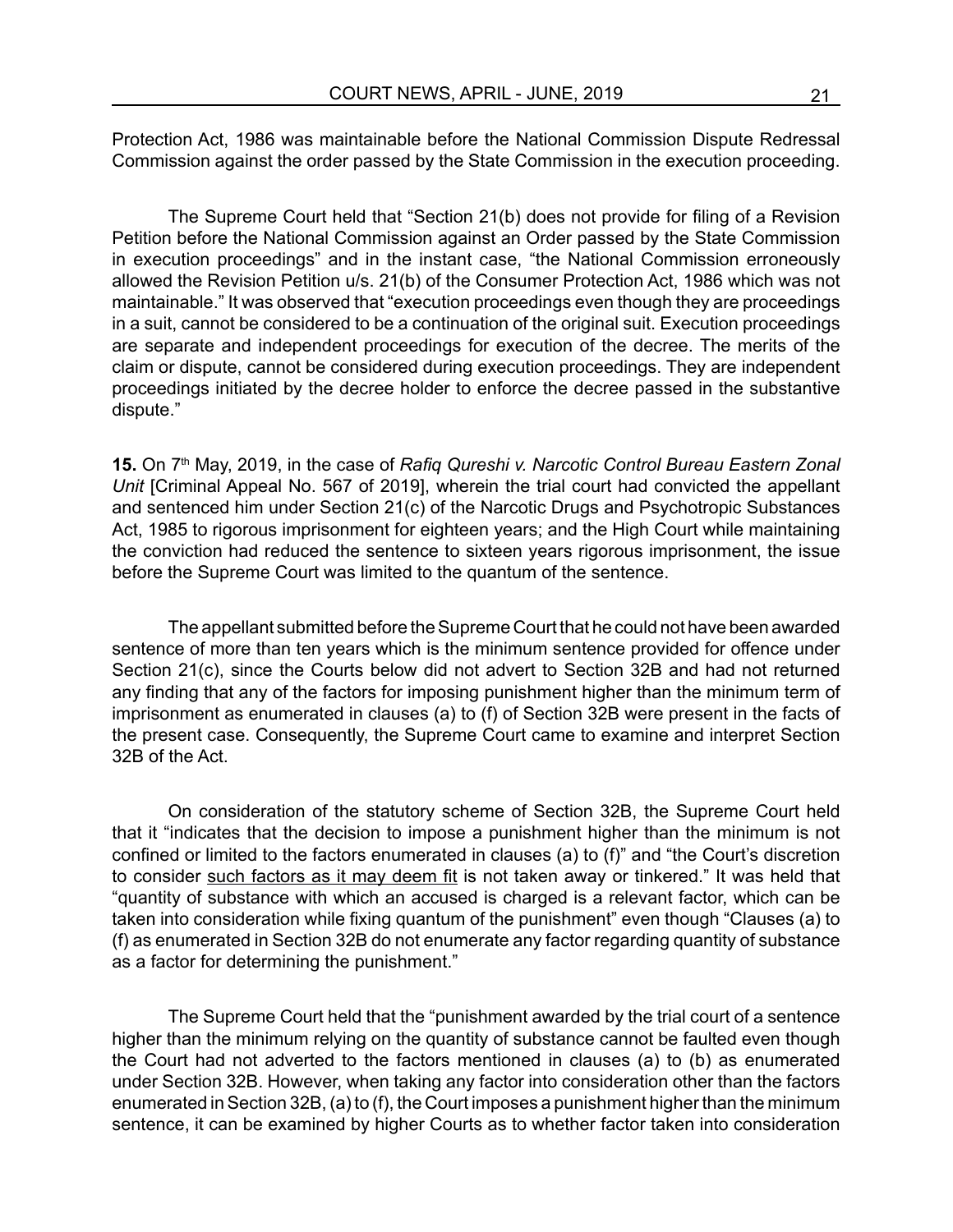by the Court is a relevant factor or not. Thus in a case where Court imposes a punishment higher than minimum relying on a irrelevant factor and no other factor as enumerated in Section 32B (a to f) are present award of sentence higher than minimum can be interfered with."

In the present case, considering that the quantity of narcotic drugs found in possession of appellant was much higher than the commercial quantity, the Supreme Court upheld the judgment of the trial court and the High Court awarding punishment higher than the minimum, however, looking to all the facts and circumstances of the case including the fact that it was found by the High Court that the appellant was only a carrier, reduced the sentence to 12 years rigorous imprisonment.

**16.** On 8th May, 2019, in the case of *State Bank of India v. M/s Jah Developers Pvt. Ltd. & Ors.* [Civil Appeal No.4776 of 2019], the question for consideration was whether a lawyer can be allowed to represent a borrower before the in-house Commitees referred to in the Revised Reserve Bank of India (RBI) Circular dated 01.07.2015 with regard to wilful defaulters.

The Supreme Court held that "it cannot be possibly said that either in-house committee appointed under the Revised Circular dated 01.07.2015 is vested with the judicial power of the State", their powers being administrative powers "to gather facts and then arrive at a result" and thus, "no lawyer has any right under Section 30 of the Advocates Act to appear before the in-house committees so mentioned." It was held that since "the said committees are also not persons legally authorised to take evidence by statute or subordinate legislation, on this score also, no lawyer would have any right under Section 30 of the Advocates Act to appear before the same."

The Supreme Court observed that "when it comes to whether the borrower can, given the consequences of being declared a wilful defaulter, be said to have a right to be represented by a lawyer, the judgments of this Court have held that there is no such unconditional right, and that it would all depend on the facts and circumstances of each case, given the governing rules and the fact situation of each case."

In the case at hand, the Supreme Court was of the view "that there is no right to be represented by a lawyer in the in-house proceedings contained in paragraph 3 of the Revised Circular dated 01.07.2015, as it is clear that the events of wilful default as mentioned in paragraph 2.1.3 would only relate to the individual facts of each case" and "whether a default is intentional, deliberate, and calculated is again a question of fact which the lender may put to the borrower in a show cause notice to elicit the borrower's submissions on the same." However, the Supreme Court was also of the view that Article 19(1)(g) of the Constitution of India was "attracted in the facts of the present case as the moment a person is declared to be a wilful defaulter, the impact on its fundamental right to carry on business is direct and immediate" and "given these drastic consequences", "the Revised Circular, being in public interest, must be construed reasonably."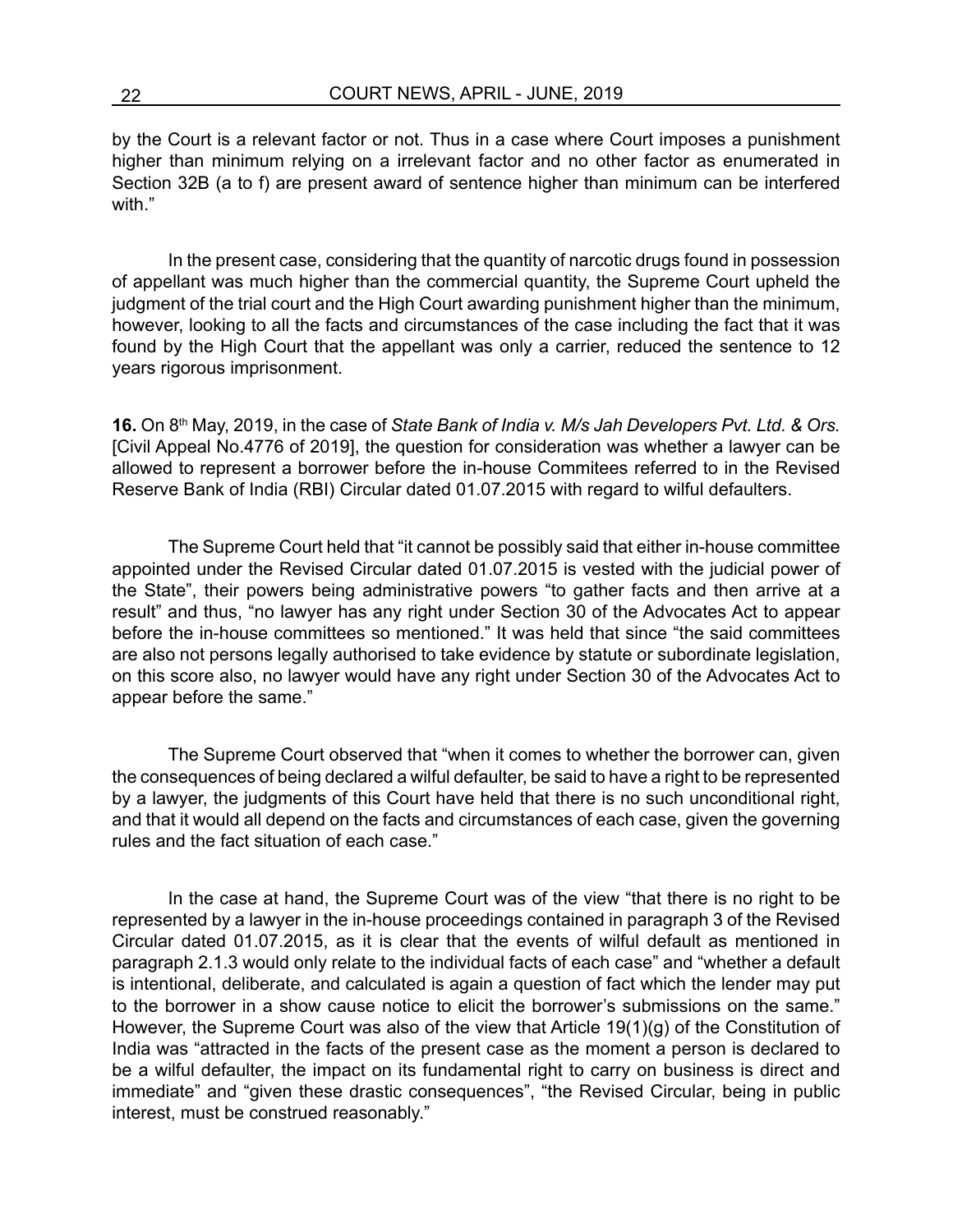"This being so, and given the fact that paragraph 3 of the Master Circular dated 01.07.2013 permitted the borrower to make a representation within 15 days of the preliminary decision of the First Committee", the Supreme Court was of the view that "first and foremost, the Committee comprising of the Executive Director and two other senior officials, being the First Committee, after following paragraph 3(b) of the Revised Circular dated 01.07.2015, must give its order to the borrower as soon as it is made. The borrower can then represent against such order within a period of 15 days to the Review Committee. Such written representation can be a full representation on facts and law (if any). The Review Committee must then pass a reasoned order on such representation which must then be served on the borrower." Given the fact that the earlier Master Circular dated 01.07.2013 itself considered such steps to be reasonable", the Supreme Court incorporated "all these steps into the Revised Circular dated 01.07.2015."

17. On 8<sup>th</sup> May, 2019, in the case of *Ssangyong Engineering & Construction Co. Ltd. v. National Highways Authority of India (NHAI)* [Civil Appeal No.4779 of 2019], the Supreme Court of India examined the scope of appeal against an arbitral award under Section 34 of the Arbitration and Conciliation Act, 1996.

In the case at hand, dispute arose out of a contract between the parties for construction of a four-lane bypass on National Highway. Under the contract, price adjustment was payable to the appellant towards certain components to be used in the construction by using the Wholesale Price Index [WPI] published by the Ministry of Industrial Development, which followed the years 1993-94 = 100 [Old Series]. However, later, the Ministry stopped publishing the WPI for the Old Series and started publishing indices under the WPI series 2004-05 = 100 [New Series]. On 15.02.2013, Respondent issued a Policy Circular, in which a new formula for determining indices was used by applying a "linking factor" based on the year 2009-10. Respondent stated that the NHAI Circular would have to be applied to the contract in question, and thus, a linking factor would have to be provided by which the Old Series was connected to the New Series, but, this was disputed by the Appellant. A three member arbitral tribunal, per majority, held against the appellant stating that the NHAI Circular could be applied as it was within contractual stipulations. Subsequently, Appellant filed a Section 34 petition which was rejected by the High Court, whereupon the Appellant put forth challenge before the Supreme Court primarily relying upon three sub-sections of s.34, namely, s.34(2)(a)(iii), s.34(2)(a)(iv) and s.34(2)(b)(ii).

As regards the ground under s.34(2)(a)(iv), i.e. decision on matters beyond scope of submission to arbitration, the Supreme Court observed that, on facts, the dispute was "certainly something which would fall within the arbitration clause or the reference to arbitration that governs the parties" and "this being the case", Section 34(2)(a)(iv) "would not be attracted."

However, with regard to the ground under s.34(2)(a)(iii), i.e. inability of a party to present its case, the Supreme Court observed that in the facts of the case, there was no doubt "that the government guidelines that were referred to and strongly relied upon by the majority award to arrive at the linking factor were never in evidence before the Tribunal" and in fact, the Tribunal relied "upon the said guidelines by itself" stating "that they are to be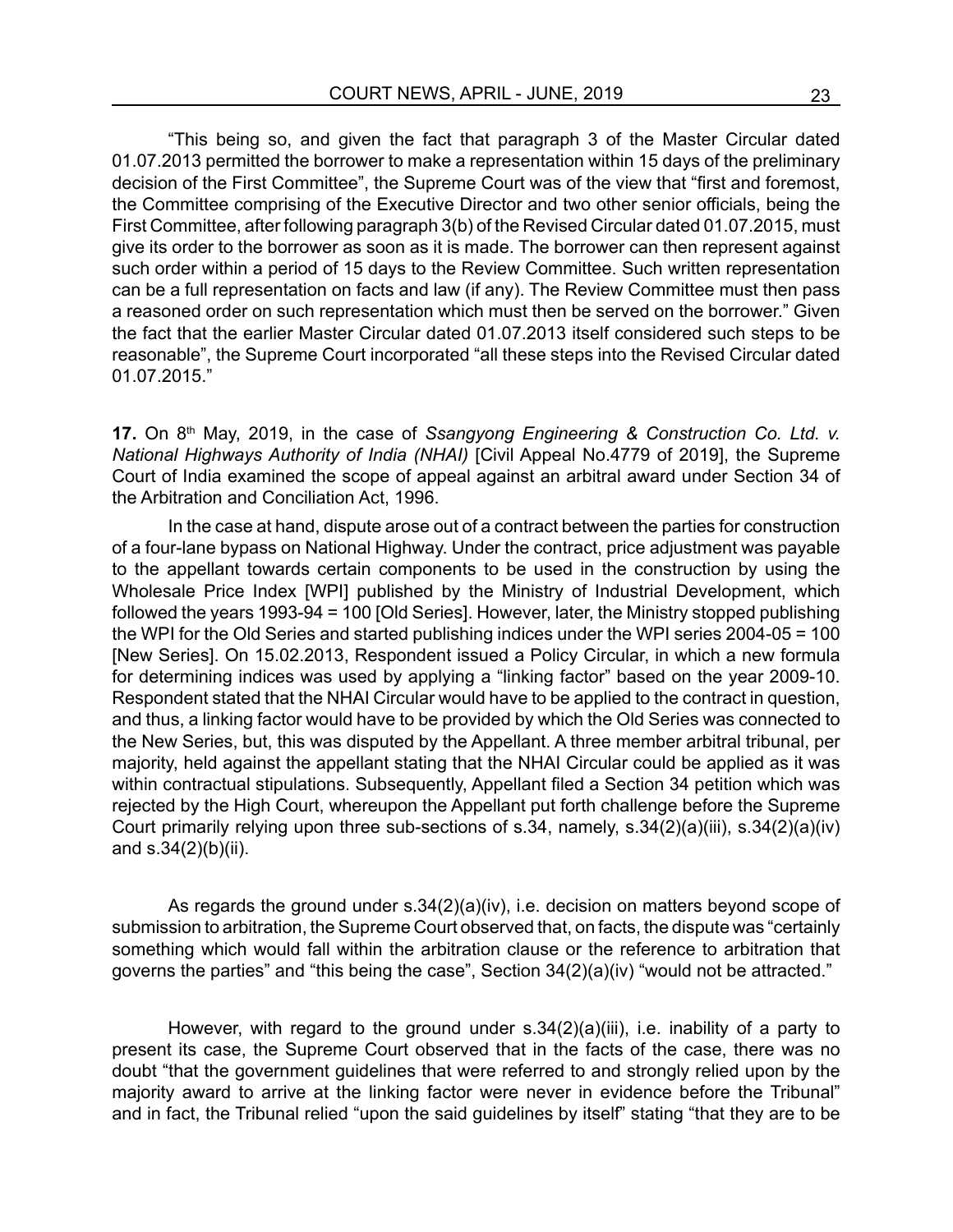found on a certain website". Observing that "the respondent also agreed that these guidelines were never, in fact, disclosed in the arbitration proceedings", the Supreme Court held that it was "clear that the appellant would be directly affected as it would otherwise be unable to present its case, not being allowed to comment on the applicability or interpretation of those guidelines" and "for this reason, the majority award needs to be set aside under Section 34(2)  $(a)(iii)."$ 

On the ground of appeal under s.34(2)(b)(ii), i.e. arbitral award in conflict with public policy of India, the Supreme Court observed that "this ground can be attracted only in very exceptional circumstances when the conscience of the Court is shocked by infraction of fundamental notions or principles of justice." It was observed by the Supreme Court that "indeed, the Circular itself expressly stipulates that it cannot apply unless the contractors furnish an undertaking/affidavit that the price adjustment under the Circular is acceptable to them" but "the appellant gave such undertaking only conditionally and without prejudice to its argument that the Circular does not and cannot apply." The Supreme Court held that it was clear "that the majority award has created a new contract for the parties by applying the said unilateral Circular and by substituting a workable formula under the agreement by another formula *de hors* the agreement. This being the case, a fundamental principle of justice has been breached, namely, that a unilateral addition or alteration of a contract can never be foisted upon an unwilling party, nor can a party to the agreement be liable to perform a bargain not entered into with the other party. Clearly, such a course of conduct would be contrary to fundamental principles of justice as followed in this country, and shocks the conscience of this Court." However, the Supreme Court also added a note of caution that the ground under Section 34(2)(b)(ii) "is available only in very exceptional circumstances, such as the fact situation in the present case" and "under no circumstance can any Court interfere with an arbitral award on the ground that justice has not been done in the opinion of the Court" since "that would be an entry into the merits of the dispute which", "is contrary to the ethos of Section 34 of the 1996 Act".

Accordingly, on facts, the Supreme Court allowed the appeal and set aside the majority arbitral award with the observation that "under the Scheme of Section 34 of the 1996 Act, the disputes that were decided by the majority award would have to be referred afresh to another arbitration." However, it was also noted by the Supreme Court that "this would cause considerable delay and be contrary to one of the important objectives of the 1996 Act, namely, speedy resolution of disputes by the arbitral process under the Act." Therefore, "in order to do complete justice between the parties", invoking its' "power under Article 142 of the Constitution of India, and given the fact" that there was a minority award which awarded "the appellant its claim based upon the formula mentioned in the agreement between the parties", the Supreme Court upheld the minority award, stating "that it is this award, together with interest, that will now be executed between the parties."

**18.** On 29th May, 2019, in the case of *Surinder Singh Deswal @ Col. S.S. Deswal and Others v. Virender Gandhi* [Criminal Appeal Nos. 917-944 of 2019], the issue for consideration was whether Section 148 of the Negotiable Instruments Act, 1881, as amended by Act No. 20/2018, was retrospectively applicable with respect to criminal proceedings already initiated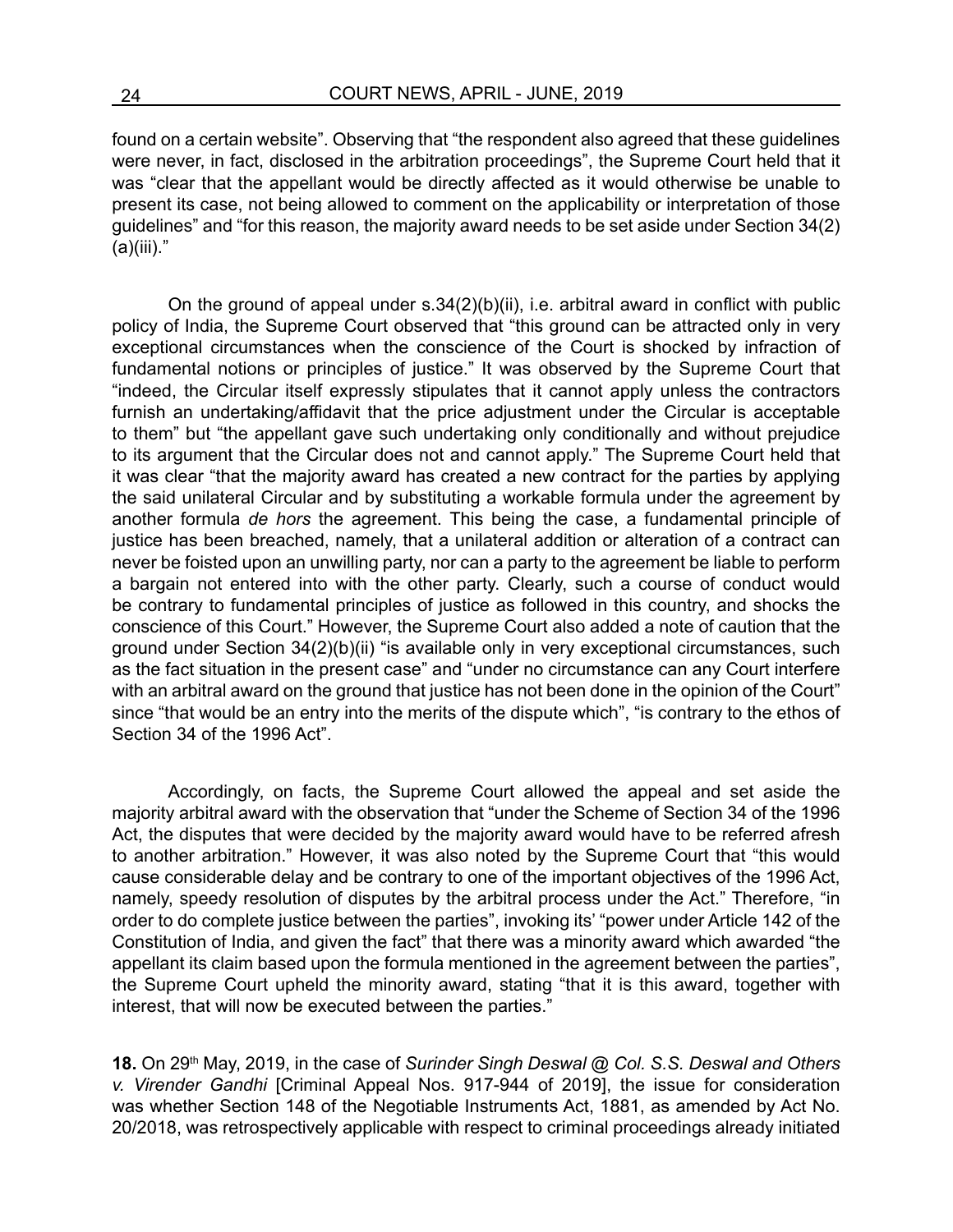prior to the said amendment in Section 148 i.e. prior to 01.09.2018, as in the present case. Consequently, the further issue was whether, on facts, the first appellate court and the High Court were justified in directing the appellants (who were convicted by the trial court under Section 138 and sentenced to imprisonment for two years alongwith fine) to deposit 25% of the amount of compensation/fine imposed by the trial Court, pending appeals challenging the order of conviction and sentence and while suspending the sentence under Section 389 Cr.P.C., considering Section 148 of the N.I. Act as amended.

The Supreme Court held that "having observed and found that because of the delay tactics of unscrupulous drawers of dishonoured cheques due to easy filing of appeals and obtaining stay on proceedings, the object and purpose of the enactment of Section 138 of the N.I. Act was being frustrated, the Parliament has thought it fit to amend Section 148 of the N.I. Act, by which the first appellate Court, in an appeal challenging the order of conviction under Section 138 of the N.I. Act, is conferred with the power to direct the convicted accused – appellant to deposit such sum which shall be a minimum of 20% of the fine or compensation awarded by the trial Court. By the amendment in Section 148 of the N.I. Act, it cannot be said that any vested right of appeal of the accused – appellant has been taken away and/or affected. Therefore, submission on behalf of the appellants that amendment in Section 148 of the N.I. Act shall not be made applicable retrospectively and more particularly with respect to cases/complaints filed prior to 1.9.2018 shall not be applicable has no substance and cannot be accepted, as by amendment in Section 148 of the N.I. Act, no substantive right of appeal has been taken away and/or affected."

Considering the Statement of Objects and Reasons of the amendment in Section 148 of the N.I. Act, on purposive interpretation of Section 148 of the N.I. Act as amended, the Supreme Court held that "Section 148 of the N.I. Act as amended, shall be applicable in respect of the appeals against the order of conviction and sentence for the offence Under Section 138 of the N.I. Act, even in a case where the criminal complaints for the offence Under Section 138 of the N.I. Act were filed prior to amendment Act No. 20/2018 i.e., prior to 01.09.2018." Accordingly, it was held that no error had been committed by the first appellate court in "directing the appellants to deposit 25% of the amount of fine/compensation as imposed" by the "trial Court considering Section 148 of the N.I. Act, as amended."

It was held that "though it is true that in amended Section 148 of the N.I. Act, the word used is "may", it is generally to be construed as a "rule" or "shall" and not to direct to deposit by the appellate court is an exception for which special reasons are to be assigned. Therefore amended Section 148 of the N.I. Act confers power upon the Appellate Court to pass an order pending appeal to direct the Appellant-Accused to deposit the sum which shall not be less than 20% of the fine or compensation either on an application filed by the original complainant or even on the application filed by the Appellant-Accused under Section 389 of the Cr.P.C. to suspend the sentence."

It was held that the submission on behalf of the appellants, relying upon Section 357(2) of the Cr.P.C. that once the appeal against the order of conviction is preferred, fine is not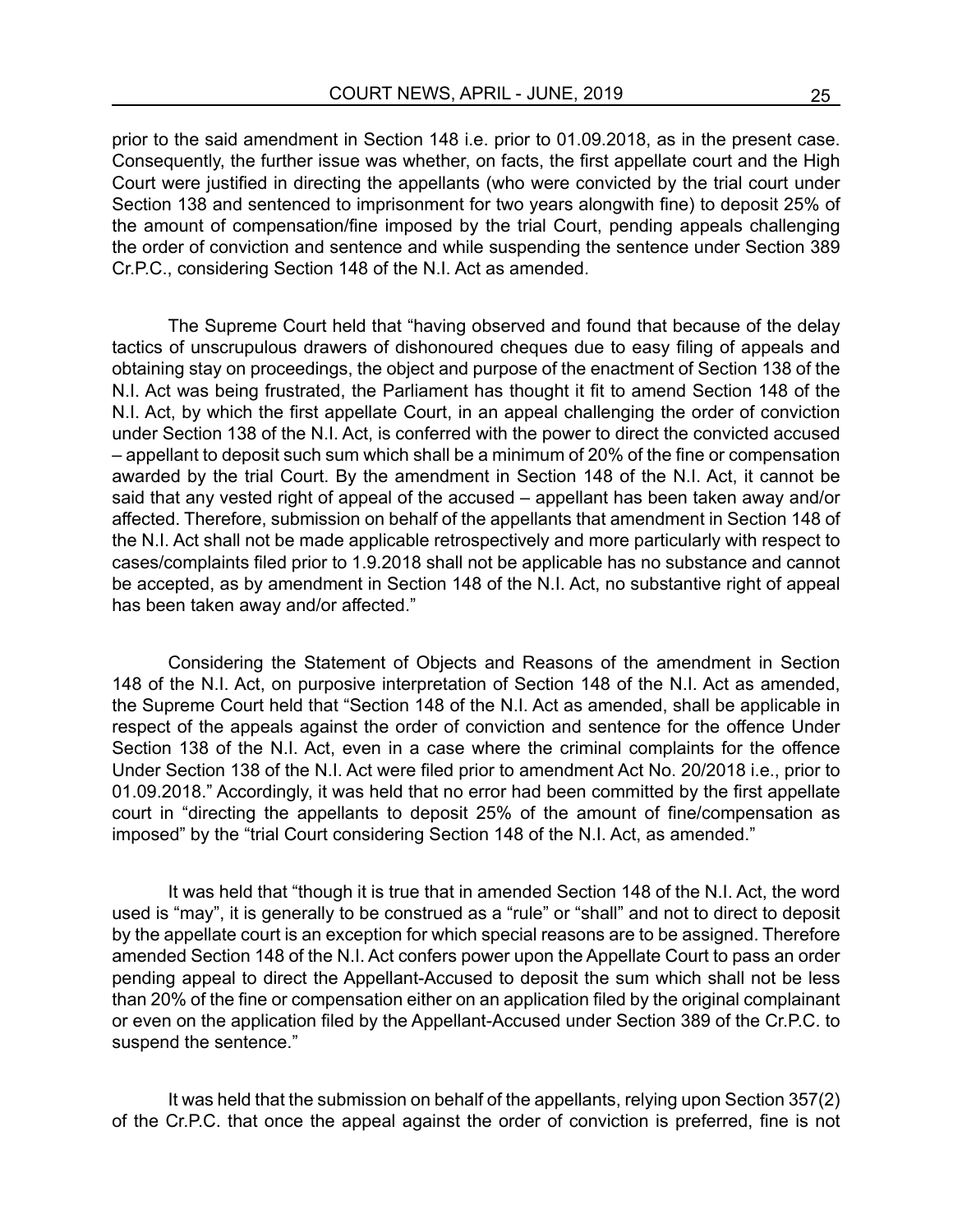recoverable pending appeal and therefore such an order of deposit of 25% of the fine ought not to have been passed, has no substance. The Supreme Court observed that the opening word of amended Section 148 of the N.I. Act is that "notwithstanding anything contained in the Code of Criminal Procedure....." and "therefore irrespective of the provisions of Section 357(2) of the Cr.P.C., pending appeal before the first appellate court, challenging the order of conviction and sentence under Section 138 of the N.I. Act, the appellate court is conferred with the power to direct the appellant to deposit such sum pending appeal which shall be a minimum of 20% of the fine or compensation awarded by the trial Court."

19. On 21<sup>st</sup> June, 2019, in the case of Foundation for Organizational Research and Educa*tion Fore School of Management through its Director v. The All India Council for Technical Education through the Member Secretary* [Writ Petition (Civil) No.581 of 2016], the Supreme Court held that the action of the petitioner-educational institution in granting admission to the students beyond the seats sanctioned was "totally illegal and contrary to law."

In the case at hand, the petitioner, despite having no permission for increase in seats, admittedly granted permission to students in excess of the seats. Without going into the submission made by the petitioner that the All India Council for Technical Education (AICTE) delayed the grant of permission and acted arbitrarily, the Supreme Court observed that "even assuming that the decision of the AICTE was not correct, the petitioner institution had no business to admit students beyond the number permitted by the AICTE. In case the petitioner institution felt that the AICTE was delaying the matter or was not acting fairly, the proper course for the petitioner was to have approached this Court and prayed for appropriate relief. The petitioner could not take the law into its own hand and grant admission to students in excess of the seats permitted by the AICTE."

However, in the facts and circumstances of the case, the Supreme Court did not set aside the admission of the students "because that action would be too harsh upon the students who should not suffer for the totally illegal action of the petitioner institution." The Supreme Court was of the considered view that "the students who had paid large sums of money should not be made to suffer." Noticing that "they have already completed the course but the degrees have not been awarded to them", the Supreme Court directed "that the degrees be awarded to the said students."

20. On 21<sup>st</sup> June, 2019, in the case of *Education Promotion Society for India & Another v. Union of India & Others* [Writ Petition (Civil) No.747 of 2019], the prayer made by petitioner no.1-Society for grant of extension of time to respective medical colleges/ deemed universities for carrying out counselling for P.G. courses on the ground that large number of seats in these colleges were lying vacant, was not accepted.

The Supreme Court held that "merely because the seats are lying vacant", "is not a ground to grant extension of time and grant further opportunity to fill up vacant seats" and "the schedule must be followed." It was observed that if violation of schedule is permitted and extension is granted, one "shall be opening a Pandora's box and the whole purpose of fixing a time schedule and laying down a regime which strictly adheres to time schedule will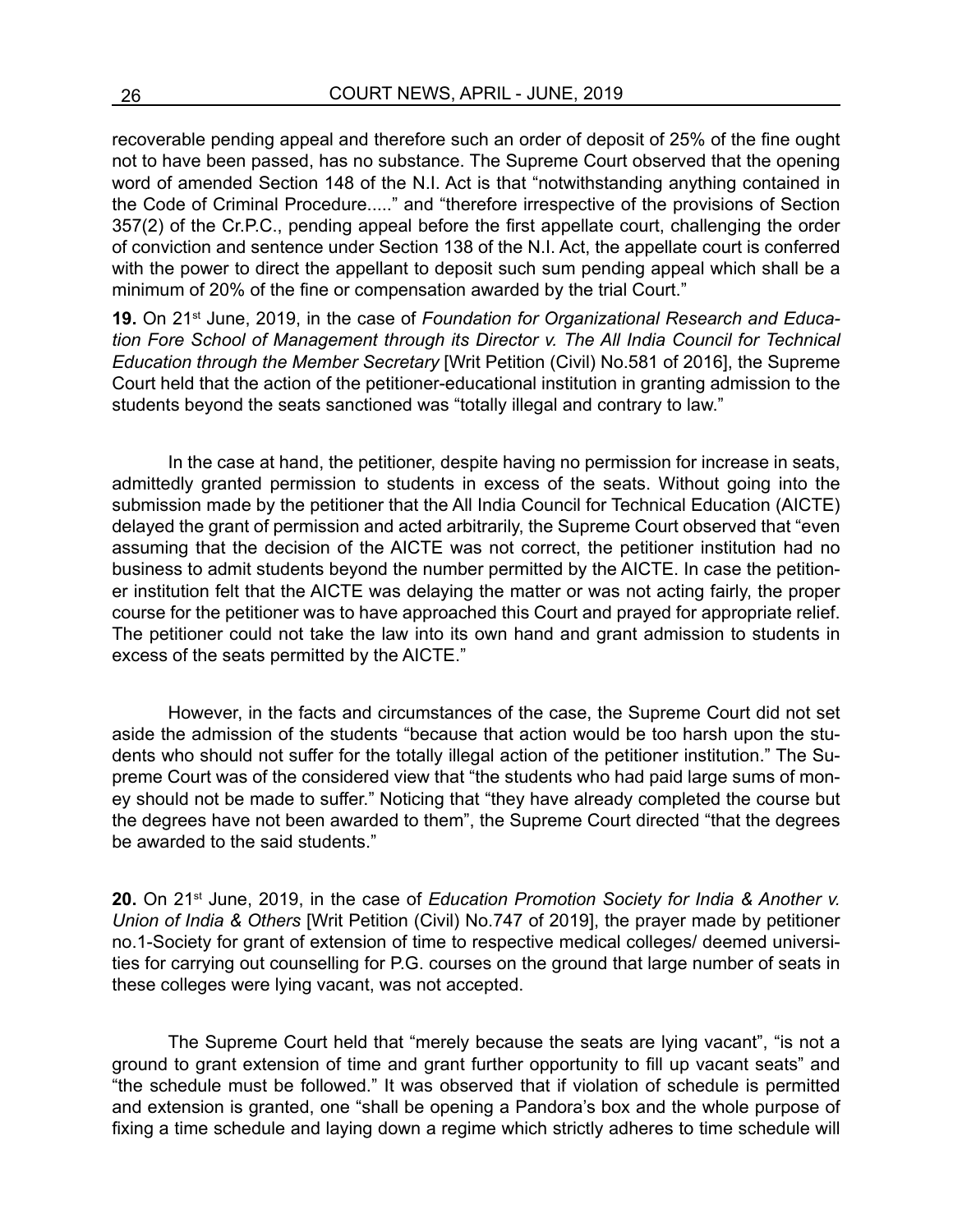be defeated." On facts, noting that in the schedule prescribed, there were three rounds of counselling, the first round, the second round and the mop-up round, the Supreme Court observed that "if some seats remain vacant even after the mop-up round it cannot be helped." It was held that "extension cannot be granted just because some seats are lying vacant without there being any other justification."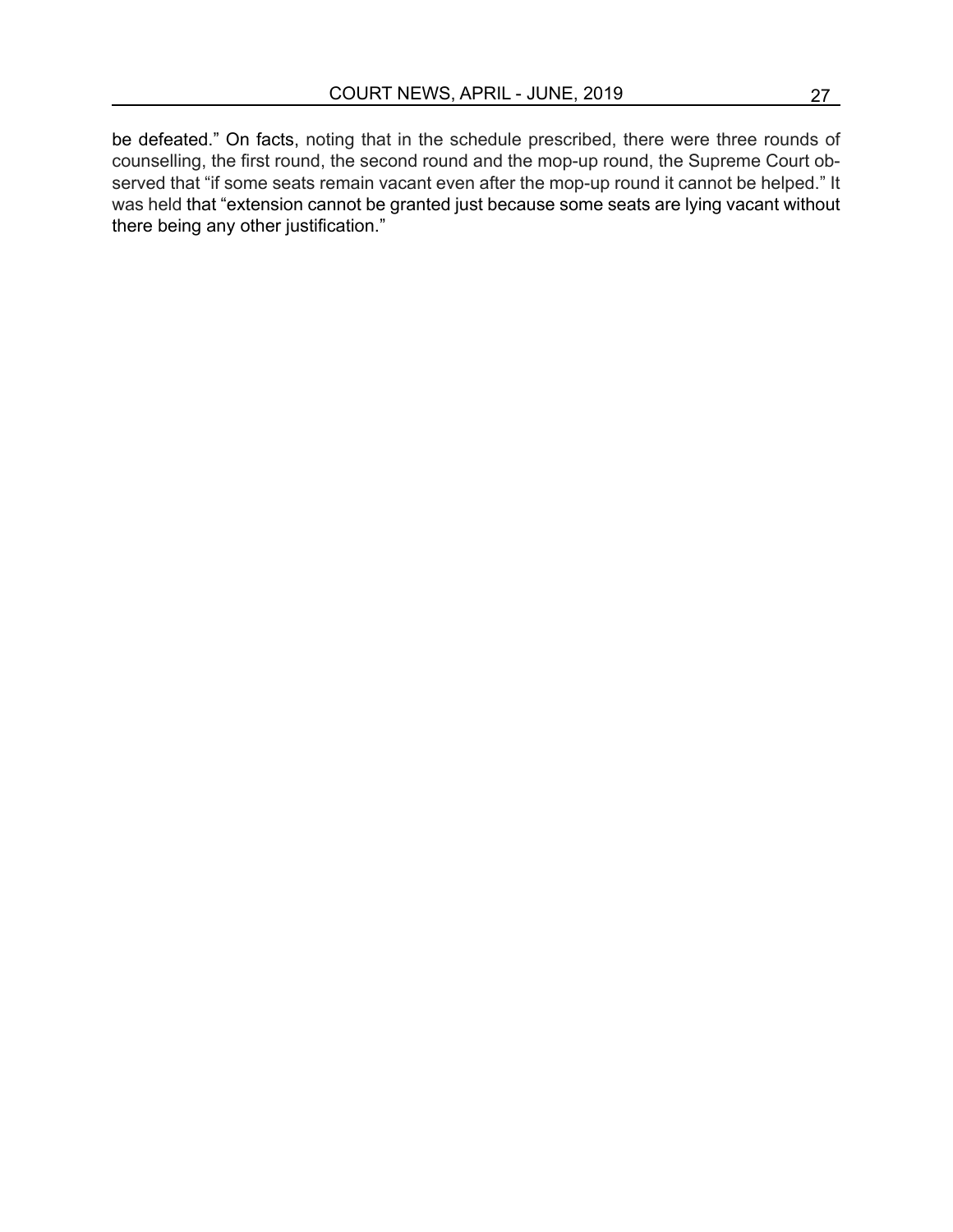## **MAJOR ACTIVITIES OF NATIONAL JUDICIAL ACADEMY(NJA) (01-04-2019 to 30-06-2019)**

**Conference for High Court Justices:** During the period from 1<sup>st</sup> April, 2019 to 30<sup>th</sup> June, 2019, NJA organized one conference for High Court Justices. The conference facilitated deliberations on the use of ICT in courts and the utility of court management techniques in improving efficiency in judicial administration. Discussions were undertaken on core constitutional principles such as judicial review, federal architecture, separation of powers, doctrine of basic structure and fundamental rights.

NJA also organized the *Faculty Development Seminar on "Adjudication Terrorism Cases in India"* in April, 2019. The seminar was attended by High Court Justices who had attended the workshop on Counter Terrorism in September 2018. The program imparted training in the best practices globally evolved for dealing with Counter Terrorism issues. The seminar was intended to equip the participant High Court justices to function as master trainers and to design the curriculum for future workshops.

**Regional Conferences of the Academy:** During the period from 1<sup>st</sup> April, 2019 to 30<sup>th</sup> June, 2019, NJA organized a Regional Conference on the theme '*Enhancing Excellence of the Judicial Institutions: Challenges & Opportunities*' for East Zone II in collaboration with the High Court of Tripura and Tripura Judicial Academy at Agartala. The conference was attended by High Court Justices and Judicial Officers from the High Court of Calcutta, Guwahati, Sikkim, Manipur, Meghalaya and Tripura. The Regional Conference aimed to focus on the challenges faced by subordinate judicial officers in a particular region and to develop consensus on how to address those challenges. The Regional Conference provided a forum for exchange of experiences, knowledge and dissemination of best practices from across the cluster of High Court jurisdictions in the region and to accentuate the experience of familial community between High Court and Subordinate Court judicial officers.

**Workshop for Additional District Judges:** During the period from 1<sup>st</sup> April, 2019 to 30<sup>th</sup> June, 2019, NJA organized a workshop for Additional District Judges to discuss critical areas concerning adjudication at the district level. The workshop engaged the participant judges in discussion on issues related to challenges in implementation of the ADR system, sentencing, role of judges in court and case management, collection, preservation and appreciation of electronic evidence, advances in cybercrime and law on cybercrime, and fair sessions trial. The workshop also focused on appellate and revisional jurisdiction of District Judges in criminal and civil justice administration.

**Programme for Training of Trainers:** During the period from 1<sup>st</sup> April, 2019 to 30<sup>th</sup> June, 2019, NJA organized a two-day programme for training of trainers for State Judicial Academies. The programme provided a forum to develop methodologies, pedagogies for judicial education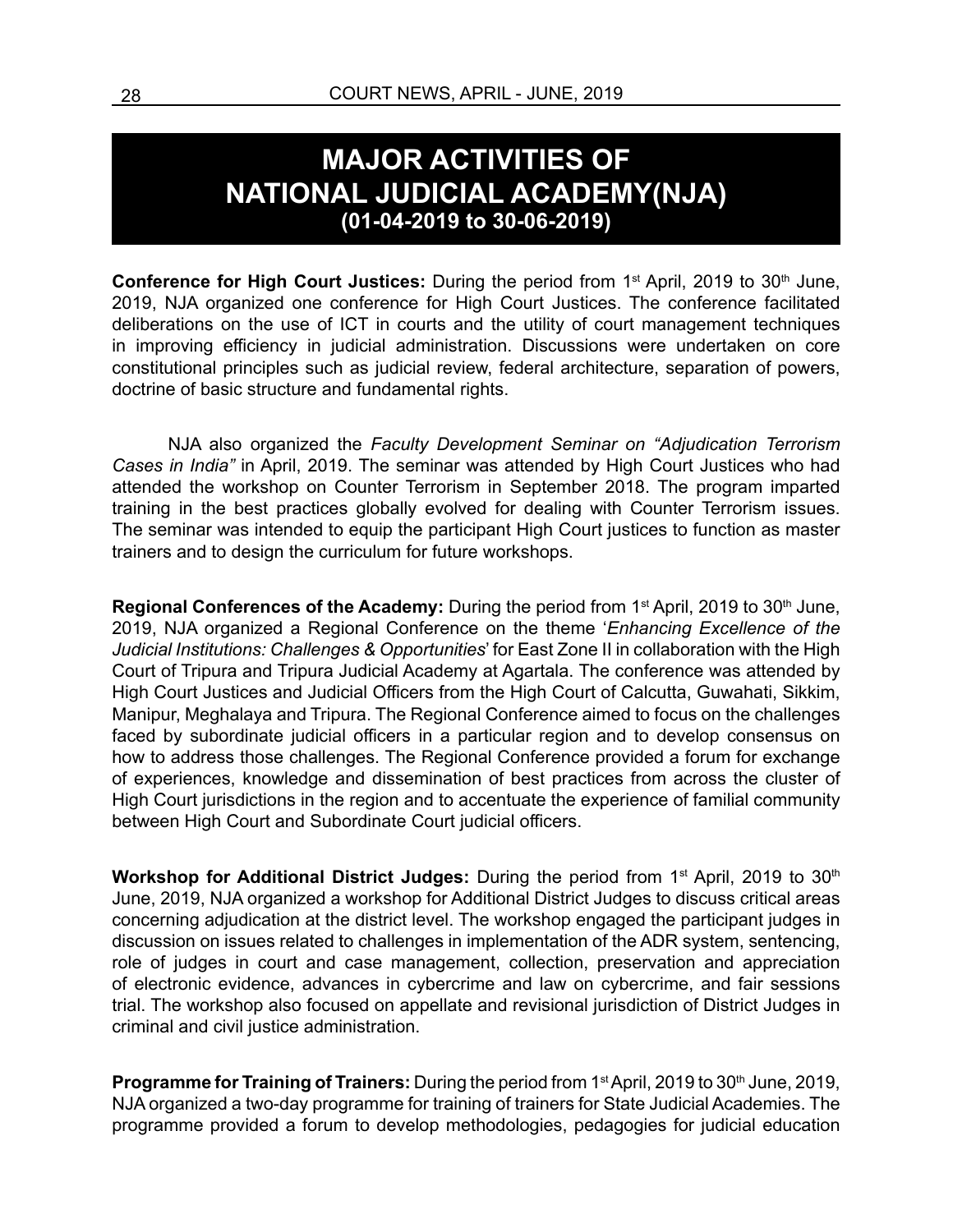and to develop a standard framework for judicial training. The programme was organized to explore new training principles and pedagogic and andragogic method for inclusion in judicial training programme. The workshop facilitated discussions and sharing of information on the training methodologies, faculty, infrastructure at the State Academies; and included interactive sessions for exchange of knowledge and experience regarding challenges and best practices available for enhancing quality of judicial education.

## **MAJOR ACTIVITIES OF NATIONAL LEGAL SERVICES AUTHORITY (NALSA) (01-04-2019 to 30-06-2019)**

**Nationwide Campaign for Legal Assistance to Family Members of the Prisoners**: A nationwide campaign for the dependents of the prisoners was undertaken by NALSA through all the State Legal Services Authorities w.e.f. 01.05.2019 with the objective to address the legal, socio-legal and psychological issues of the family members of the incarcerated persons who have been in prison for a considerable amount of time.

**International Legal Aid Group Conference, Ottawa, Canada- 17 to 19 June, 2019:** The International Legal Aid Group (ILAG), a grouping of legal aid and legal services policymakers and scholars, held an International Conference in Ottawa, Canada from 17 to 19 June, 2019 with the purpose of bringing together leaders of some of the most developed legal aid systems in the world, with a view to tackle the cutting edge problems being experienced by these jurisdictions. A paper titled "*Legal Empowerment of the marginalised : Strategic interventions by Legal Services Authorities in India*" was presented in the conference.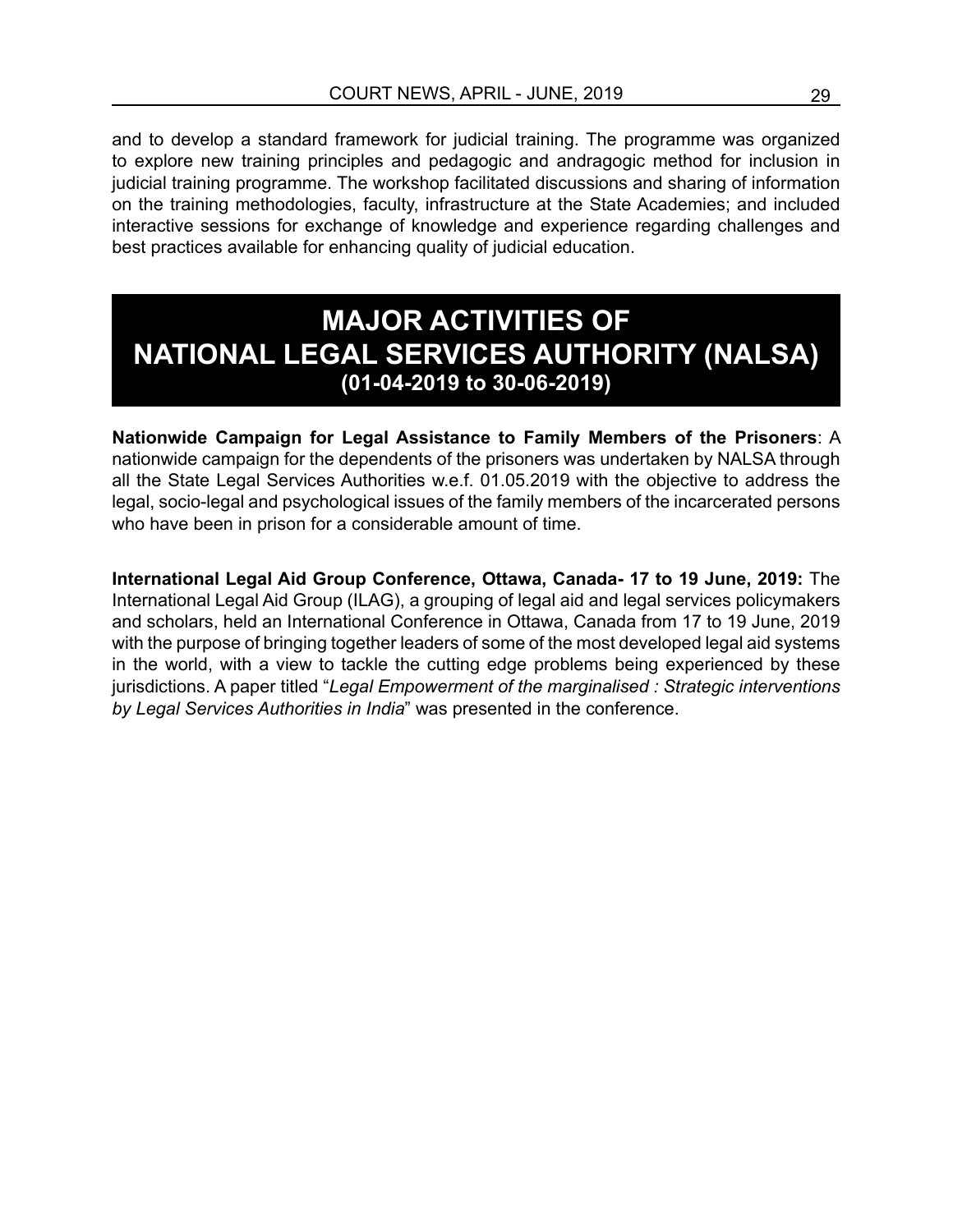## **SOME IMPORTANT VISITS AND CONFERENCES (From 01-04-2019 to 30-06-2019)**

#### **ABROAD**

**1.** Hon'ble Shri Ranjan Gogoi, Chief Justice of India participated in the XIV<sup>th</sup> Meeting of Chairmen and Chief Justices of the Supreme Courts of Shanghai Cooperation Organization Member States held in Sochi (Russia) from 17<sup>th</sup> to 19<sup>th</sup> June, 2019.

**2.** Hon'ble Mr. Justice Sharad Arvind Bobde participated in the International Conference on "Constitutional Identity and Universal Values: the Art of Balance" and IX St. Petersburg International Legal Forum held in St. Petersburg (Russia) from  $14<sup>th</sup>$  to  $18<sup>th</sup>$  May, 2019.

**3.** Hon'ble Mr. Justice N. V. Ramana participated in the XIV<sup>th</sup> Meeting of Chairmen and Chief Justices of the Supreme Courts of Shanghai Cooperation Organization Member States held in Sochi (Russia) from 17<sup>th</sup> to 19<sup>th</sup> June, 2019.

4. Hon'ble Dr. Justice D. Y. Chandrachud participated in the XIV<sup>th</sup> Meeting of Chairmen and Chief Justices of the Supreme Courts of the Shanghai Cooperation Organization Member States held in Sochi (Russia) from 17<sup>th</sup> to 19<sup>th</sup> June 2019.

**5.** Hon'ble Mr. Justice L. Nageswara Rao participated in the International Conference on "Constitutional Identity and Universal Values: the Art of Balance" and IX St. Petersburg International Legal Forum held in St. Petersburg (Russia) from 14<sup>th</sup> to 18<sup>th</sup> May, 2019.

**6.** Hon'ble Mr. Justice Mohan M. Shantanagoudar participated in Fourth Annual Judges Workshop of International Trademark Association (INTA) at INTA's Annual Meeting held in Boston (USA) on  $19<sup>th</sup>$  May, 2019.

**7.** Hon'ble Mr. Justice Deepak Gupta participated in a Learning Exchange Programme with focus on the reform of Care and Protection services for children held in Bucharest (Romania) from  $13^{th}$  to  $17^{th}$  May, 2019.

8. Hon'ble Mr. Justice M. R. Shah participated in the XIV<sup>th</sup> Meeting of Chairmen and Chief Justices of the Supreme Courts of Shanghai Cooperation Organization Member States held in Sochi (Russia) from 17<sup>th</sup> to 19<sup>th</sup> June, 2019.

#### **INLAND**

**1.** Hon'ble Mr. Justice Sharad Arvind Bobde visited (i) Bhopal to attend the Meeting of Hon'ble Judges In-charge of Judicial Education and Directors of State Judicial Academies held at National Judicial Academy from 12<sup>th</sup> to 14<sup>th</sup> April, 2019; and (ii) Jabalpur to attend the Silver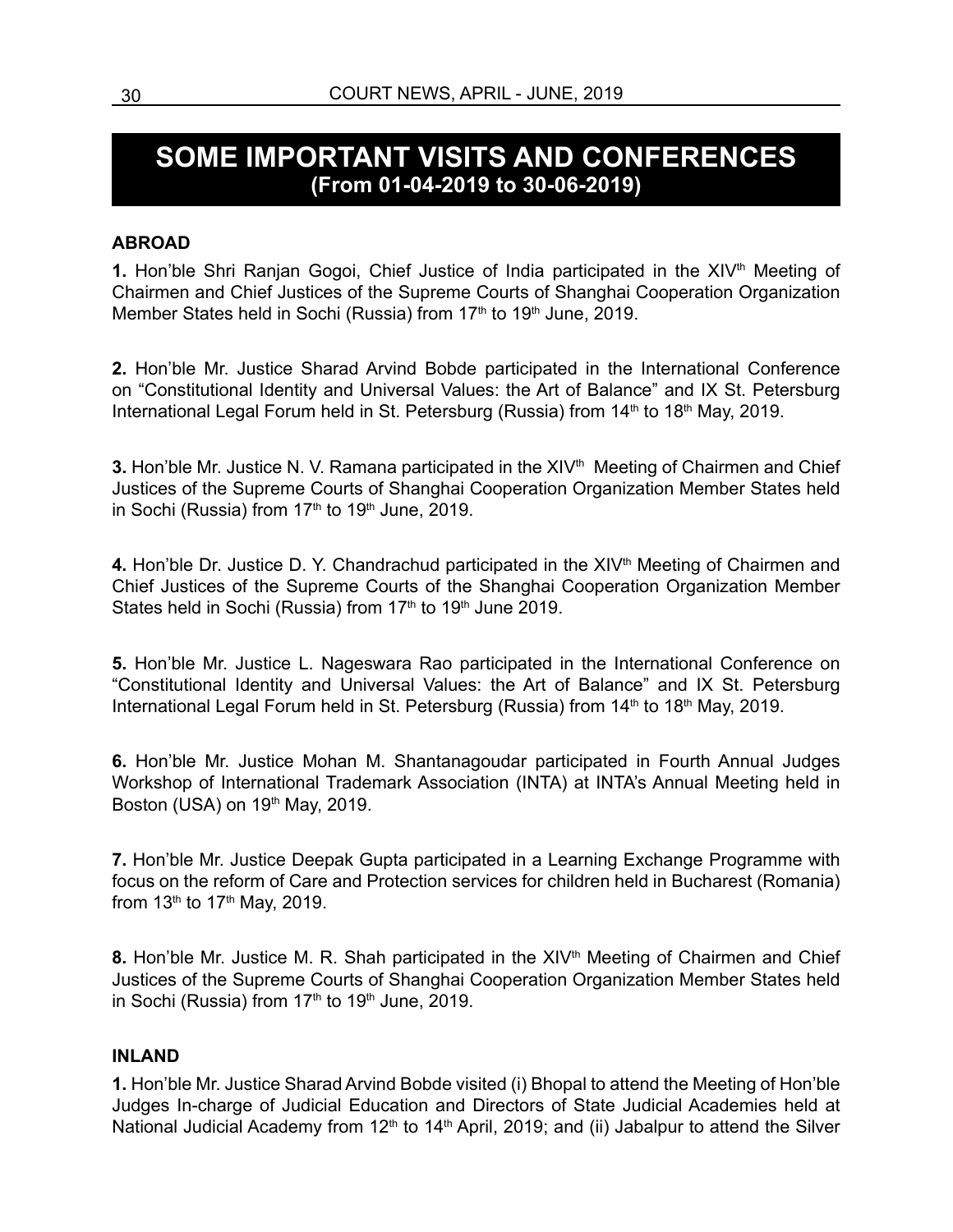Jubilee Celebration of the Madhya Pradesh State Judicial Academy on 27<sup>th</sup> April, 2019.

**2.** Hon'ble Mr. Justice N.V. Ramana visited Mumbai to inaugurate Legal Leadership Conclave on Insolvency and Bankruptcy Code on 27<sup>th</sup> April, 2019.

**3.** Hon'ble Mr. Justice Arun Mishra visited Kolkata to attend Meeting of the Executive Council, W.B. National University of Juridical Sciences (a) on  $11<sup>th</sup>$  May, 2019; and (b) on 29<sup>th</sup> June, 2019.

**4.** Hon'ble Dr. Justice D.Y. Chandrachud (i) presided over the Speech Day organized by the Cathedral and John Connon School on  $20<sup>th</sup>$  April, 2019 in Mumbai; and (ii) attended the 18<sup>th</sup> General Council meeting of Gujarat National Law University on 3rd May, 2019.

**5.** Hon'ble Mr. Justice Ashok Bhushan (i) visited Chandigarh to address as Chief Guest in Conference on "Public Accountability of Judicial System" organized by Assn. of retired Judges and Supreme Court and High Courts at Chandigarh Judicial Academy, on  $27<sup>th</sup>$  April, 2019; and (ii) delivered Lecture in Advocate-on-Record Lecture Series May (2019) on "Practice and Procedure of the Supreme Court" at Golden Jubilee Bar Room, Supreme Court of India on 3rd May, 2019.

**6.** Hon'ble Mr. Justice L. Nageswara Rao visited (i) Dehradun to preside over as 'Chief Guest' at the inaugural Ceremony of the two day National Conference on Technological Developments & Changing Dimensions of Law organized by the ICFAI University on 13<sup>th</sup> April, 2019; (ii) Secunderabad to attend Inauguration of Auditorium in Judicial Academy on 19th April, 2019; and (iii) Hyderabad to attend the Centennial Celebration of the Telangana High Court Building on 20th April, 2019.

**7.** Hon'ble Mr. Justice Mohan M. Shantanagoudar visited Hubbali to deliver First Foundation Day Lecture of Karnataka State Law University, Navanagar, Hubbali on 20<sup>th</sup> April, 2019.

**8.** Hon'ble Mr. Justice Deepak Gupta visited (i) Mumbai to attend the Round Table Conference on Reforming Services for Children in need of Care and protection in line with Juvenile Justice (Care and Protection) Act, organized jointly by the Bombay High Court and Department of Women and Child Development, Govt. of Maharashtra (TBC) on 6<sup>th</sup> April, 2019; and (ii) Agartala (Tripura) to attend the East Zone-II " Regional Conference on Enhancing Excellence of Judicial Institutions: Challenges & Opportunities" organized by the National Judicial Academy in association with the Tripura High Court and Tripura Judicial Academy on 28<sup>th</sup> April, 2019.

**9.** Hon'ble Ms. Justice Indira Banerjee (i) chaired and addressed Sessions 1, 2 and 3 of "East Zone-II Regional Conference on Enhancing Excellence of Judicial Institutions" organised by National Judicial Academy, Bhopal on 27<sup>th</sup> April, 2019 at Agartala; (ii) was Chief Guest at the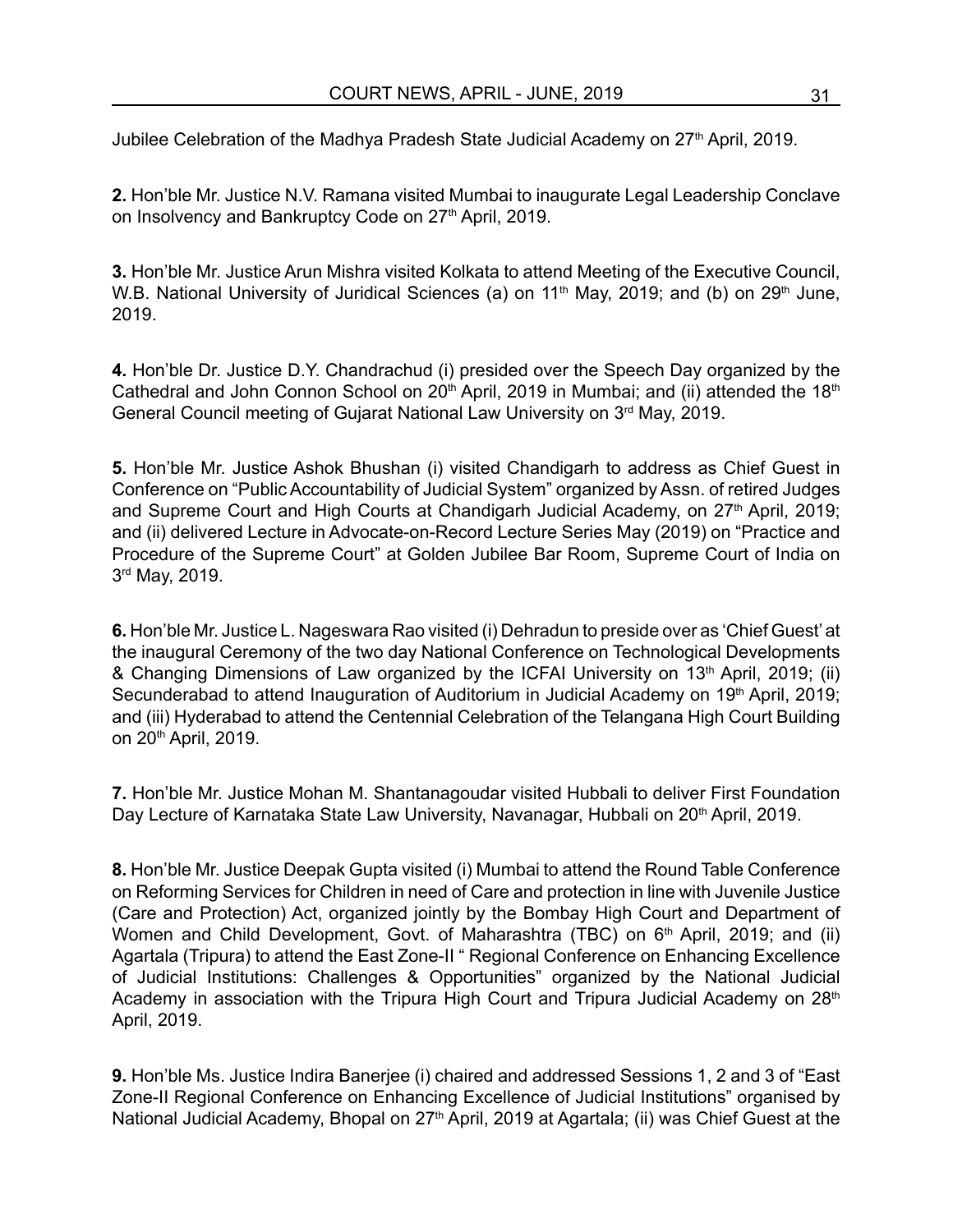Seminar on "Emerging Landscape in Direct Tax" organised by Income Tax Bar Association, Kolkata on 22nd June, 2019 at Kolkata; and (iii) was Chief Guest at the "Symposium to commemorate the lives and works of Sir Taraknath Palit and Sir Rashbehary Ghose" organised by the Indian Law Institute, West Bengal State Unit at the Calcutta High Court Auditorium, at Kolkata on 28<sup>th</sup> June, 2019.

**10.** Hon'ble Mr. Justice M. R. Shah visited Indore to attend the National Moot Court Competition of Indore Institute of Law on 12<sup>th</sup> May, 2019.

## **FOREIGN DELEGATION IN THE SUPREME COURT (From 01-04-2019 to 30-06-2019)**

Hon'ble Shri Ranjan Gogoi, Chief Justice of India had meeting with Mr. Nikolay Kudashev, Ambassador of the Russian Federation to the Republic of India on 8th April, 2019 in the Chamber of His Lordship.